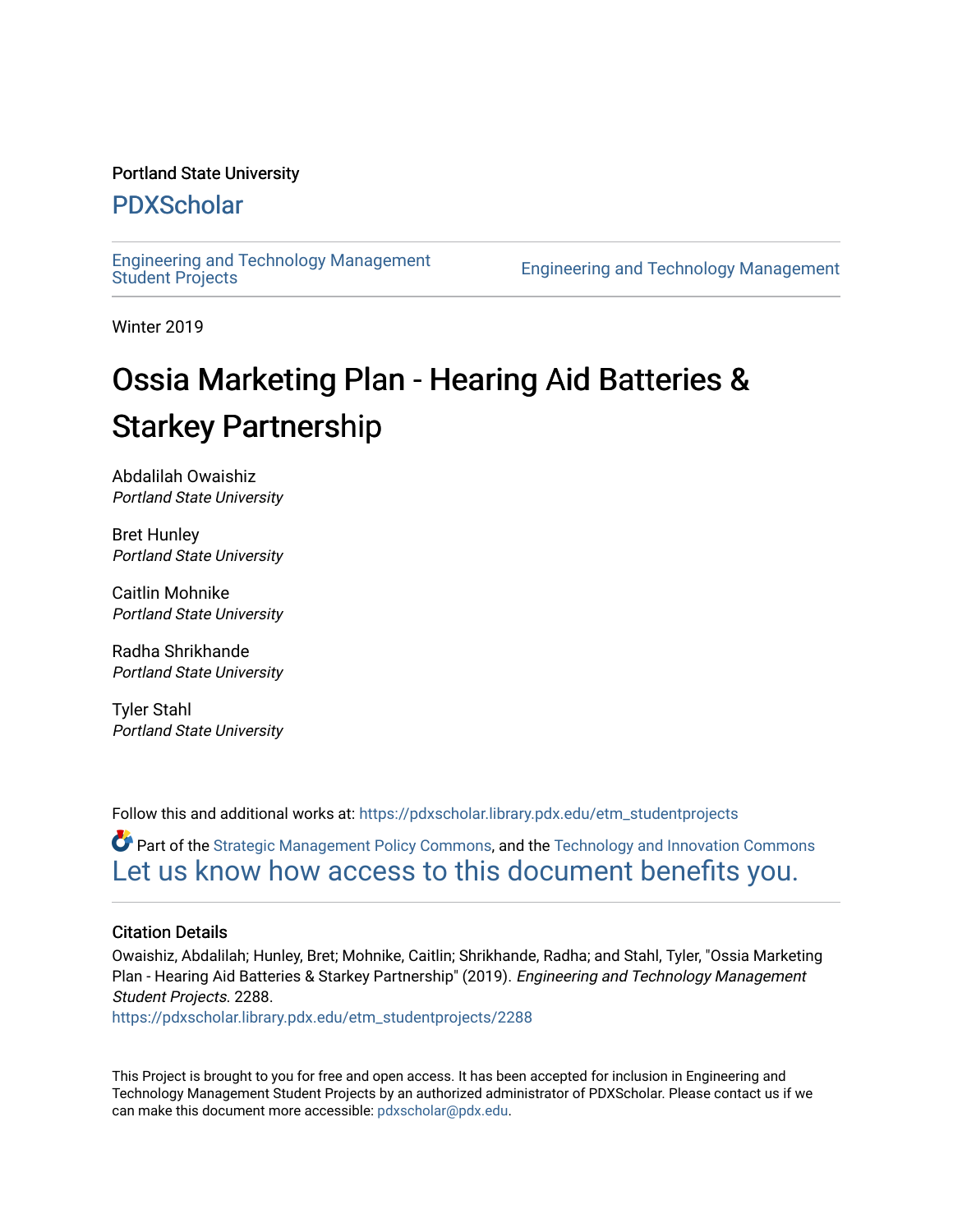

# Ossia Marketing Plan - Hearing Aid Batteries & Starkey Partnership

Course Title: Technology Marketing Course Number: ETM-555 Instructor: Dr. Antonie Jetter Term: Winter Year: 2019

Author(s): Abdalilah Owaishiz, Bret Hunley, Caitlin Mohnike, Radha Shrikhande, Tyler Stahl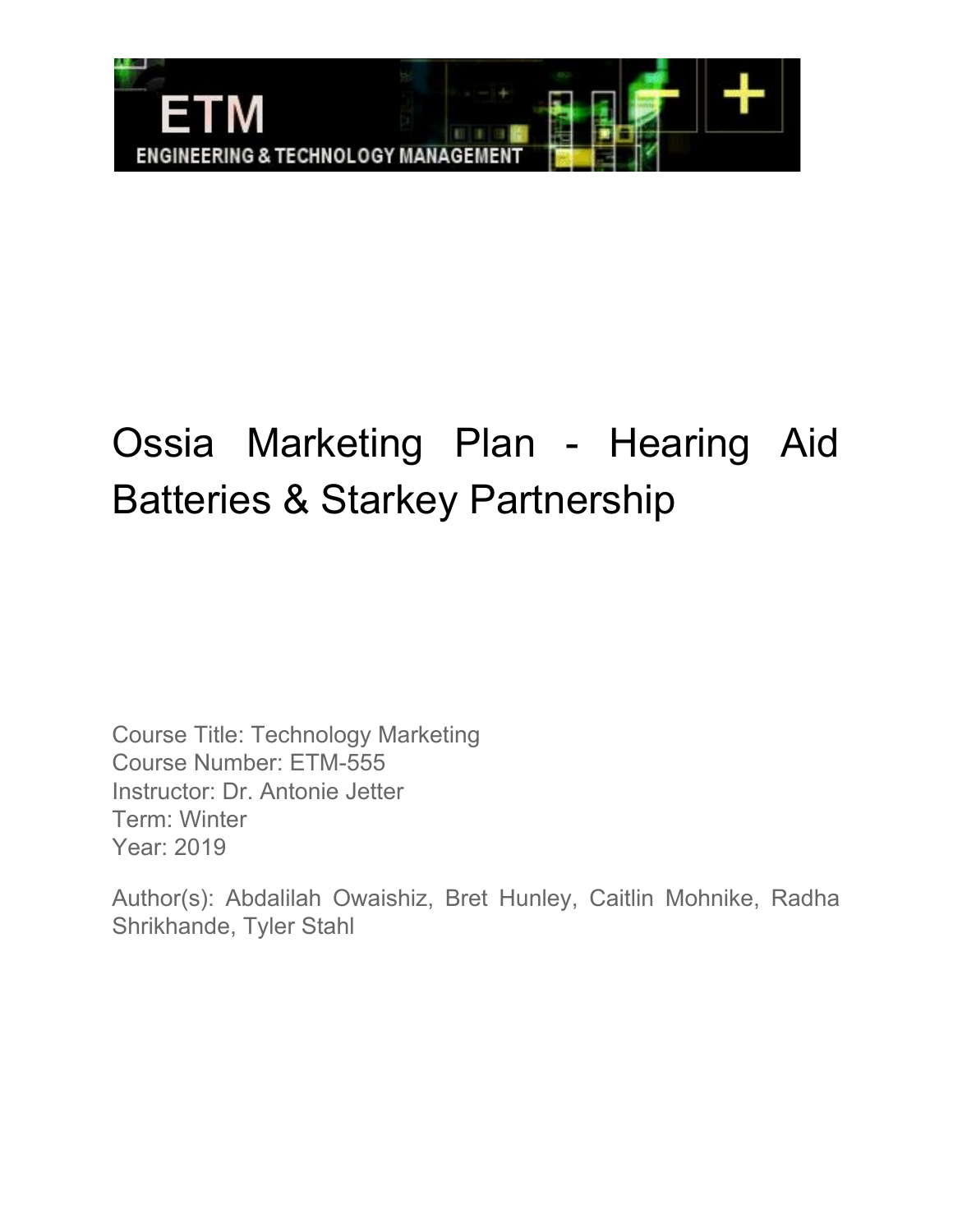| <b>Abstract</b>                                   | 4              |
|---------------------------------------------------|----------------|
| <b>Introduction</b>                               | 5              |
| <b>Company Analysis</b>                           | 6              |
| <b>About Ossia</b>                                | 6              |
| Cota Technology                                   | 6              |
| <b>Market Definition, Potential, &amp; Demand</b> | $\overline{7}$ |
| <b>Background Information</b>                     | $\overline{7}$ |
| <b>Hearing Aid Batteries</b>                      | $\overline{7}$ |
| Target Market - Phase I                           | 8              |
| Target Market - Phase II+                         | 8              |
| <b>Partnerships</b>                               | 9              |
| Starkey - Years 1, 2, & 3                         | 9              |
| Contract Manufacturer - Years 1 and beyond        | 10             |
| Other OEMs - Years 4 and 5                        | 10             |
| <b>Regulations (Current and Future)</b>           | 10             |
| <b>Existing Regulations</b>                       | 10             |
| <b>Newly Passed Regulations</b>                   | 10             |
| Implications                                      | 11             |
| <b>Competitor Analysis - Tyler</b>                | 12             |
| <b>Disposable Batteries</b>                       | 12             |
| <b>Rechargeable Batteries</b>                     | 12             |
| <b>Wireless Power Transfer Technology</b>         | 13             |
| <b>Customer Analysis</b>                          | 13             |
| The End User                                      | 14             |
| The Caregiver                                     | 14             |
| <b>SWOT Analysis - Caitlin</b>                    | 15             |
| <b>Marketing Objectives &amp; Goals Overview</b>  | 15             |
| Phase I                                           | 15             |
| Phase II +                                        | 15             |
| <b>Revenue Goals</b>                              | 16             |
| <b>Profit Projections</b>                         | 16             |

1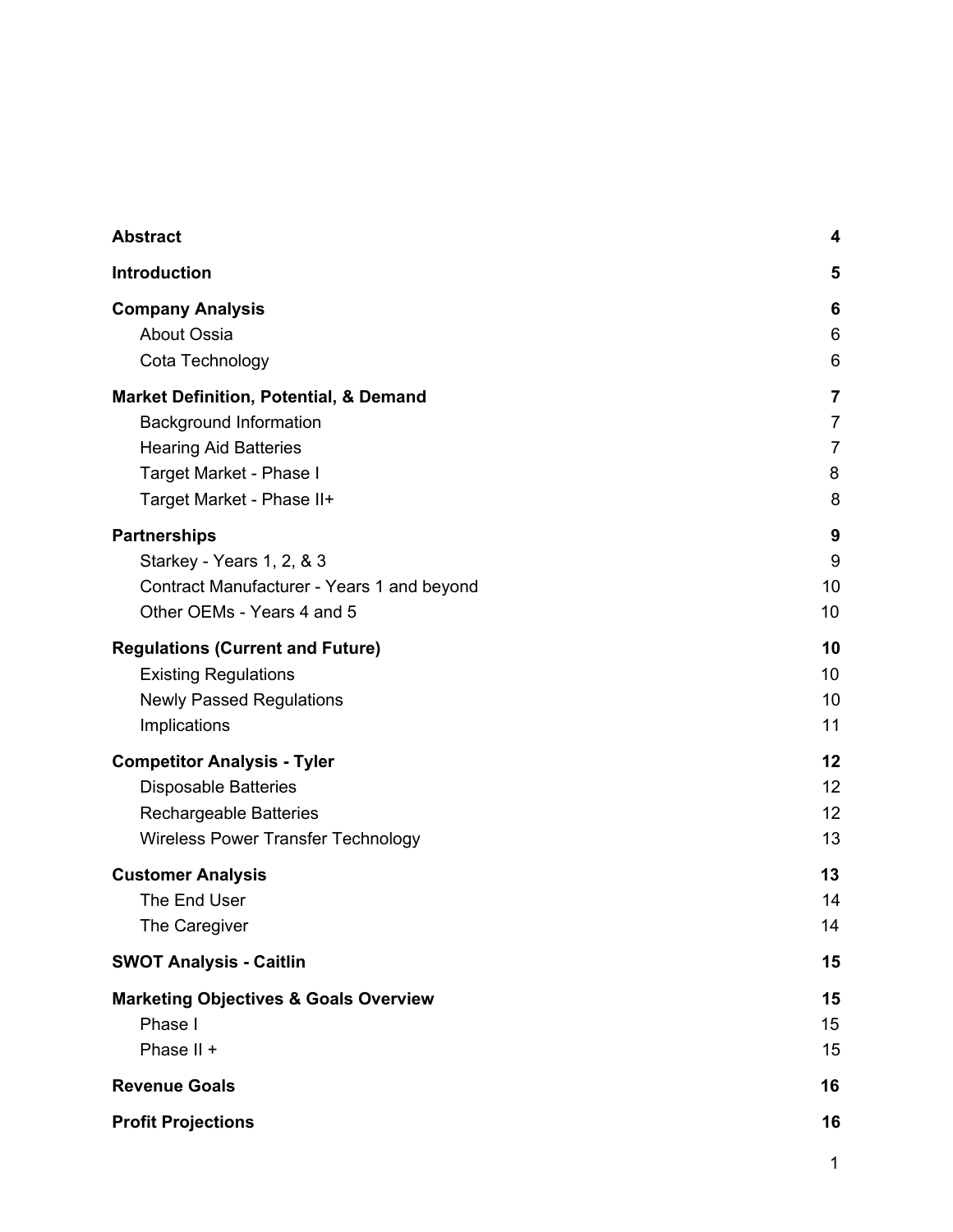| <b>Marketing Strategy</b>                          | 17 |
|----------------------------------------------------|----|
| <b>Traditional Marketing Strategy</b>              | 17 |
| <b>Educational Marketing Strategy</b>              | 18 |
| <b>Prescriber Education</b>                        | 18 |
| <b>End-User Education</b>                          | 18 |
| <b>Marketing Strategy Costs</b>                    | 19 |
| <b>Value Proposition</b>                           | 19 |
| <b>Product Offerings</b>                           | 20 |
| <b>Base Antenna</b>                                | 20 |
| <b>Battery Replacement Device</b>                  | 20 |
| <b>Expansion Antenna</b>                           | 21 |
| <b>Cloud Portal</b>                                | 21 |
| <b>Brand Management</b>                            | 22 |
| <b>Brand Elements</b>                              | 22 |
| Logo                                               | 22 |
| Name                                               | 22 |
| <b>Branding the Platform</b>                       | 22 |
| <b>Brand Image</b>                                 | 23 |
| <b>Brand Awareness</b>                             | 23 |
| Ingredient Branding                                | 23 |
| Phase 1 - Ossia-Starkey Market Development Program | 23 |
| <b>Exclusivity Agreement</b>                       | 23 |
| Payout Plan for Starkey                            | 24 |
| <b>Joint Marketing Activities</b>                  | 24 |
| Incentive Plan for Starkey Sales Team              | 24 |
| Phase 2 - Cota Integration Membership Program      | 24 |
| <b>Cota Integration Members</b>                    | 24 |
| Payout Plan for Partner OEMs                       | 25 |
| <b>Joint Marketing Activities</b>                  | 25 |
| Incentive plan for Partner OEM Sales Team          | 25 |
| <b>Pricing management</b>                          | 25 |
| <b>Distribution Management</b>                     | 26 |
| <b>Contract Manufacturing</b>                      | 26 |
| Direct-to-Supplier Strategy                        | 26 |
| Direct-to-Consumer Strategy                        | 27 |
| <b>Initial Distribution Phase</b>                  | 27 |

2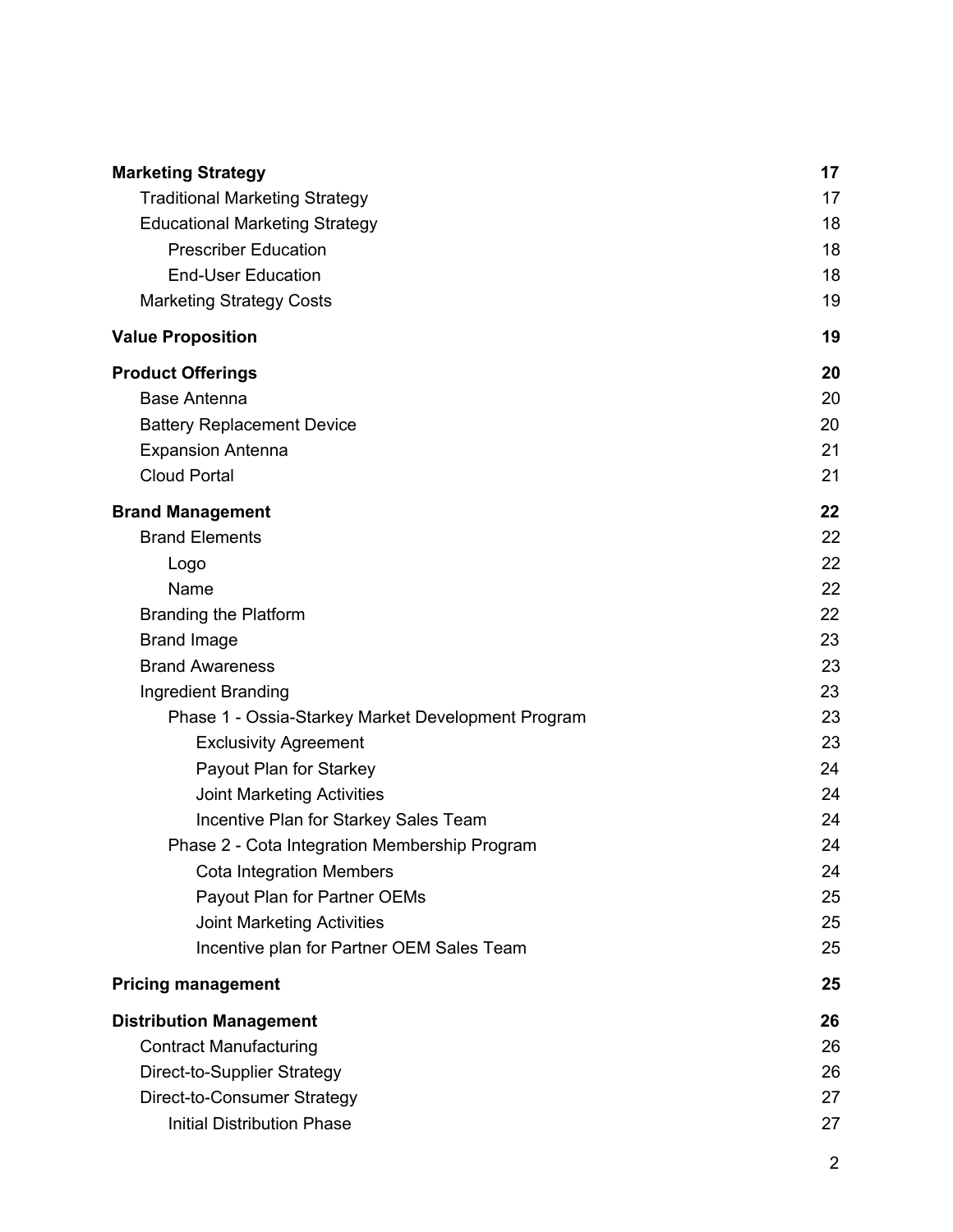| <b>Growth Distribution Phase</b>                         | 27 |
|----------------------------------------------------------|----|
| Direct-to-Consumer Expansion                             | 28 |
| <b>Distribution Map</b>                                  | 28 |
| <b>Communication Management</b>                          | 29 |
| <b>Public Relations</b>                                  | 29 |
| <b>Trade Shows</b>                                       | 29 |
| Social Media                                             | 30 |
| Website                                                  | 30 |
| <b>Online Newsletter</b>                                 | 30 |
| <b>Other Collateral Material</b>                         | 30 |
| <b>Internet Advertising</b>                              | 30 |
| <b>Performance Measurement &amp; Contingency Actions</b> | 31 |
| <b>Metrics for Performance Measurement</b>               | 31 |
| <b>Market Share</b>                                      | 31 |
| <b>Revenue Goals</b>                                     | 31 |
| <b>Education Campaign Effectiveness</b>                  | 31 |
| <b>Customer Satisfaction</b>                             | 31 |
| <b>Contingency Actions</b>                               | 32 |
| Provision to Revise Incentive Plan                       | 32 |
| <b>Provision to Terminate Contract</b>                   | 32 |
| Action Plan for Early Launch of Store                    | 32 |
| <b>Conclusion</b>                                        | 32 |
| <b>References</b>                                        | 33 |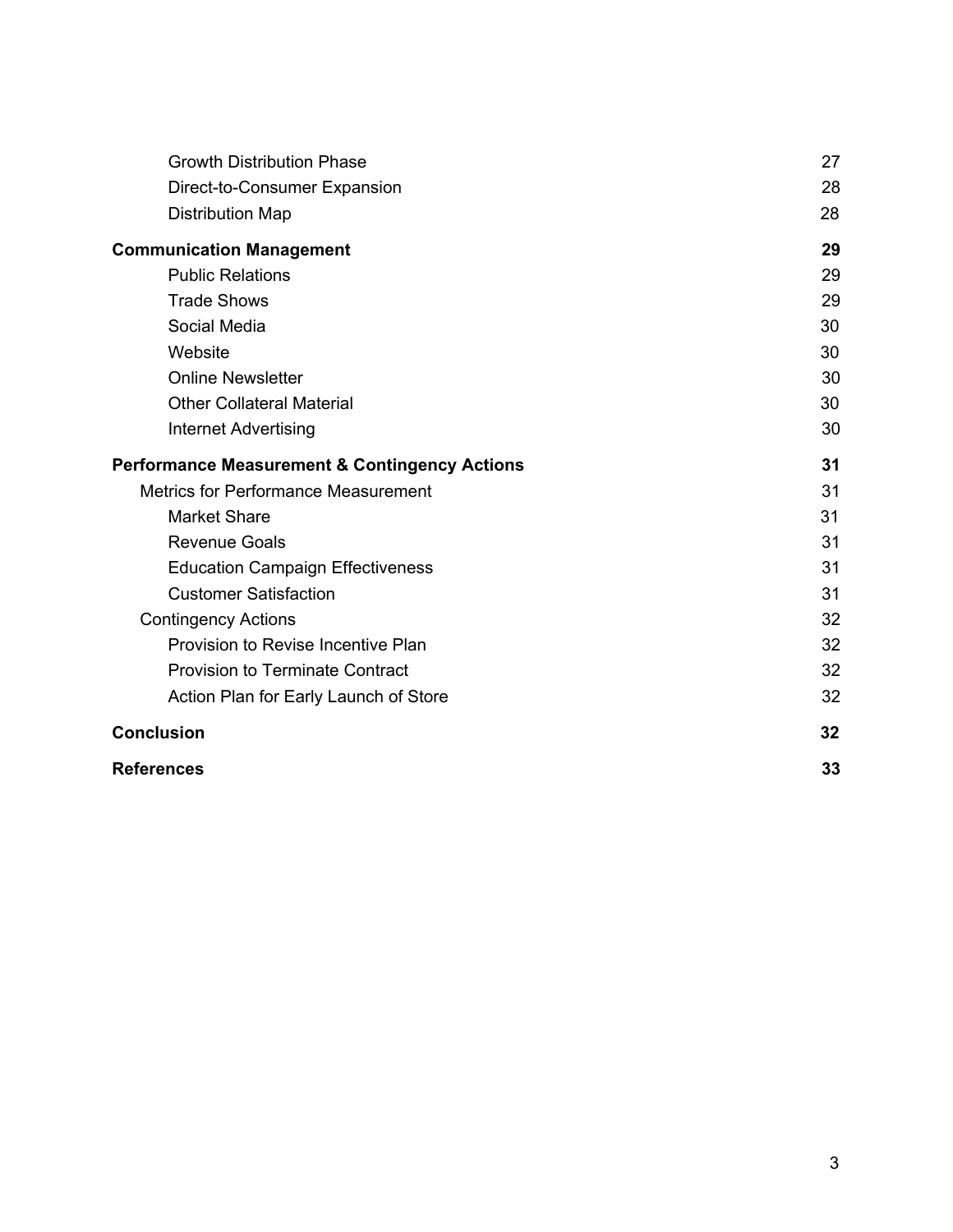## Abstract

Using this marketing plan, Ossia, a wireless power technology company, will launch into a new market - hearing aid batteries. By partnering with Starkey Manufacturing, a United States based hearing aid manufacturer, they will be able to capitalize on Starkey's existing user base and sales team, allowing fast entry into the market.

There are four products that are the basis for this plan - a base antenna, expansion antenna, cloud-based management portal, and a wirelessly powered hearing aid battery (using Cota Powered Technology). Starting with a Total Addressable Market of just over 51,000 people (or approximately \$4.6 million in potential revenue), Ossia will use a two pronged approach for marketing their new products. One half will be focused on the hearing aid batteries and using an ingredient branding strategy as a joint marketing strategy with Starkey. The other half will look at the Cota platform as a whole, a focus on creating a community and educating potential clients about the technology.

This plan projects a positive ROI in year one, with just under a million in profit. By year five, when Ossia will be working with multiple hearing aid manufacturers, the profits are projected to surpass two million dollars.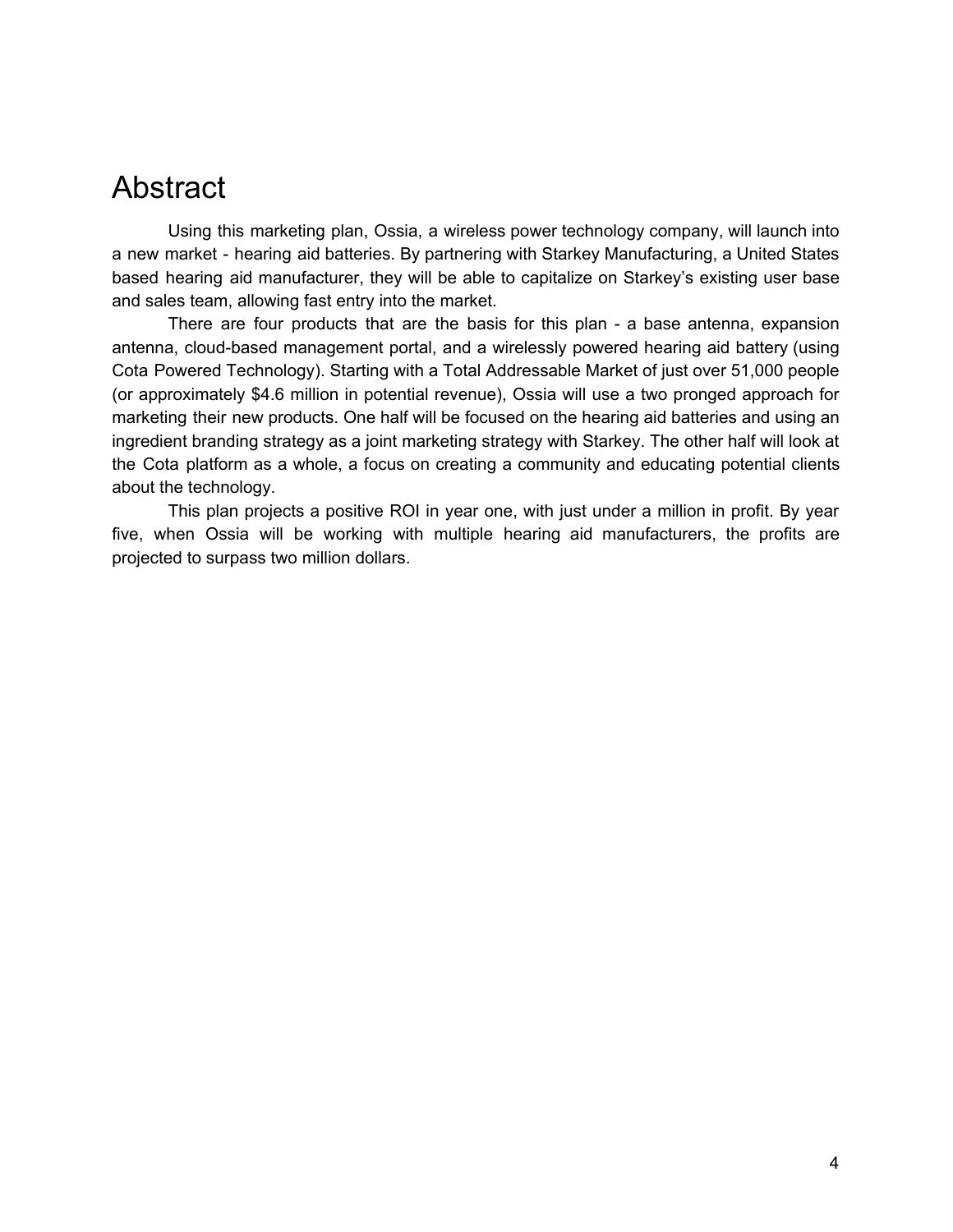## **Introduction**

The goal for this marketing plan was to find a user segment where not having continuously charged devices presents a legitimate hardship and would therefore benefit from Ossia's technology. To find the right segment for Ossia to venture into, the marketing team started with twenty one different segments. Using a combination of data and interviews, they narrowed the potential field down to five segments - one of which was medical devices. This was the most appealing, because for people who have medical devices with batteries, having to change them regularly is a hassle and the risk of losing power unexpectedly can be a hardship. Hearing aid users turned out to be the perfect segment within the market. They are frequently changing their batteries, so there is a rapid cycle of charging needs, and the team had access to enough people to run user interviews and validations.

Users with some level of hearing loss is a huge industry that is only projected to continue to grow. The Hearing Loss Association of America estimates that over 20% of the United States population suffers from hearing loss [2]. Of those 48 million people, however, only 28% actually use some sort of hearing aid. As the industry continues to improve, and as hearing aids venture into the Over The Counter market, the number of potential users has the potential to rapidly expand. Being on the forefront of wirelessly charged hearing aids will allow Ossia to jump into this market and take advantage of the coming growth.

The other advantage of this market is that it allows for Ossia to set up a move into adjacent markets, such as home devices. People will begin to bring the Ossia/Cota technology into their homes, which will give the company access to data, analytics, and user information. As Cota technology begins to branch into other home devices, it will be a much easier leap since so many users will already have base antennas in their homes. If they want to start charging more devices, then they can upgrade and purchase more antennas. When friends come over and see the technology, the validation will make their conversion into a customer that much smoother. This is a future phase and won't be addressed in the marketing plan, but it did go into the decision to go after the hearing aid market.

This plan will cover the structure of the partnerships Ossia will need to enter into to achieve these goals. It will also talk about the potential market, potential issues surrounding regulations, and current and future competitors. The different types of customers, revenue and profit goals, marketing strategy, and brand management are also core elements of the plan. Finally, it will discuss the strategy for distribution and communication over the next five years, and the performance measurements and contingency plans for any issues that might arise. This plan is based in large part on publicly available data and user interviews. It also contains some assumptions, which are justified and outlined in the attached marketing log.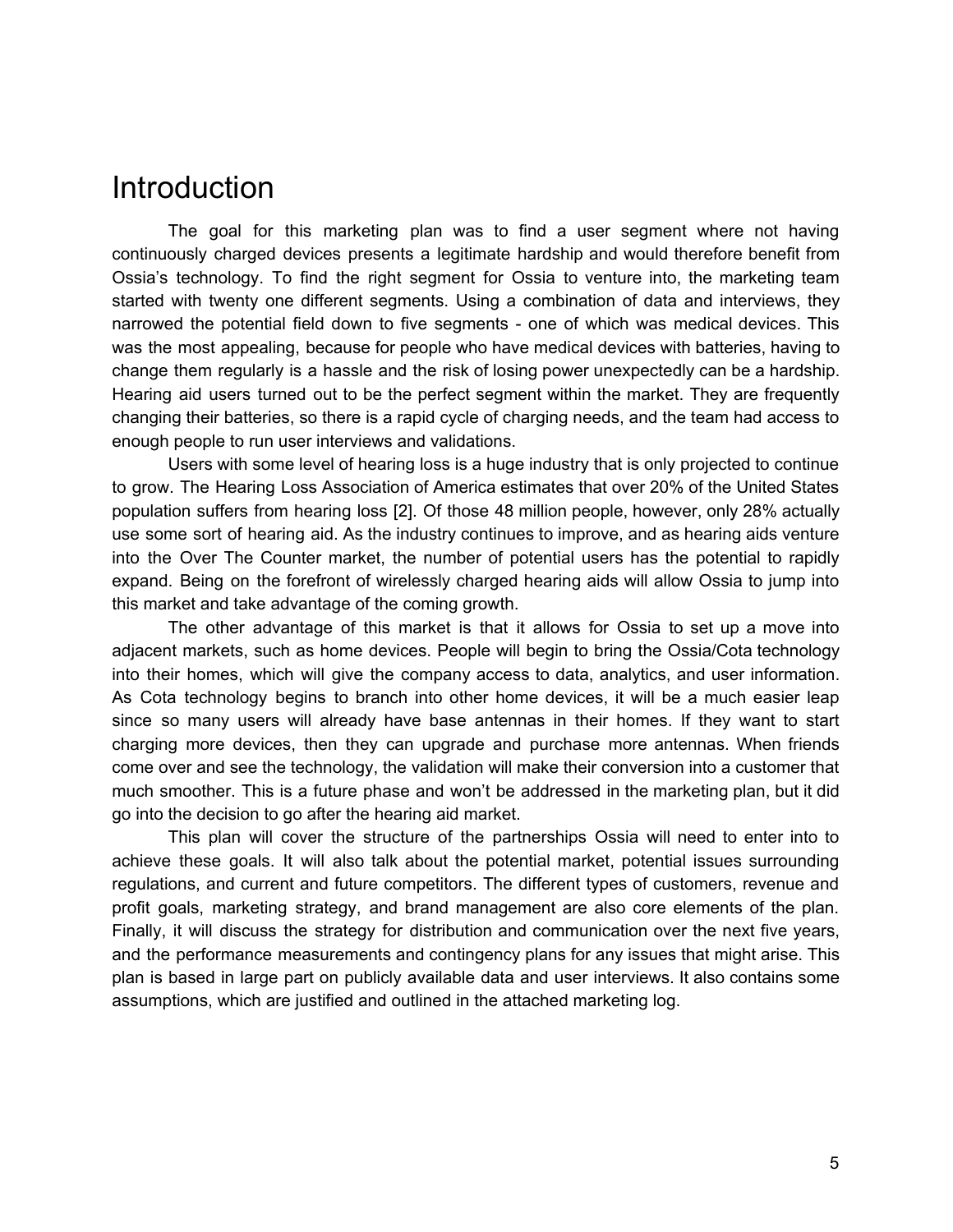## Company Analysis

### About Ossia

Ossia is a wireless power technology company headquartered in Bellevue, Washington. Founded silently in 2008 to develop the power transfer technology throughout the next five years. Launched publicly as a private company in 2013 by Hatem Zeine, the CTO and Chief scientist as Ossia has created the means to provide wireless power technology via patented Cota technology. Ossia has raised almost \$30 million in five funding rounds (Series A, B, C) and within an eight year budget through 2016 at an estimated \$10 million in annual revenue. Currently, over 50 employees with growth daily licensing out the patented Cota platform to several partners across many industries to redefine power delivery. [1]

**Vision Statement:** "We envision a world in which devices are smart to better serve mankind, and that these devices are remotely powered for better content, optimal performance, and data capturing ability." [2]

**Mission Statement:** "Our mission is to revolutionize the mobility and connectivity of people and industries. To do so, we empower industry leaders and service providers to create ecosystems for delivering smart wireless power and connectivity to small devices." [2]

### Cota Technology

Cota technology (Cota) allows for devices to be recharged wirelessly, without ever having to be plugged in. Cota's safe, viable, and convenient solution delivers power through a Wi-Fi like radio technology. Much like devices have wifi as they move throughout the house, Cota charges devices within range, even if they're on the other side of a wall. There is no contact required and no line of site limitations. Cota uses a transmitter (like a router) and a receiver chip in the device - these items pass beacon signals back and forth, to ask for and to relay power. These transmitters can simultaneously charge several devices within their radius. Cota don't transmit any power through humans, which makes it a safe alternative to the traditional wire and pad charging.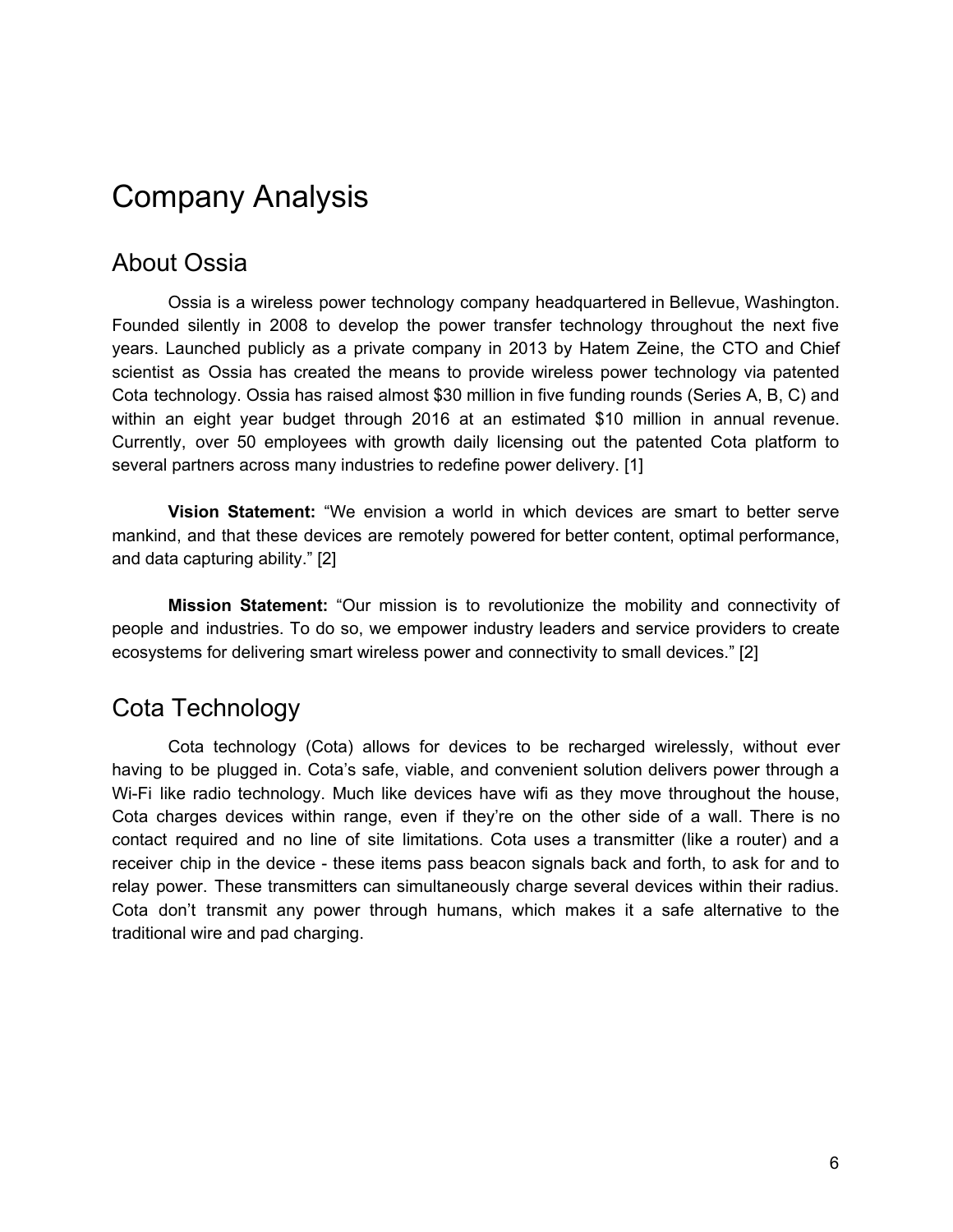## Market Definition, Potential, & Demand

## Background Information

The Hearing Loss Association of America [3] states there are more than 48 million Americans - nearly 20% of the U.S. population - that report hearing impairment. The National Institute of Deafness and Other Communication Disorders (NIDCD)'s [3] study on hearing loss shows the following items:

- 28.8 million US adults ages 20 to 69 may benefit from hearing aids.
- 3.65 million hearing aids have been distributed since 2016 (nearly 3,000 per day).
- Although hearing loss is incredibly prevalent, 16% of the 28.8 million US adults that may benefit from hearing aids have never used one.
- 70 years old is the average age of a first-time user of hearing aids.

There are five main styles of hearing aids [4]:

- 1) Behind-the-ear (BTE) most of the parts are contained in a case behind the ear
- 2) Mini (BTE) a new type smaller for comfort and cosmetic issues.
- 3) In-the-ear (ITE) where most of the parts are in a shell that fill the outer ear
- 4) In-the-canal (ITC) smaller size partly in the ear that is difficult to handle.
- 5) Completely-in-the-canal (CIC) which are hearing aids that fit in a tiny case in the ear.

## Hearing Aid Batteries

Hearing aids batteries range in size, power and performance depending on the consumer needs. The batteries with the smallest form-factor must be switched out frequently due to the smaller size, which causes lower power, performance and ultimately a higher price. The most common battery available for customers on the market is the size 1 and 312 batteries [5]. The hearing aid industry has set a standard day's use to be sixteen hours, which is how the lifespan of batteries is calculated. Based on this industry standard, the breakdown of the sizes, battery life, and cost per year is shown in Table 1 below.

| <b>Battery Type [5,7]</b> | Lifespan [5] | Cost Per Year [7] |
|---------------------------|--------------|-------------------|
| Size 10                   | 3-5 Days     | \$150             |
| Size 312                  | 6-12 Days    | \$80              |
| Size 13                   | 8-14 Days    | \$50              |
| <b>Size 675</b>           | 14-30 Days   | \$30              |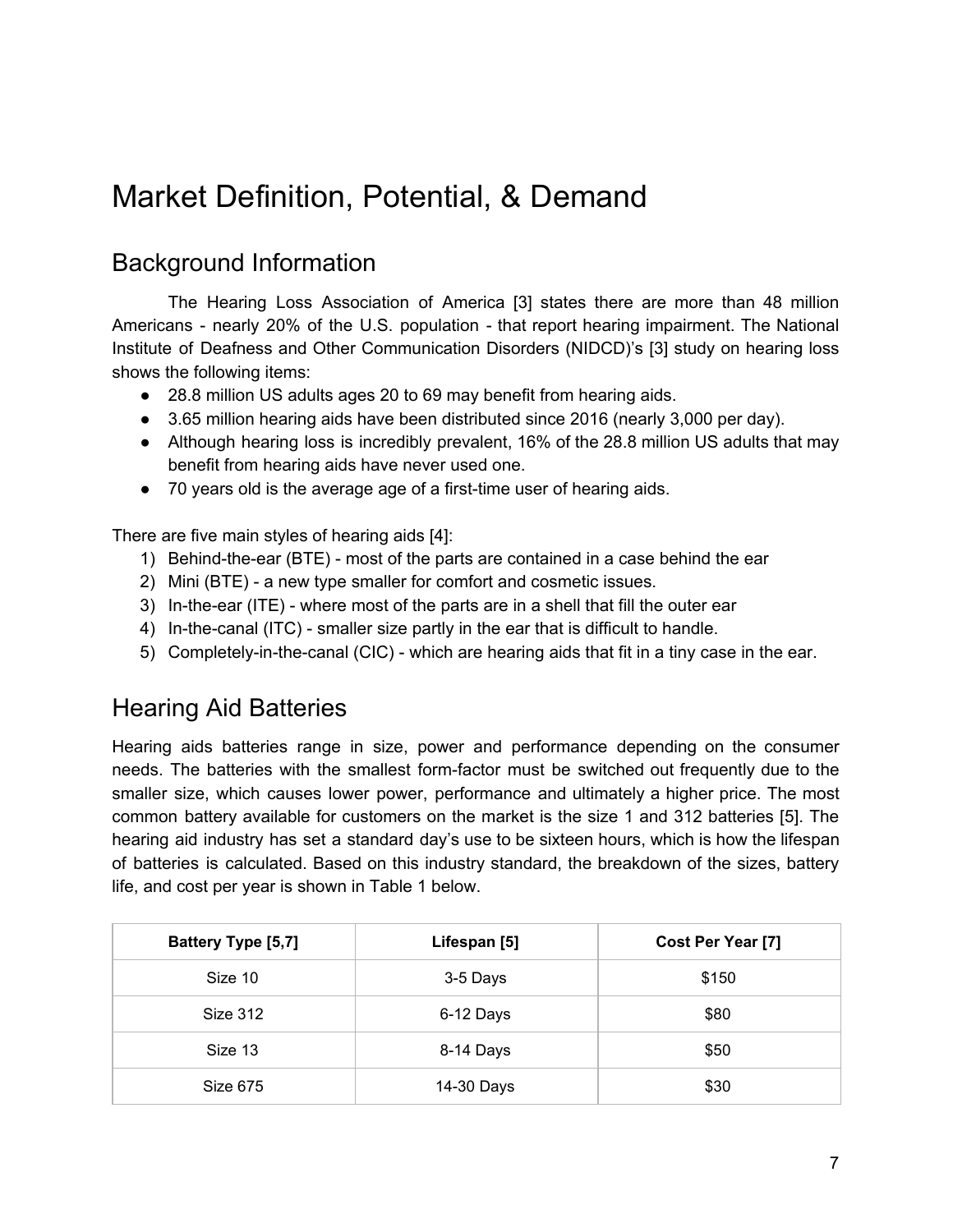#### *Table 1 - Breakdown of Battery Types, Lifespan, and Cost Per Year*

These battery prices are in addition to the up front cost of the hearing aids. The average price of a digital hearing aid is about \$1500, but the higher end devices may reach \$3000 to \$5000 per hearing aid [6].

### Target Market - Phase I

The Target Market for Phase I was calculated by applying increasingly specific criteria to the hearing loss population.

|                 | <b>Hearing Loss</b> | <b>Hearing Aids</b> | <b>Starkey Share</b> | Age - 40-69 | <b>Innovators</b> |
|-----------------|---------------------|---------------------|----------------------|-------------|-------------------|
| % of Previous   |                     | 28%                 | 19%                  | 57.40%      | 3.50%             |
| # of People     | 48.0M               | 13.4M               | 2.6M                 | 1.5M        | 51.3K             |
| Low (\$30/yr)   | 1.4B                | 403.2M              | 76.6M                | 44.0M       | 1.5M              |
| Avg (\$105/yr)  | 4.3B                | 1.2B                | 229.8M               | 131.9M      | 4.6M              |
| High (\$150/yr) | 7.2B                | 2.0B                | 383.0M               | 219.9M      | 7.7M              |

#### *Table 2: Market Size Definition*

Table 2 reflects the breakdown for the calculations of the Total Market. The low, average, and high calculations data in Table 2 uses the the amount consumers spend on hearing aid batteries per year as shown in Table 1. The least expensive estimate is \$30 per year, the most expensive is \$150 per year, and the average is \$105 per year. The cost estimates times the estimated number of people in each segment shows the TAM in revenue.

The Target Market calculations for Phase I starts with 48 million people in the United States with hearing loss [3]. The next step is to remove anyone who doesn't actually use hearing aids. As discussed previously, only 28% of people with hearing loss actively using hearing aids [3]. For this marketing plan, Ossia will be partnering with Starkey - the only hearing aid manufacturer in the United States [10]. Starkey's share of the hearing aid market is 19% [27], which removes another portion of the Total Addressable Market. The next step is to focus in on the preferred age range, which is hearing aid users is the age segment of 40-69 years old, or 57.4% [27]. And finally, the final filter will be for users who fall into the innovators portion of the technology adoption growth curve.

### Target Market - Phase II+

Phase II of the Target Market will expand to include Early Adopters within the Target Addressable Market. These adjusted numbers are shown below in Table 3.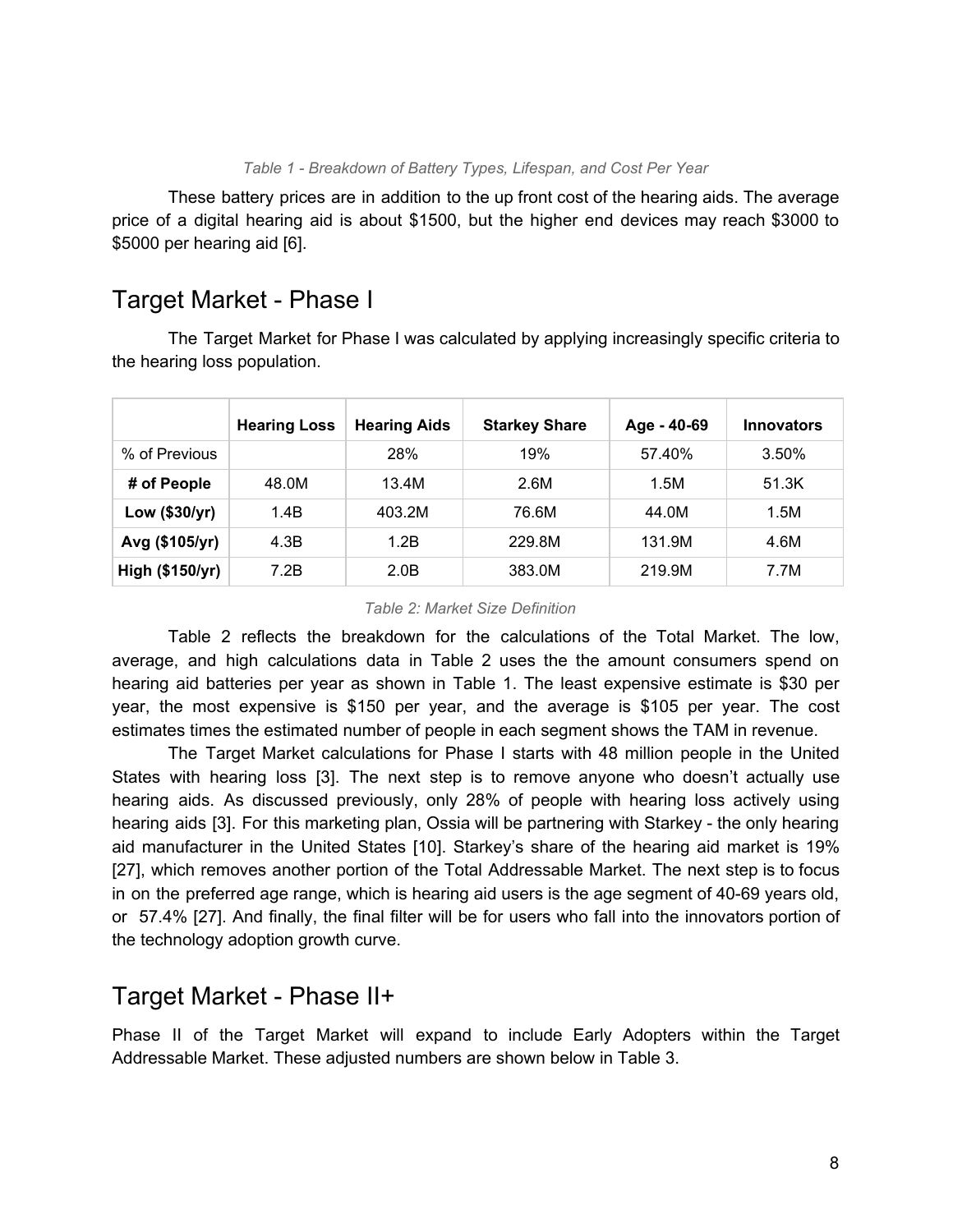|                 | <b>Hearing Loss</b> | <b>Hearing Aids</b> | <b>Starkey Share</b> | Age - 40-69 | <b>Early Adopters</b> |
|-----------------|---------------------|---------------------|----------------------|-------------|-----------------------|
| % of Previous   |                     | 28%                 | 19%                  | 57.40%      | 13.50%                |
| # of People     | 48.0M               | 13.4M               | 2.6M                 | 1.5M        | 197.9K                |
| Low (\$30/yr)   | 1.4B                | 403.2M              | 76.6M                | 44.0M       | 5.9M                  |
| Avg (\$105/yr)  | 4.3B                | 1.2B                | 229.8M               | 131.9M      | 17.8M                 |
| High (\$150/yr) | 7.2B                | 2.0B                | 383.0M               | 219.9M      | 29.7M                 |

*Table 3 - Market Size Definition For Phase II With Early Adopters*

Future phases will consider adjacent markets such as home applications, phone chargers, cochlear implants, ear plug replacement, and ear loss prevention devices.

## **Partnerships**

### Starkey - Years 1, 2, & 3

Starkey was selected to be the primary partner for Ossia in large part because they are the only American owned and operated hearing aid manufacturer [9]. Their goal to "bring people together and make lives richer by empowering individuals to reach their full potential in life [9]" is in line with the value proposition of Cota. Starkey's vision reflects the focus and drive behind Ossia. According to their website, they "put innovation in action every day, continually seeking ways to better understand the science of hearing loss and its impact on people's lives — so we can continually develop better technologies to improve it. [9] " Starkey's total market share is 19% of the total hearing aid market within the United States. While this isn't an overwhelming market share, it will be a good initial run of this new marketing focus. It will also allow testing of the new products and sales focus before expanding into other manufacturers.

Starkey will be the key partner of Ossia in the implementation of this marketing plan. Ossia and Starkey will enter into a 3-year exclusivity agreement with Starkey. The partnership agreement will include details of the payout plan for Starkey, the incentive plan for the Starkey Sales Team, and joint marketing activities that the two companies will undertake. Furthermore, it will include details about the performance expectations and clearly defined actions of all the entities involved. The partnership agreement will be negotiated and defined by the legal team. More details about this partnership can be found in the Ingredient Branding portion of this marketing plan.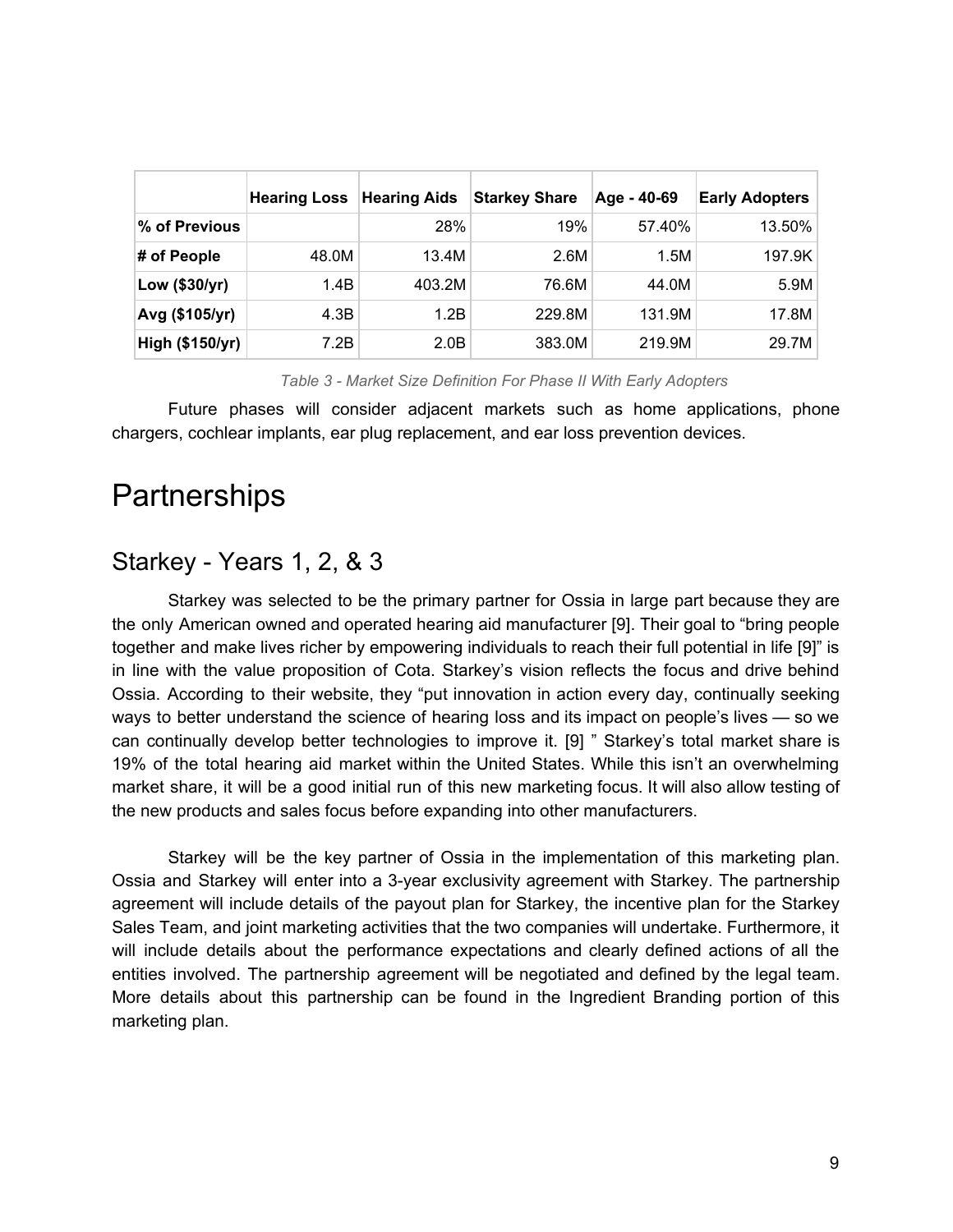### Contract Manufacturer - Years 1 and beyond

So far, Ossia has been a licensing and technology development company. It is Ossia's first step into the world of manufacturing and distribution of a product. Ossia has no experience or expertise in the field of manufacturing. Therefore, Ossia would partner with a contract manufacturer to manufacture the batteries and other product hardware. This partnership agreement will be negotiated and defined by the legal team. The partnership with the contract manufacturer would continue for all five years and likely even beyond. This partnership will allow Ossia to keep ownership and control of its technology, without the need to build out an entire manufacturing process. Partnering with contract manufacturer will allow for flexibility and agility of product offerings, in the future. More information on the details of this arrangement can be found in the Distribution Management section of this marketing plan.

### Other OEMs - Years 4 and 5

After the Ossia/Starkey exclusivity agreement expires in year four, Ossia will be open to partnering with other hearing aid manufacturers. The partnership agreement will include details of the payout plan for the OEM, the incentive plan for the OEM's Sales Team, and joint marketing activities that the two companies will undertake. It will also include details about the performance expectations and clearly defined actions of all the entities involved. The partnership agreement will be negotiated and defined by the legal team. More information on this partnership can be found in the Ingredient Branding portion of this marketing plan.

## Regulations (Current and Future)

### Existing Regulations

According to the FDA, most hearing aids are low risk (Class I), which means that they are not required to obtain clearance or premarket review [16]. They are required to meet the requirements for safety and effectiveness, but the amount of approvals they need to go through before they are sent to market are considerably less than other medical devices.

### Newly Passed Regulations

There have been several changes of note in regulations in the hearing aid industry over the last few years. In December 2016, a bill was passed to remove the requirement for medical evaluation by a licensed physician [11]. Since 1970, the FDA required patients seeking hearing aids to first see a physician to obtain a waiver before going to an audiologist. The US government has been working to reduce the number of barriers for people to get hearing aids.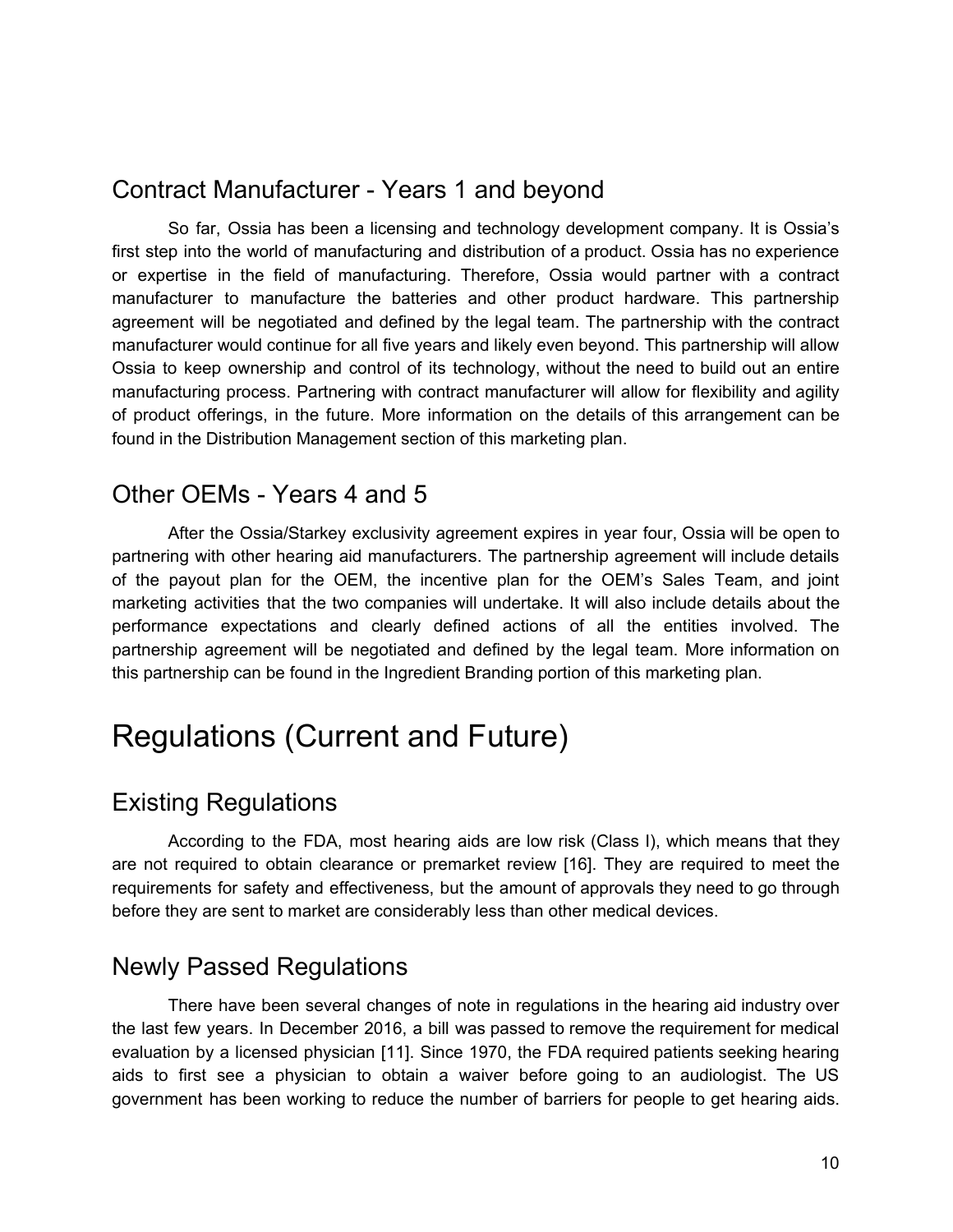Now anyone over the age of 18 can go directly to an audiologist if they believe they have hearing loss and want to get fitted for hearing aids. This change in regulation is one of the first in an effort to streamline the process for patients. It is also a required step for another change in regulations - Over The Counter (OTC) hearing aids.

The following year, in August, 2017, a bill was passed that allows the sale of hearing aids OTC, as opposed as through an audiologist or doctor [C-2, C-3]. These hearing aids will be aimed at people with mild to moderate hearing loss. The requirements for fitting and adjusting hearing aids for users with a more extreme level of hearing loss isn't something that can be provided without an expert. The FDA has up to three years to develop a new set of regulations for what these hearing aids will look like and what regulations must be followed. They'll provide hearing aid manufacturers with a set of guidelines for what the hearing aid will have to do and the standards that will need to be met. The deadline for these regulations is August, 2020. The FDA did not include these changes in their list of proposed regulations for 2019, so they aren't expected to complete their regulation updates much in advance of the deadline [14]. While the addition of OTC hearing aids will create major changes to patients with hearing loss, the Office of Management and Budget (OMB) has classified this policy as "not major", which means that it will have less than a \$100 million effect on the economy [14].

Although these regulations have not been implemented, companies are already starting to take strides in creating products that will eventually be sold Over The Counter. Bose recently received FDA approval for their self fitting hearing aids [15]. These self fitting hearing aids will allow users to adjust the sound profile to a level that they find the most comfortable and accurate. While they won't be able to sell these over the counter yet, it will set them up to be able to quickly enter the market and beat the rest of the competition.

There is a bill that has been introduced to expand the number of services that will be reimbursed by Medicare [12]. Currently, an audiologist can get reimbursed for diagnosing hearing loss, but not for actually treating it. This causes a large barrier to getting hearing aids for low income patients. The bill would allow all treatment of hearing loss to be reimbursed by both Medicare and by private insurers. Those services would allow fitting for hearing aids, the actual hearing aids, batteries, and also ear wax removal services.

### Implications

The newly passed regulations will likely have large effects on the industry - exactly how large will remain to be seen. Ossia will need to have plans for integration with the over the counter market. If it makes hearing aids as accessible as intended, then the number of people using hearing aids should increase dramatically. These people will not go through audiologists or doctors for their hearing solution, so they will need to have knowledge of the Cota-powered batteries on their own.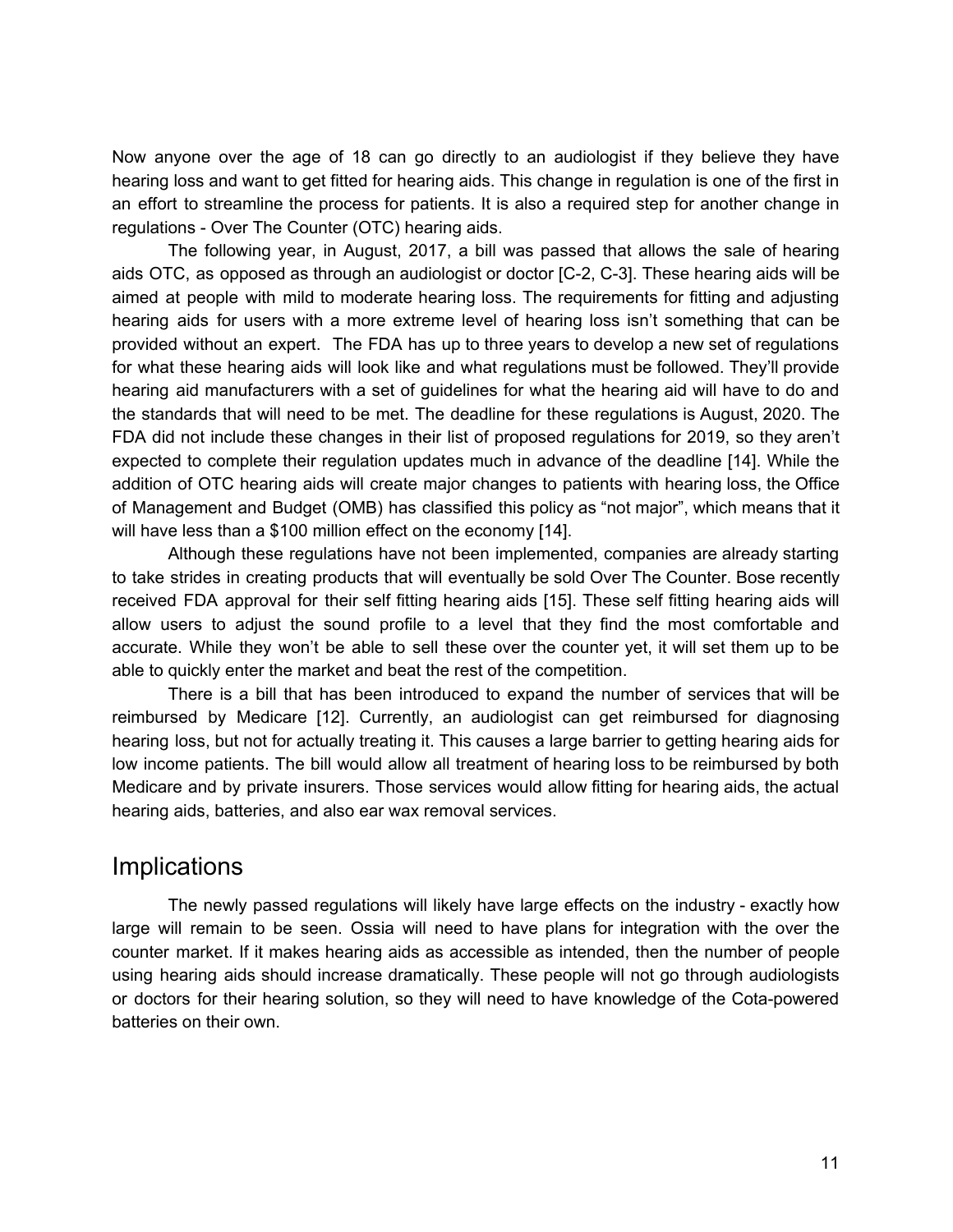## Competitor Analysis - Tyler

For this marketing plan, Ossia's list of competitors includes any source of alternative power to charge hearing aids. These types of competitors can be broken into three different segments - disposable batteries, rechargeable batteries, and companies that are currently developing wireless power transfer technology. Table 4 shows an overview of the competitive field, broken down by cost and level of technology.

|                                                | <b>Low Cost</b>       | <b>High Cost</b>               |
|------------------------------------------------|-----------------------|--------------------------------|
| <b>Disposable Batteries</b><br>(Low Tech)      | Energizer<br>Duracell |                                |
| <b>Rechargeable Batteries</b><br>(Medium Tech) |                       | Sonova<br>Phonak               |
| <b>Wireless Power</b><br>(High Tech)           |                       | Energous<br>Witricity<br>Ubeam |

*Table 4: Competitor Matrix*

## Disposable Batteries

Energizer and Duracell are the market leaders [20] of the disposable battery segment. Rayovac is another popular brand of disposable batteries, but they are also owned by Energizer Holdings, so only Energizer is listed in the competitors. Duracell was recently purchased by Berkshire Hathaway [21]. The lifespan of these disposable hearing aid batteries can range from 61-130 hours depending on the type of hearing aid and how many features they provide. Some features that can caused increased battery drain are features such as bluetooth, health tracking, and streaming capabilities. The cost of disposable batteries range from thirty cents to a dollar when broken down individually, but most of the time are bought in packs of twelve all the way up to sixty.

### Rechargeable Batteries

Rechargeable batteries is another segment of our competition. Although fairly new to the hearing aid industry, they provide additional convenience when compared to traditional, disposable batteries. The top products are from Phonak and Signia, and are produced from Sonova and Sivantos respectively. All major hearing aid manufacturers currently offer a rechargeable battery option in their product portfolio. The pricing for rechargeable batteries is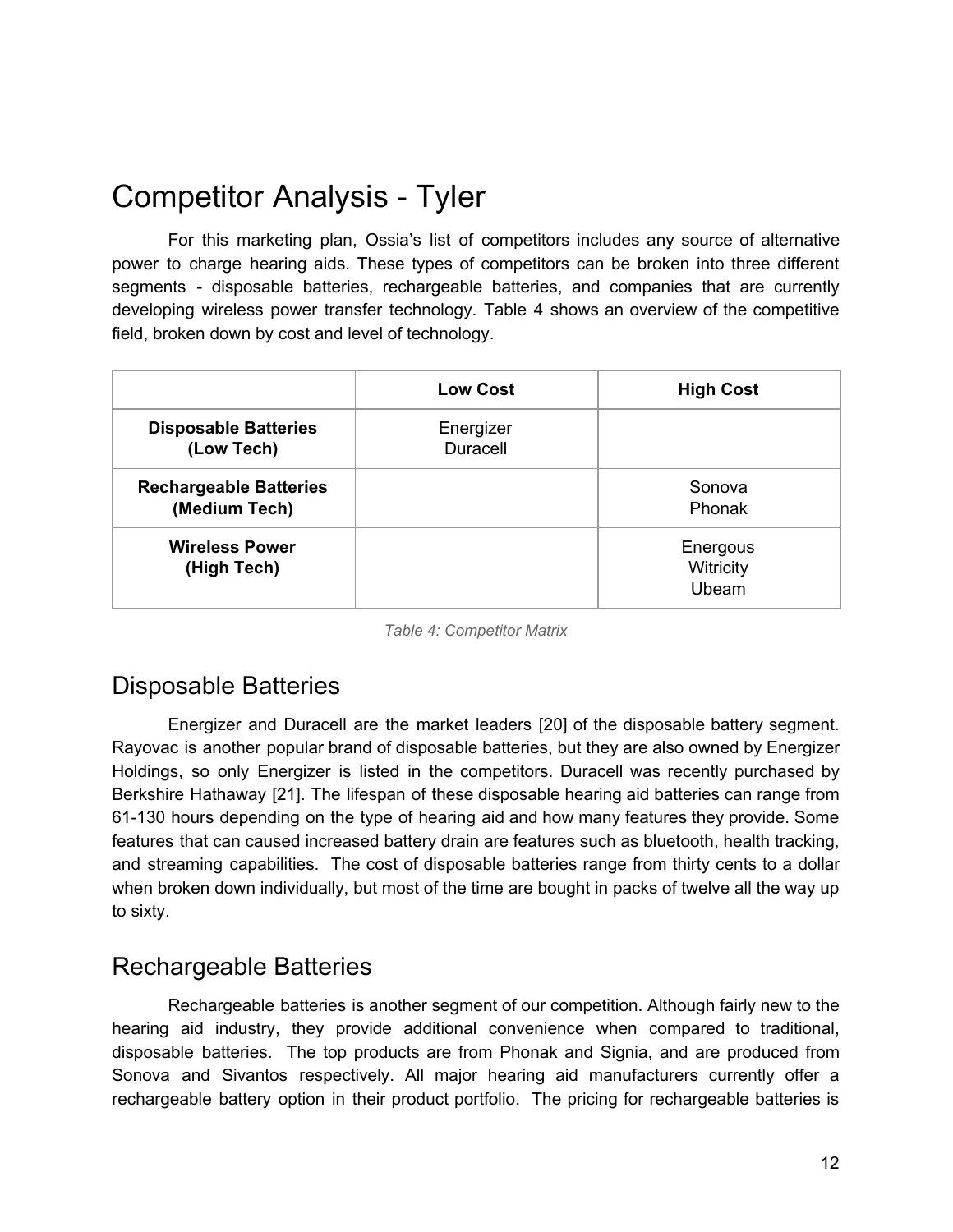fairly standard, with most selling from \$2,400-\$2800 per ear. The batteries usually last one day on a charge (16 hours, per what industry has set for the number of hours in a day [23]). To charge these types of batteries, they must be placed in a pod or some type of case, and cannot be used while charging which takes approximately seven hours for most to be fully charged [30]. One of the major drawbacks to this technology is that the user is forced to remove their hearing aids for the entire charge time they're charging. If the battery dies during a visit or event, there is no option to quickly recharge and continue receiving hearing assistance.

## Wireless Power Transfer Technology

While not directly in the hearing aid battery market, companies that can provide the wireless power transfer technology are still considered competitors to Ossia within this plan. Energous, Witricity, and Ubeam are companies that would have very little barriers to entry if they decided to move into the same market. Energous recently released a statement saying that they have partnered with a new hearing aid manufacturer to incorporate their technology, which will allow charging hearing aids via bluetooth to up to fifteen feet away [24]. They received FCC approval and now are currently focused on obtaining regulatory acceptance from the marketplace [23]. Witricity has been focused in the automotive industry and incorporating their technology into vehicles [24]. Ubeam, the smallest (in terms of funding), is interested in licensing their tech out to whoever believes that it will provide value for them [25]. It will be key to keep an eye on the technology, regulations, and acceptance these wireless power companies are experiencing.

## Customer Analysis



*Figure A: Market Segmentation [27]*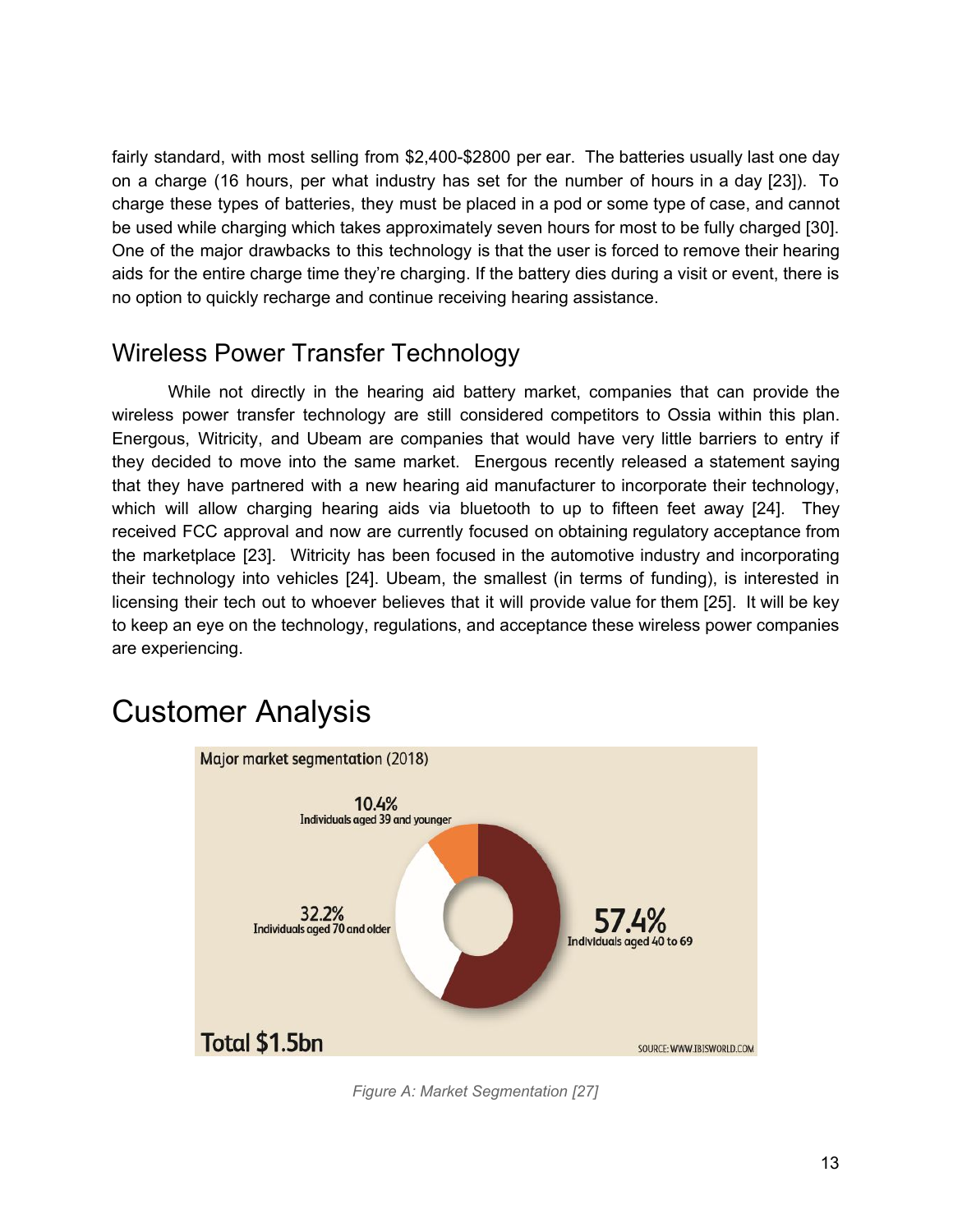Hearing aid users fall into three large age groups as seen above in Figure A. After deciding to focus on the largest age group (40-69), it was concluded that there are actually two customer personas that could be targeted within this age range.

### The End User

The End User is your typical demographic of someone who would be using hearing aids. "This segment contains individuals from three different generations: baby boomers, generation X and older millennials. These generations, especially generation Y, are less likely to pay heed to social stigmas and are more likely to seek help in case of a physical disability" [27].

The End User persona is someone who values convenience over costs and is frustrated with the constant attention they have to pay to the status of their hearing aid batteries. They spend a significant amount of time changing, shopping, and disposing of the batteries they consume. These people will be for the most part technologically savvy, and will suffer from a higher degree of hearing loss. This increased hearing loss means that running out of power presents a significant hardship for them.

## The Caregiver

People within the targeted age range (40-69) could also have a child or a parent who uses hearing aids, making them caregivers. The Caregiver persona is someone who cares for someone that deals with hearing aids on a daily basis. This person will most likely have extreme responsibility to ensure the person they are taking care of has hearing aids that function correctly and are charged. This person will also be the one who does the shopping and changing of the batteries. The main value Ossia can provide to this type of person is a decrease in the burden constantly changing batteries can bring. It also brings them peace of mind that if they need to be away, their loved one won't be at risk of a dead hearing aid.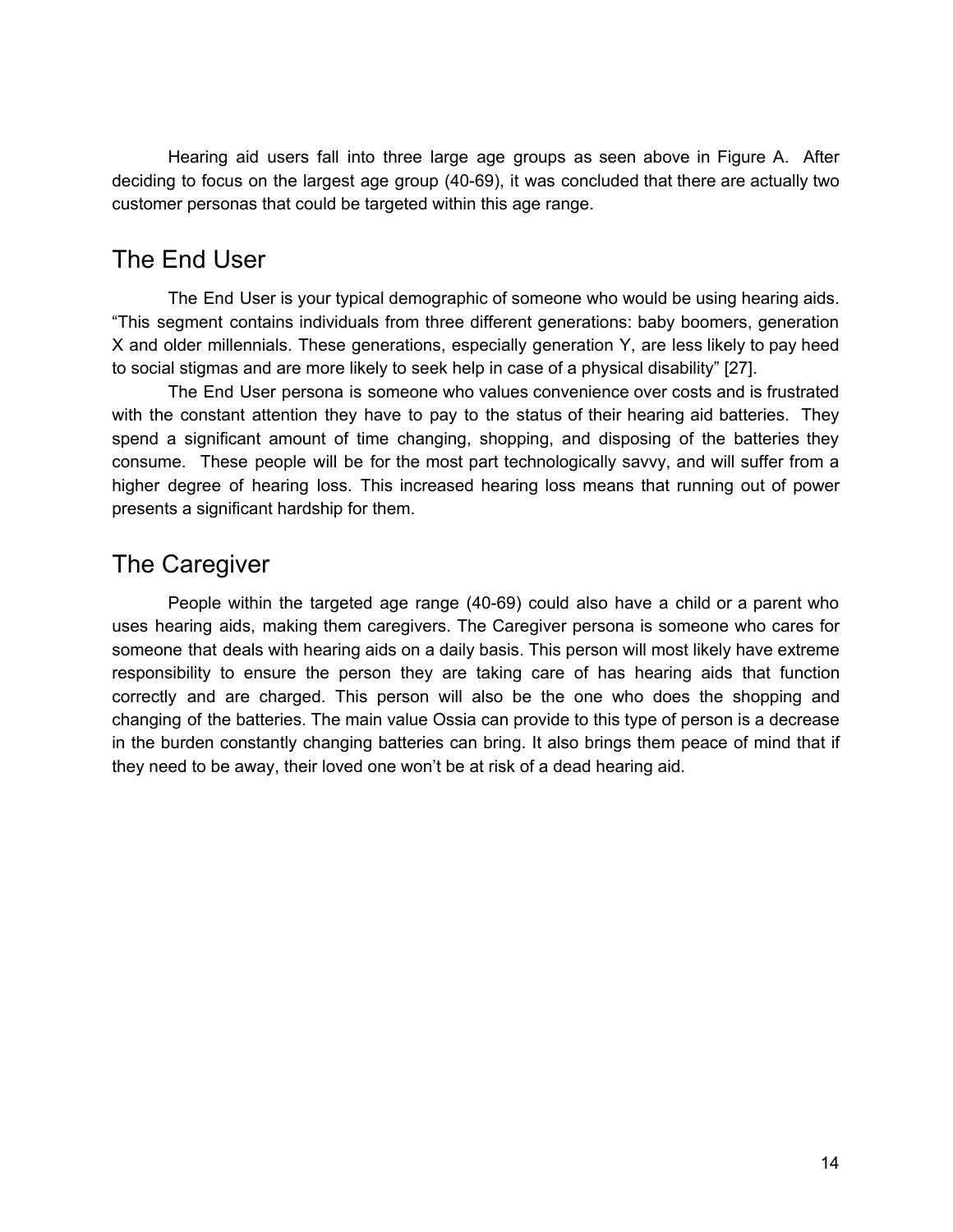## SWOT Analysis - Caitlin

| <b>STRENGTHS</b>                                                                                                                                         | <b>OPPORTUNITIES</b>                                                                                                                                                        |
|----------------------------------------------------------------------------------------------------------------------------------------------------------|-----------------------------------------------------------------------------------------------------------------------------------------------------------------------------|
| Patented technology<br>Awards & publicity<br>No line of sight required<br>Setting global standards<br>Large market share<br>First device of this type    | Future tech advancements<br>Cloud management<br>Over The Counter hearing aids<br>Expansion of wireless electricity into homes<br>Increasing population of hearing aid users |
| <b>WEAKNESSES</b>                                                                                                                                        | <b>THREATS</b>                                                                                                                                                              |
| Small corporate footprint<br>No manufacturing experience<br>Requires integration<br>Requires external power source<br>Lack of focus (many product lines) | Not leading market by that much<br>Very crowded space<br>Other companies have full integrations                                                                             |

*Table 5: SWOT*

## Marketing Objectives & Goals Overview

### Phase I

During Phase I of this plan, the focus will be on four items:

- Incentivizing Starkey salespeople,
- Creating brand awareness with audiologists & other influencers,
- Educating consumers about brand, and
- Alleviating safety concerns

## Phase II +

In future phases, there are three areas that could provide opportunities for focus.

- OTC
- Other manufacturers
- Direct to consumer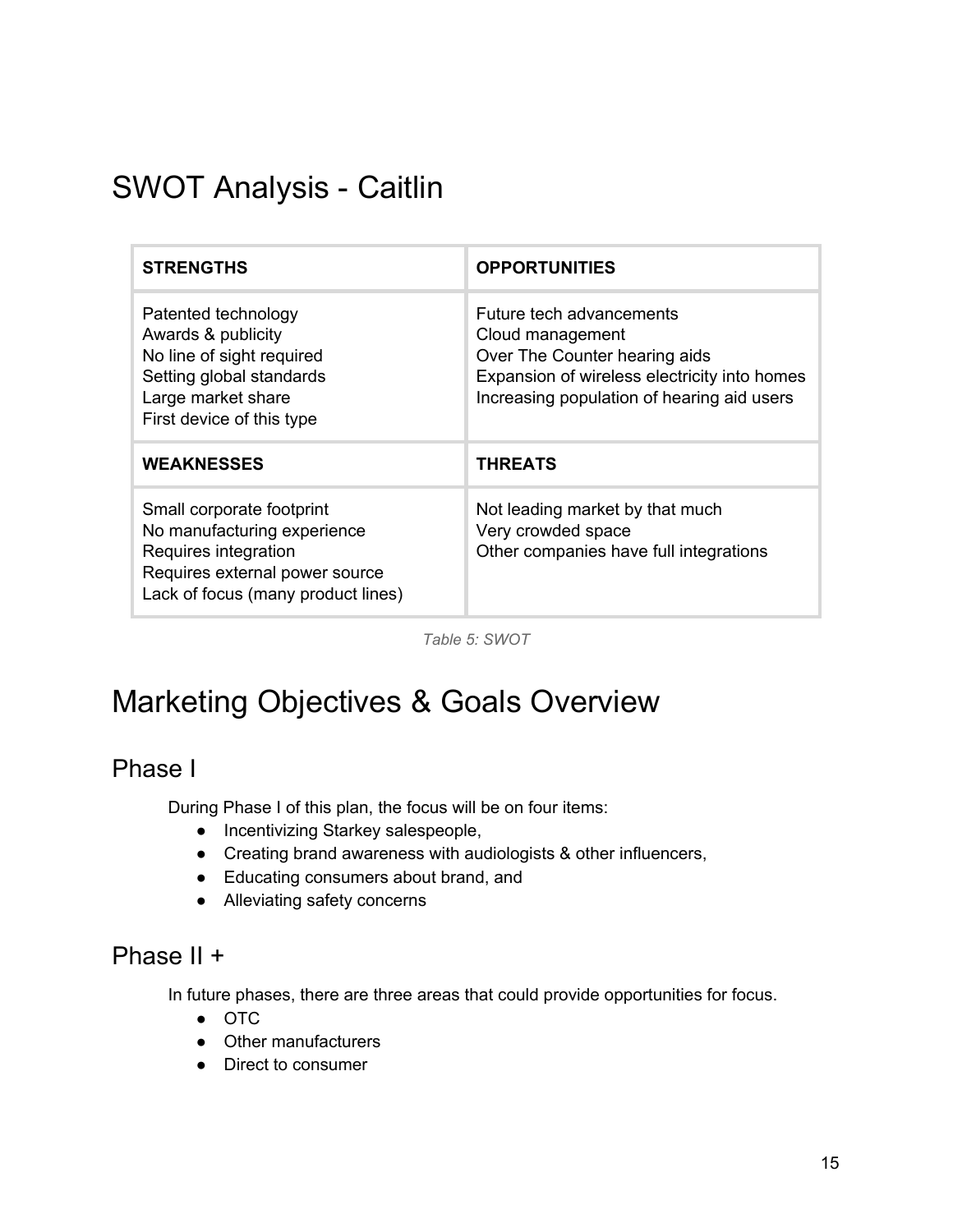| <b>Revenue Goals</b> |  |
|----------------------|--|
|----------------------|--|

|                          | Year 1      | Year <sub>2</sub> | Year <sub>3</sub> | Year 4      | Year 5      |
|--------------------------|-------------|-------------------|-------------------|-------------|-------------|
| <b>Packages Sold</b>     | 9,000       | 9,900             | 10,890            | 11,979      | 13,177      |
| <b>Price Per Package</b> | \$750       | \$750             | \$750             | \$750       | \$750       |
| <b>Starkey Share</b>     | 10%         | 10%               | 10%               | 10%         | 10%         |
| <b>Sales Incentive</b>   | 10%         | 10%               | 10%               | 10%         | 10%         |
| <b>Retrofit Packages</b> | 0           | 500               | 550               | 605         | 666         |
| <b>Price Per Package</b> | \$750       | \$750             | \$750             | \$750       | \$750       |
| <b>Revenue</b>           | \$5,400,000 | \$6.315,000       | \$6.946.500       | \$7.641.150 | \$8,405,700 |

*Table 6: Revenue Projections*

Table 6 above represents the 5 year projected revenue growth of the Cota-powered hearing aid batteries. The growth is projected as a conservative 10% year over year, based on the Target Market of ~51,000. Over the five years there will be more people entering into the Target Market, so the total packages sold is slightly larger than the current Target Market. "Packages Sold" is based on projected sales through the partnership with Starkey and the sales their salesforce will make. The percentage of revenue that will be set aside for Starkey's share and the incentive to their sales people are each 10% and are taken out of the overall revenue. The "Retrofit Packages" section refers to the packages that will be sold on Ossia's platform. As there will be a one year delay of these sales, there is a projection of 0 for the first year. These sales are also conservatively projected at growth of 10% year over year. As knowledge of this product increases, it is possible that the growth will begin to compound. If Ossia decides to go after the Over The Counter market, the projections after 2020 could also change dramatically. Since the FDA hasn't released the requirements for the OTC devices, this plan doesn't account for the possible revenue that this segment would bring in.

## Profit Projections

The company's projected 5-year profits can be seen below in Table 7. These numbers assume the company has not achieved critical mass to move to third-party distribution and that profit margins will improve to 30% by year 3.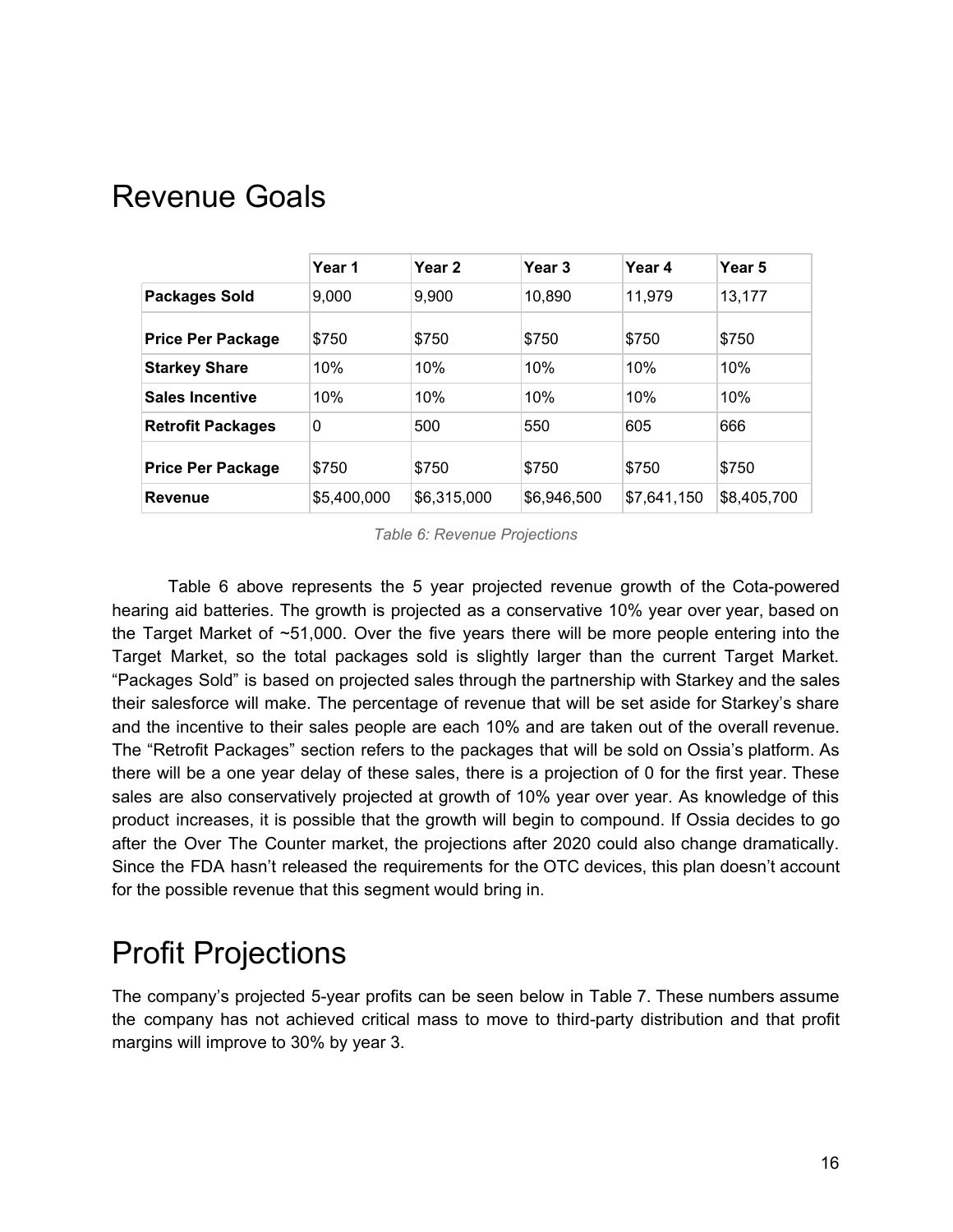|                                    | Year 1        | Year 2        | Year 3        | Year 4        | Year 5        |
|------------------------------------|---------------|---------------|---------------|---------------|---------------|
| <b>Revenue</b>                     | \$5,400,000   | \$6,315,000   | \$6,946,500   | \$7,641,150   | \$8,405,700   |
| <b>Marketing</b>                   | $-$ \$625,000 | $-$ \$325,000 | $-$ \$325,000 | $-$ \$325,000 | $-$ \$325,000 |
| <b>Communication</b>               | $-$133,788$   | $-$260,477$   | $-$273,500$   | $-$287,175$   | $-$ \$301,533 |
| <b>Distribution</b><br>(\$10/unit) | \$0           | $-$5,000$     | $-$ \$5,500   | $-$ \$6,050   | $-$ \$6,660   |
| <b>Profit Margin</b>               | 20%           | 25%           | 30%           | 30%           | $30\%$        |
| <b>Profit</b>                      | \$928,242     | \$1,431,131   | \$1,902,750   | \$2,106,878   | \$2,331,752   |

*Table 7: 5-year Profit Projection*

As seen in Table 7, the company projects to be profitable at the end of year one and has an average 5-year profitability growth rate of approximately 27% year over year. More information about the plans for marketing, communication, and distribution will be discussed in upcoming sections.

## Marketing Strategy

The marketing strategy for Ossia's hearing aid battery system is divided into two distinct strategies. These strategies are as follows:

- 1) Traditional ingredient marketing to doctors, audiologists and prescribers of hearing aids through a joint venture with Starkey.
- 2) An education campaign directly to the end customers and prescribers to educate them on the Cota platform.

Through the use of these two strategies, Ossia can achieve the greatest level of success. Each of these strategies focuses on a specific point in the demand chain and provides Ossia with a high level of exposure and visibility within the target markets, with a focus on controlling overall costs.

### Traditional Marketing Strategy

Ossia's traditional marketing strategy will primarily focus on integration with Starkey's sales team. Rather than hiring an entirely dedicated sales force, leveraging the sales team at Starkey and its pre-existing network will allow better control of costs and overhead. The key to this strategy is close, coordinated messaging from Starkey and its sales team to the prescribers.

The Starkey sales team will be provided with training, educational materials and prescriber focused pamphlets and media that will push the ingredient branding message of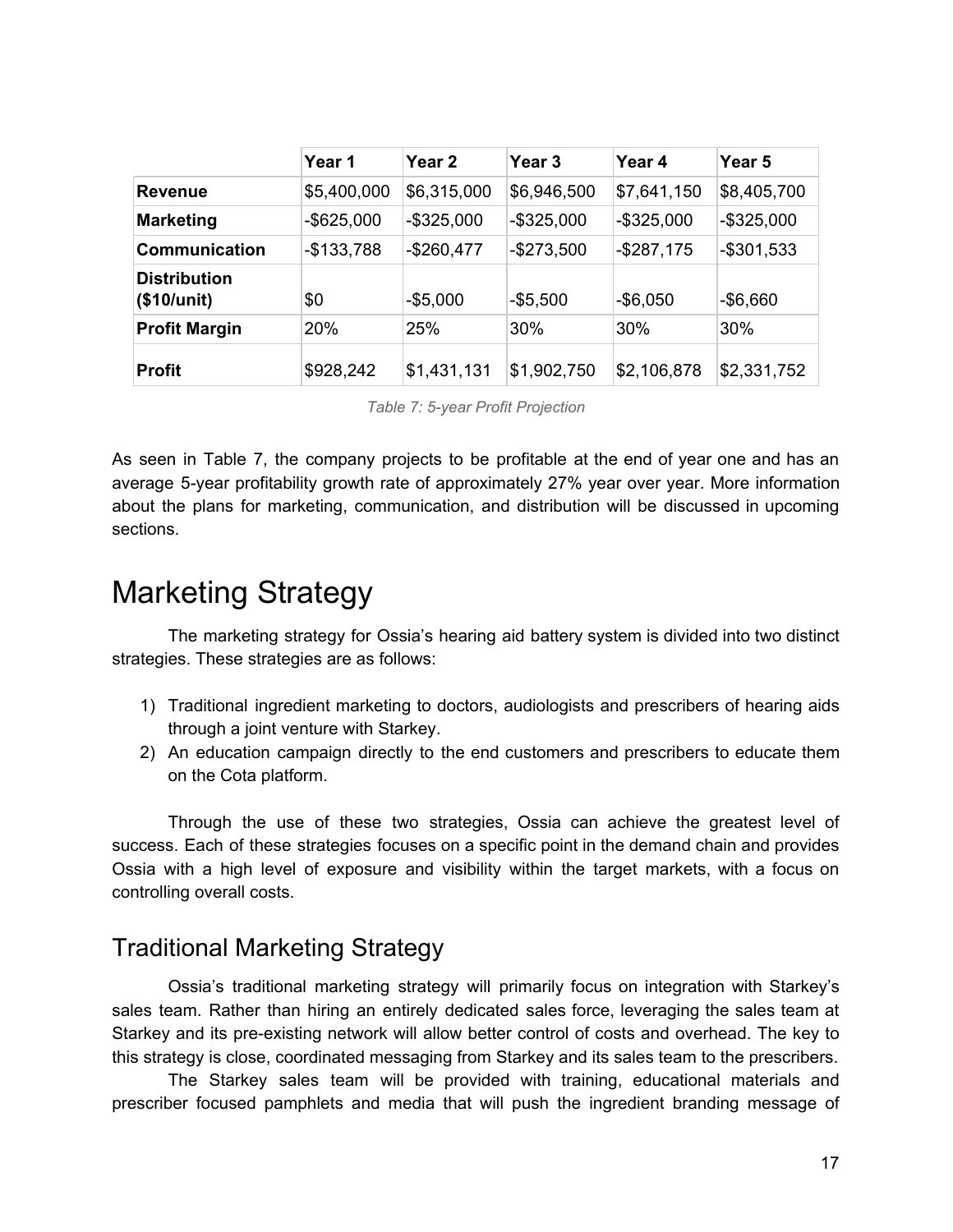"Cota Powered". The materials, branding, and messaging will all be used to promote the advantages the Cota product brings to the overall system and what the customers have to gain from using it.

With training and materials in hand, Ossia will then incentivize the sales team to recommend the Cota products through monetary incentives. Ossia has decided to set this incentive at 10% of the overall sales. While this will have a negative impact on profits, the expectation is that it will be offset by the reduction in marketing costs and the buildout of a sales network. Since the sales teams are regionally based and prescriber information is tracked, it will be possible to provide bonuses to the specific sales representatives/teams that sell our products based on a true volume basis.

### Educational Marketing Strategy

The second strategy is focused on market education of the Cota platform. This will involve educating the prescribers and the users.

#### Prescriber Education

The primary focus for this education strategy will be focused on expanding and strengthening the prescriber and medical professional base. This effort will supplement the traditional marketing strategy previously described. This will take 2 forms - a promotional campaign and a medical education program. The promotional campaign will provide additional documentation to the professionals in the form of emails and direct mail to reinforces the sales representative's message delivered in office. The information provided will be used to further educate the professionals on the benefits of the system as well as the safety profile of Cota products. The professional education program will include seminars and speaking engagements at tradeshows and healthcare conferences. Like the promotional campaign, the message here will be to underpin the safety profile and life changing benefits of the Cota system. The costs of these efforts are accounted for in the communication section of this report.

#### End-User Education

End-User education will be the next area of focus and will be focused specifically on the Cota Powered brand. With the educated prescribers and professional base being supported by the Starkey sales team, it is necessary to also educate the end-users as well. Since Ossia is small and new to the space, it is important to get the branding and company name into the marketplace in order to start building brand recognition and a solid reputation. To do this, educational materials will be provided on the Ossia website and an in-person, hands on experience will be created.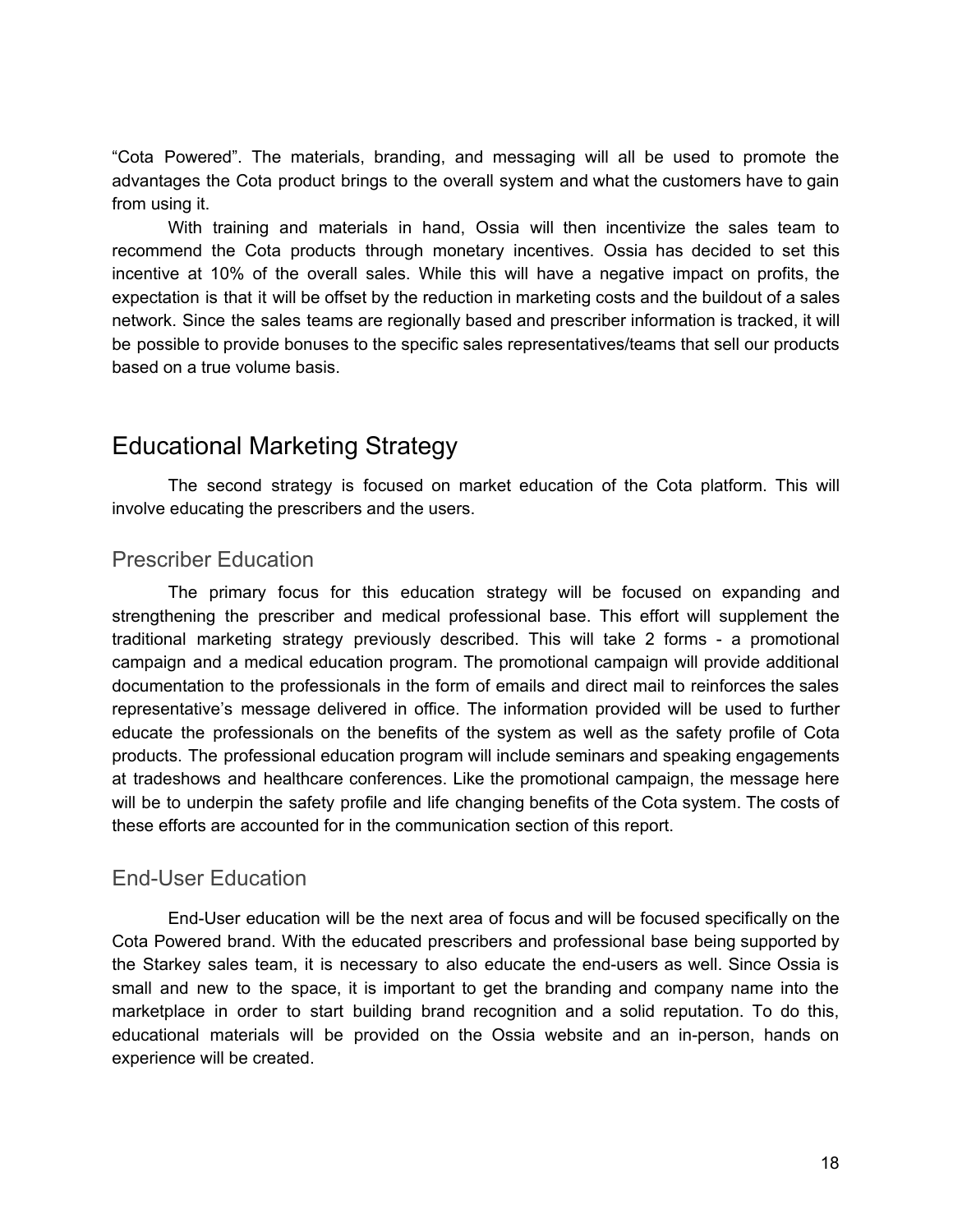The in-person experience will consist of a mobile education campaign. This campaign will allow potential users and the general public to get hands on, practical experience with the Cota Platform. The experience will consist of a mobile showroom, "The Cota Power Truck", where the Cota platform is fully implemented. Common household items and products will be on show for the customers to use and interact with. These products will be branded as "Cota Powered" and will have safety and other pertinent information presented on them. This will allow users to try out the products in a controlled environment, that showcases the capabilities of the system and explains how it could change their lives. This direct to consumer education approach is designed to accelerate adoption and activate new potential customers to take action. The overall goal will be to increase awareness of the Cota Powered brand, its capabilities and to educate the marketplace on the safety and value propositions.

The end-user campaign also sets the groundwork for future products. While the platform will currently only be used for hearing aids, there are plans for future expansion into other products. The brand awareness gained through this mobile campaign is designed to help increase the awareness and adoption of those future products.

## Marketing Strategy Costs

The costs for the marketing effort are broken down by their individual section:

- Traditional Marketing: The pamphlets and training materials are estimated to cost approximately \$100,000 to setup and the maintenance costs should be minimal as they will only be focused on the printing of that material and assumed to be approximately \$25,000 per year.
- Educational Marketing: The mobile platform is a simple and cost-effective method to reaching the end-users. The cost of the vehicle and its outfit will be approximately \$200,000. This vehicle will be supported by a driver and 2 dedicated sales people at an additional \$300,000 per year. These sales people will also support the company's trade show efforts and promotions.

## Value Proposition

Ossia's value proposition is that "Cota ensures you are always on and you are always connected -- without concern for battery life or charging stations." This statement stresses the convenience that Ossia's new technology provided for customers. With ordinary Energizer or Duracell hearing aid batteries, customers can find themselves changing them every 2-4 days, which can produce a huge burden on a person. Imagine being in a conversation and everything goes silent. Ossia hopes to put confidence in people and eliminate the uncertainty that comes with potentially losing the ability to hear.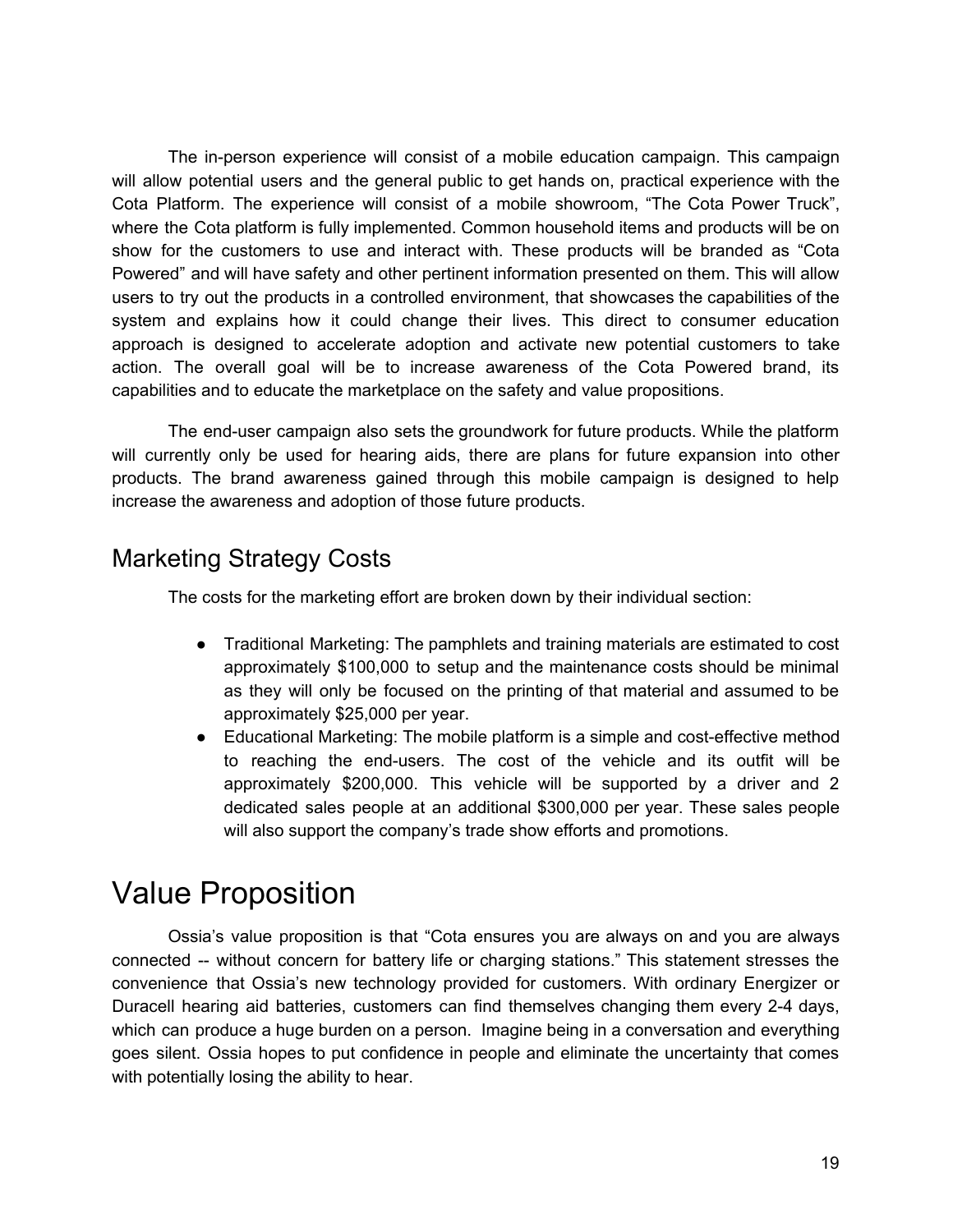## Product Offerings

### Base Antenna

The Base Antenna is the main transmitter that sends out a power signal, similar to how a WiFi sends a signal for data. The base antenna size is similar to that of a common WiFi router. The base antenna can continuously deliver power to multiple devices up to 50 feet/15 meters in all directions. It doesn't lose connections even if the items being charged pass behind walls or objects such as furniture. What's more, Cota will track and deliver power to devices in motion, even as they are moving at speeds greater than 1 meter per second, without the need for a complex tracking algorithm. Unlike most other wireless power solutions, line of sight is not required [2].

### Battery Replacement Device

The hearing aid battery replacement device is a battery that is the same size as current hearing aid batteries on the market. These batteries are embedded with a silicon chip that will as act as the receiver, receiving the power signal transmitted by the base antenna. This battery will replace the traditional battery in the hearing aid device. The battery continuously charges when in range of transmitter and can last for a full day when out of charging range. Figure B shows how the antenna and batteries will interact.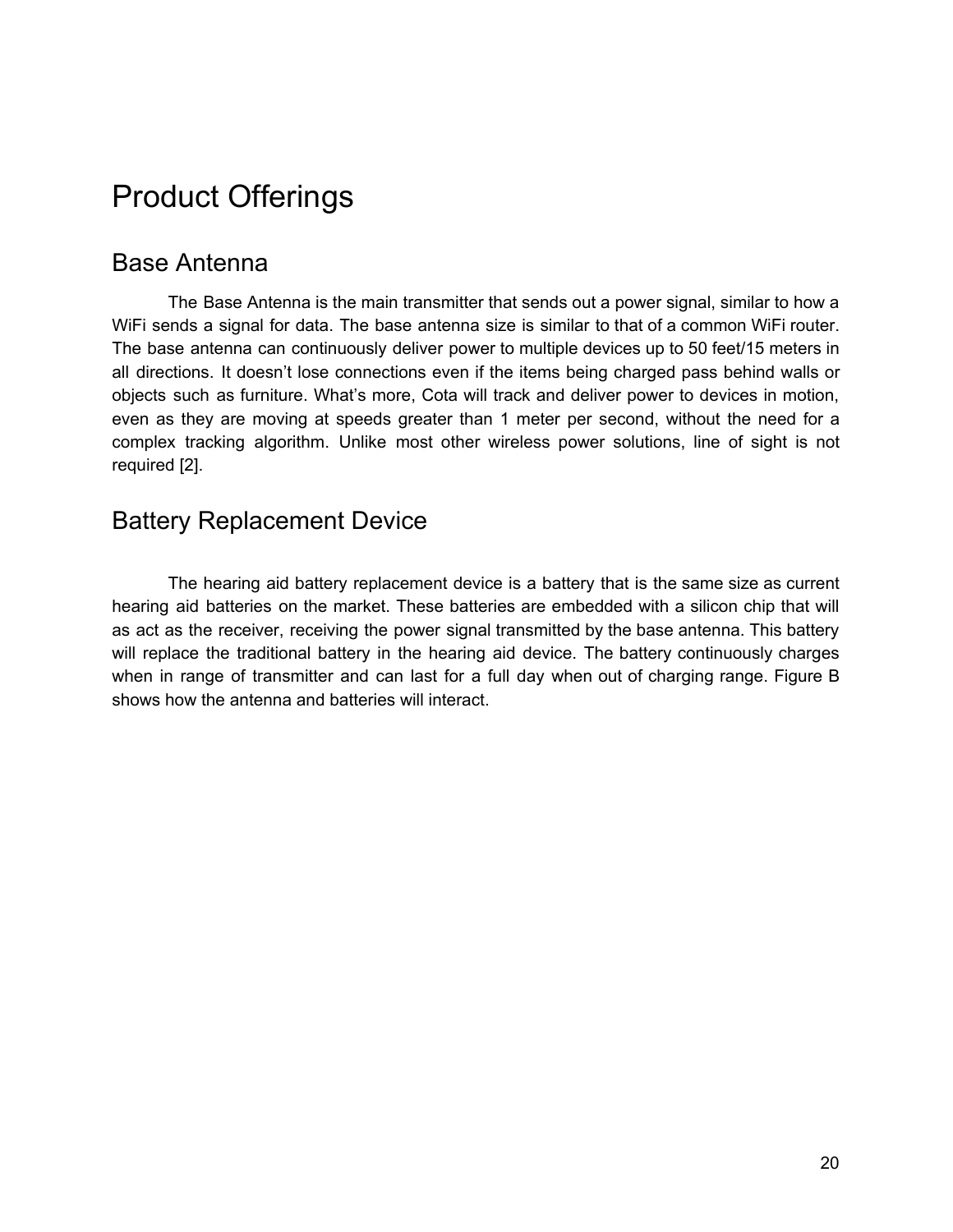

*Figure B - Product Diagram*

### Expansion Antenna

It is important for users of Cota Powered hearing aid batteries to know that they never need to worry about power, even when they're traveling or at work. The expansion antenna is a smaller version of the base antenna which is suitable for use during travel or office use. It can continuously deliver power up to 30 feet/9 meters in all directions. The size of an expansion antenna is similar to that of a common mobile phone charger. Other than the active charging radius, all other portions of the product function like that of the base antenna.

### Cloud Portal

Cota Cloud is a cloud-based software that helps manage connected devices to give the user total mobility, visibility, and flexibility when using the technology. It allows remote access for caretakers to monitor the device that is charging or needs to be charged. It can be accessed via computer or phone apps.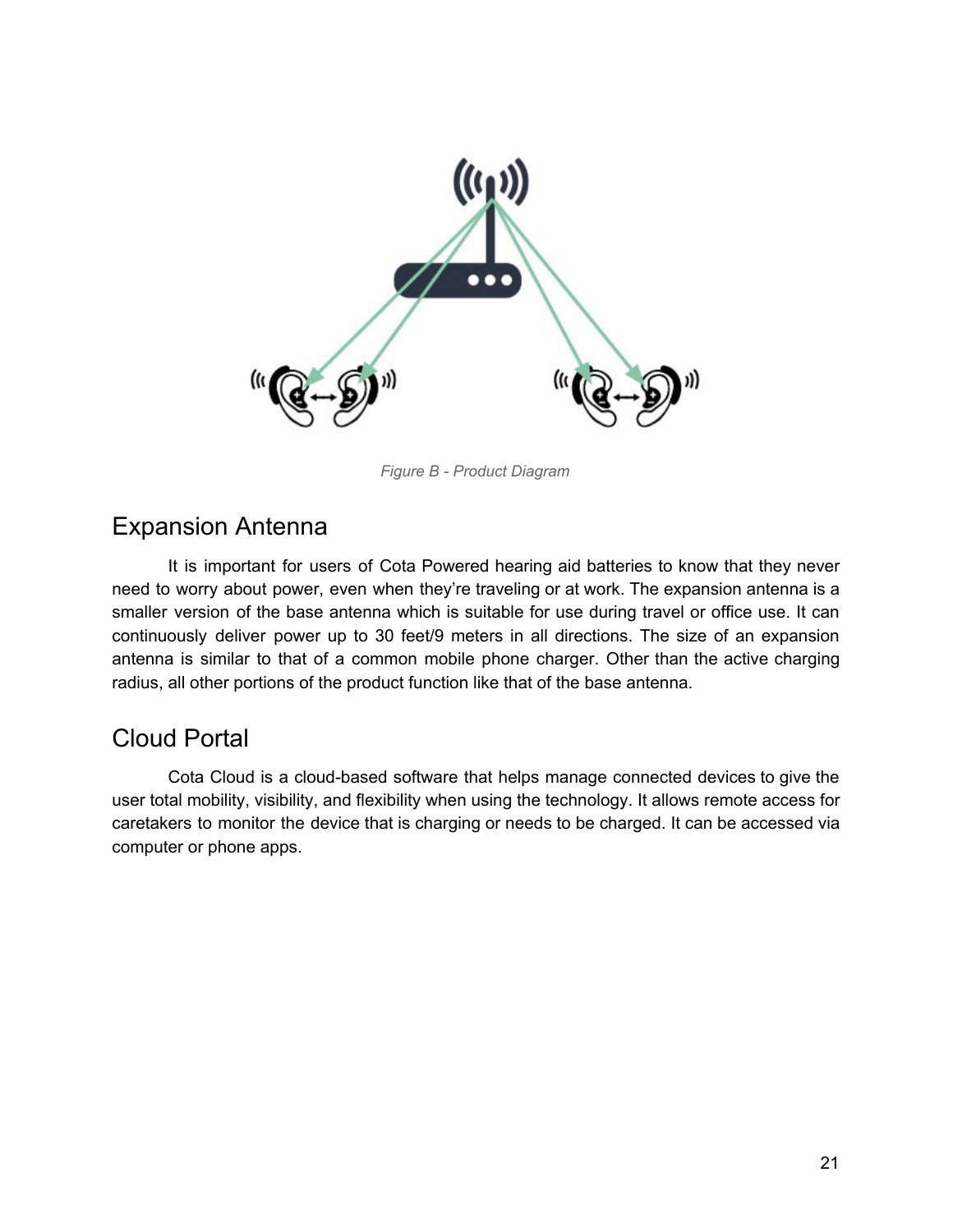## Brand Management

The focus of the Brand Management portion will be to avoid limiting the Ossia brand to "Wirelessly Powered Hearing Aid Devices". The brand management strategy is directed towards the larger goal of educating the customers about Ossia and Cota Powered products and the possibilities that this technology will give them. Ingredient Branding strategy will be an important part of the Brand management efforts.

### Brand Elements

#### Logo

One of the most important brand elements for Ossia is the Cota Powered logo. The logo will be featured on the packaging of Starkey Hearing Aid devices. As seen in Figure C, the term "Cota Powered' clearly communicates that the device is reliant on an underlying technology and the further detailing reflects the WiFi like technology, which is an important feature of Cota.



*Figure C - Cota Powered Logo*

#### Name

Another important brand element is a new name for the Starkey line of devices which will embed the Cota technology. Under the product offerings by Starkey, this series of wirelessly powered hearing aid devices will be named the "Cota Powered" series. This will clearly distinguish the Cota powered devices from the other Starkey product offerings. In addition, it will be clearly communicated that the underlying ingredient is the Cota technology by Ossia.

## Branding the Platform

This strategy is designed around branding the Cota technology platform rather than branding the hearing aid battery devices or simply branding the company Ossia. The idea of branding the platform is more durable for long term effectiveness. This also makes the long term marketing of the platform more cost-efficient. Since Cota has the potential to expand and and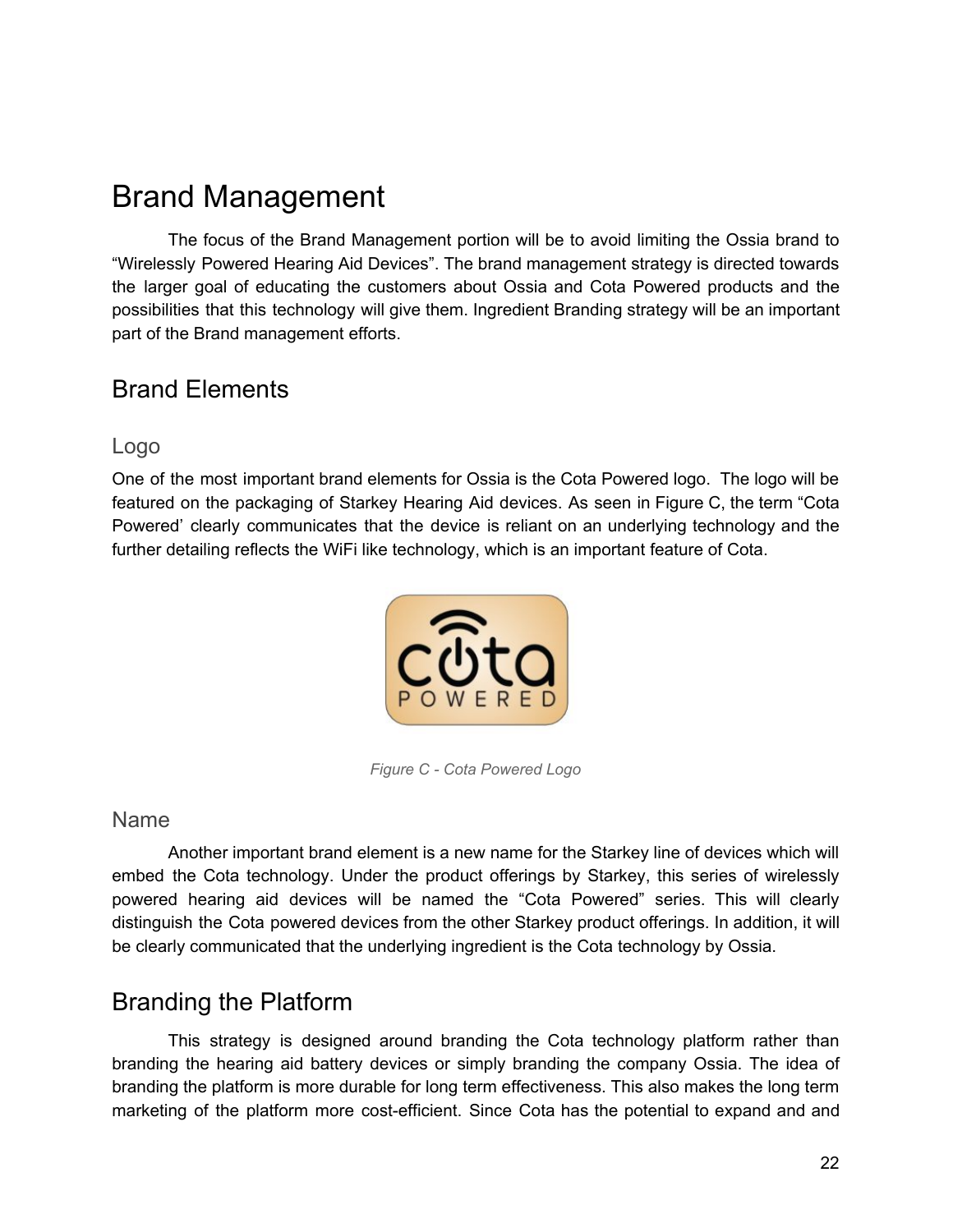integrate into countless other applications, it works in the interest of Ossia to brand Cota as a platform. This will help create an identity give customers a way to identify with everything provided under the Cota umbrella.

### Brand Image

The brand image will play a vital role in keeping the brand relevant to the target markets and consistent with the product offerings. Ossia will strive to build an image of a high tech brand that offers immense convenience through safe and reliable technology. This will help address any concerns and questions around the safety of using such a technology. It will also help in communicating that the value is in the convenience you are buying.

### Brand Awareness

The high levels of brand awareness will help Ossia establish a strong presence in market. The marketing, positioning, and communications strategy are all aligned to create a high brand awareness. The educational marketing campaigns (covered in the Educational Marketing Strategy section) will be essential to creating brand awareness. The focus of the Brand Awareness program will be to educate the market about Ossia's Cota technology and about the benefits of wireless power transfer technology. The aim of the awareness program is to make the market aware of the potential of wireless power transfer through Cota technology. It will not focus on the role of Cota in Starkey's line of hearing aids, because making sure that potential consumers understand the brand as an emerging and exciting technology will be essential to the long term success of Ossia.

## Ingredient Branding

Performance of Starkey Cota powered Hearing Aid devices is internally related to the embedded Ossia's Cota technology, Ossia relies on an ingredient branding strategy. This strategy is designed to mutually benefit Ossia and Starkey in the first three years, and all the other partner OEMs thereafter. This ingredient branding program will have two distinct phases.

#### Phase 1 - Ossia-Starkey Market Development Program

Years 1, 2, and 3 of this plan will be focused on the partnership between Ossia and Starkey. To facilitate this partnership, there will be many different elements at play, including an exclusivity agreement, a payout plan for Starkey, joint marketing activities, and an incentive plan for the Starkey salesforce.

#### Exclusivity Agreement

Ossia will enter into an exclusivity agreement with Starkey that will last for the first three years of this plan. In accordance with this agreement, Ossia will exclusively partner with Starkey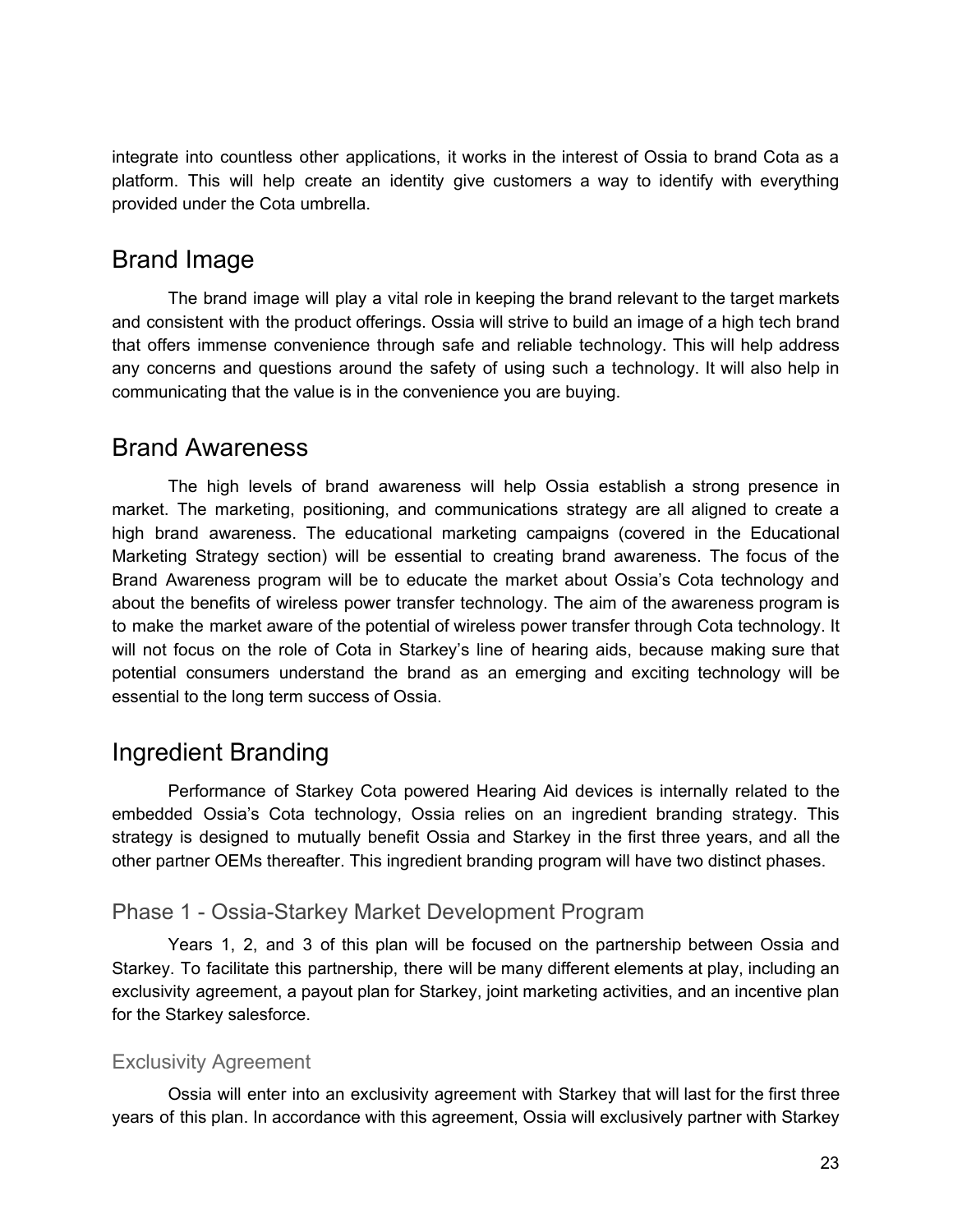to sell the Cota technology with the Starkey Hearing Aid Devices. No other hearing aid manufacturers (OEMs) will have access to the Cota Powered hearing aid batteries. Even though Ossia will launch their own marketplace in year two, Starkey would still remain the only OEM to have the sell Cota Powered hearing aid batteries with their devices.

#### Payout Plan for Starkey

While the exclusivity agreement is active, Starkey will be entitled to a payout comprising 10% of the earnings from all sales that funnel through Starkey. Starkey will use the funds from this payout plan to finance the joint marketing activities and related marketing efforts.

#### Joint Marketing Activities

Ossia and Starkey will work together to create marketing activities that will benefit both companies. The focus of these marketing efforts will be on the prescribers of hearing aids (audiologists and physicians). The joint activities will be designed together, but implemented by the Starkey Sales force. Appropriate use of logo and the name will be done wherever essential. An important outcome of these activities will be the increased visibility of the embedded Cota Technology that will come from partnering with an established manufacturer of hearing aids.

#### Incentive Plan for Starkey Sales Team

Ossia will leverage the sales team at Starkey and its pre-existing network, which will allow better control of costs and overhead. The role of close, coordinated messaging from Starkey sales team to the prescribers is going to be one of the most important ways to reach out to the right audience and increase the market share. To ensure there is a focus on selling the Cota products, Ossia will incentivize the Starkey Sales team. During Phase I, all salespeople will be paid 10% of the total revenue of sales that they make of Cota products. This portion is entirely funded by Ossia and on top of the 10% share that will be paid to Starkey.

#### Phase 2 - Cota Integration Membership Program

#### Cota Integration Members

In year four, the exclusivity agreement with Starkey will expire, opening up Ossia to partner with other OEMs in addition to Starkey. All other OEMs will have the opportunity to include the Cota products and sell alongside their hearing aids. These OEMs would also have the ability to begin developing next generation hearing aids that have Cota technology embedded within them. OEMs that wish to participate in the Cota Integration Membership Program will need to enter into a partnership agreement, which will outline the expectations and incentives offered.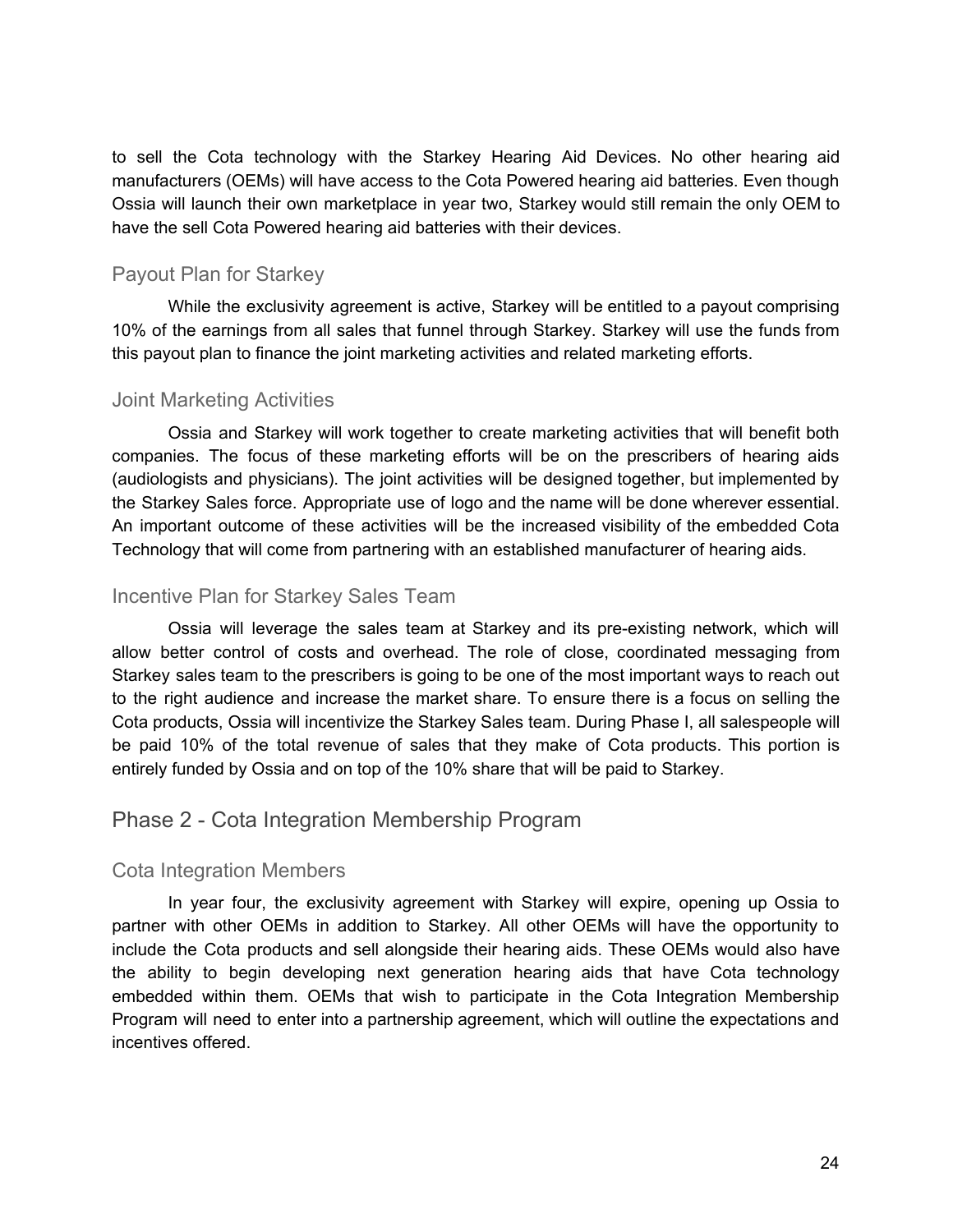#### Payout Plan for Partner OEMs

During the time of partnership agreement, the partner OEM will be entitled to a payout comprising of 10% of all sales that funnel through that OEM. The OEM can use the funds from this payout plan to finance the joint marketing activities and related marketing efforts.

#### Joint Marketing Activities

Ossia and the partner OEMs will work together on creating marketing activities that will benefit both companies. These joint activities will further strengthen the awareness about and the image of the Cota platform.

#### Incentive plan for Partner OEM Sales Team

Ossia will leverage the sales team of the partner OEMs and their pre-existing network, which will allow better control of costs and overhead. The role of close, coordinated messaging from partner OEMs' sales teams to the prescribers will continue to be an important way to reach out to the right audience and further increase the market share. Hence, it is very important to incentivize these partner OEMs Sales team. During Phase II, all salespeople will be paid 10% of the total revenue of sales that they make of Cota products. This portion is entirely funded by Ossia and on top of the 10% share that will be paid to the partner OEM.

## Pricing management

The value proposition for the Cota powered hearing aid batteries is focused on the increase in convenience and reliability that the user will get. The value proposition is not focused on being a cost savings. This is an important distinction, as it was the basis for determining the pricing of the products. The products will be sold as a package - two hearing aids, a base antenna, an expansion antenna, and access to the cloud portal. The first step in determining the price for this package was calculating the average yearly spend on disposable batteries. As shown in Table I, the price per year for replacement batteries is \$30 to \$150. Over the typical five year lifespan of a hearing aid [17], a user can expect to spend \$150 to \$750 on batteries alone. Since the end-user is buying increased convenience, and not trying to save money, the price for the package was set on the top end of the five year battery spend. The pricing breaks down as follows:

- $\bullet$  Antenna \$300
- Expansion Antenna \$150
- Hearing Aid Batteries \$150 each
- Cloud Management Portal Free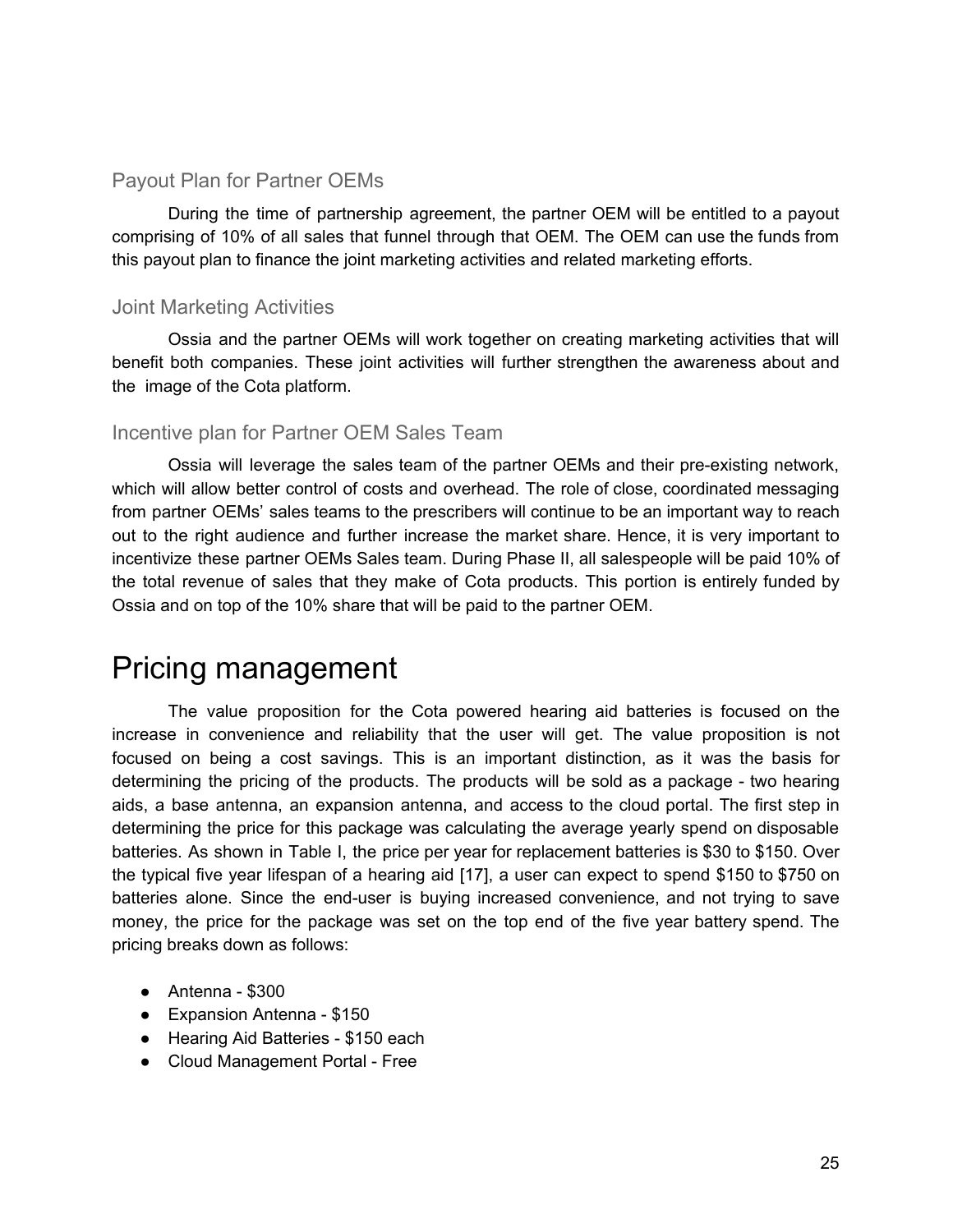It is expected that users will want to purchase multiple expansion antennas, so the pricing of that item was kept at a lower, more affordable price. There will be an option to only include one hearing aid, for those users with hearing loss in only one ear. The cloud-based Cota platform subscription is free with the purchase of the package. This cloud platform will be used for setting up devices so the base antenna knows which ones to track and charge. It will allow remote monitoring for caregivers, and will allow Ossia to gather pertinent data for market analysis and development. A five year guarantee on all hearing aid batteries and a one year full manufacturers warranty on antennas will be included with every purchase.

## Distribution Management

Based on the product definition, there is a need for a set of distribution channels that can support two different product offerings - those that are used by the manufactures of the end products (OEMs) and those that are used directly by the end-users. Therefore, distribution will be broken into two groups based the product offering. This idea is supported by the work done by Chopra in 2016 [19], that describes how "a hybrid combination of a physical channel and an online channel serves customer needs more effectively than using a single channel." The physical channel will be provided by Starkey (OEM) and the online channel will be provided by Ossia's internal distribution team.

## Contract Manufacturing

Since Ossia does not have manufacturing capabilities of its own, the will use a contract manufacturing firm to produce its products. This will allow Ossia to keep ownership and control of its technology, without the need to build out an entire manufacturing process. This will keep costs down but will impact overall margins. However, with the future goal of expanding into other markets the use of contract manufacturing will allow for flexibility and agility of product offerings.

### Direct-to-Supplier Strategy

Cota technology can be added to many different end devices, in this case a hearing aid. No matter what device it is integrated into, it will require a broadcast antenna to provide the power. Because of this, the main strategy for distribution to Starkey will need to support both sets of components.

In partnering with Starkey, Ossia will distribute the main products through their distribution channels. This partnership will give Ossia access to a large distribution network at a lower risk and cost to our initial business. In this case, Ossia will act as a Tier 2 supplier for all of Starkey's wireless power needs. Our production ordering systems will be optimized to work directly with Starkey's ordering systems to allow for coordinated integration and streamlined product distribution to their manufacturing and fulfillment centers. This strategy will require Ossia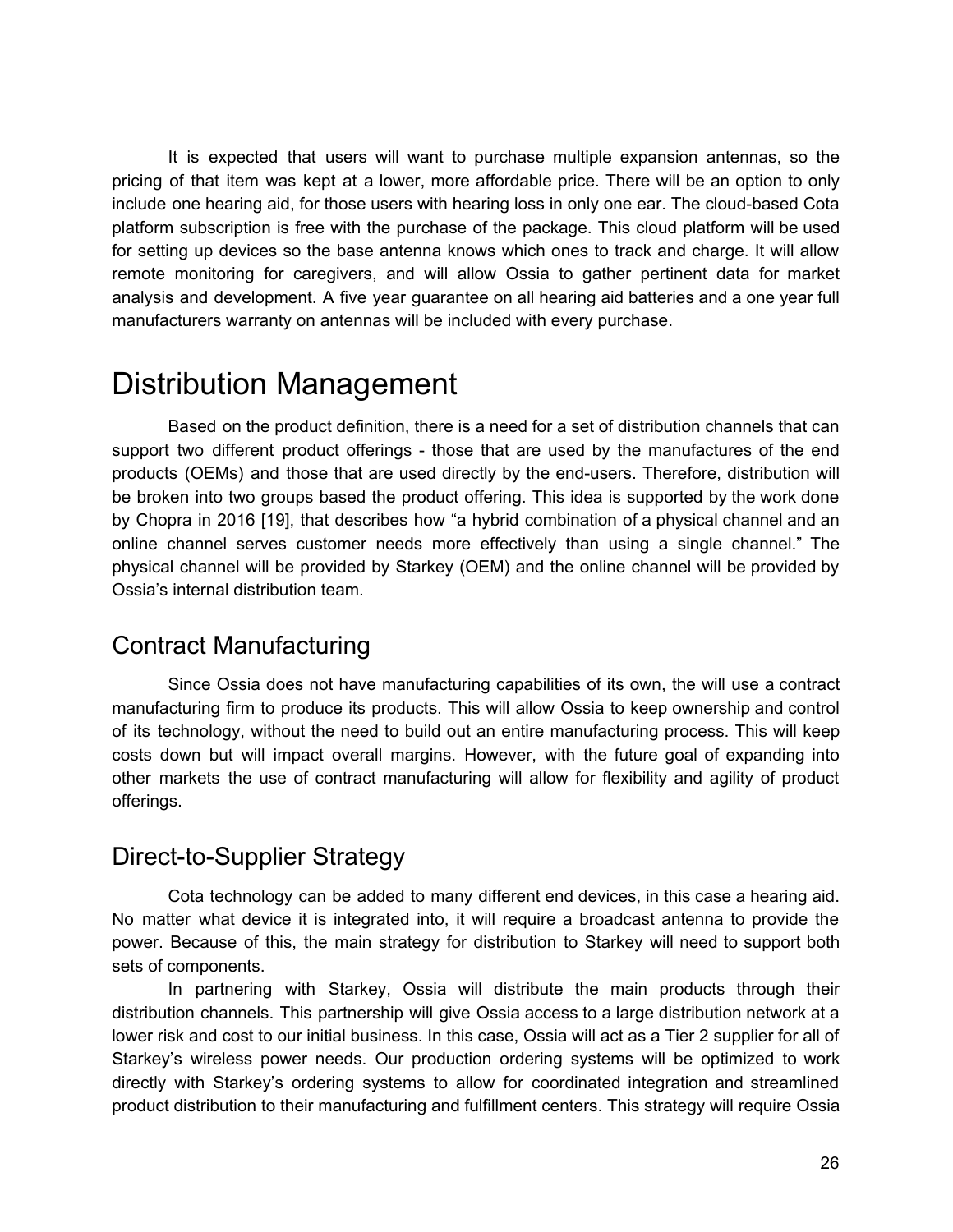to maintain an order processing system and inventory that aligns with Starkey's needs and is capable of handling variations in product flows. This may also mean that there will be a need for warehousing or other means of storage to help with ebbs and flows in demand. This will be beneficial to both parties as supplies will be semi-constant and product availability concerns should be minimized.

The products will be boxed at our contract manufacturing facilities per our agreement with Starkey and supplied in their final packaging. This will streamline Starkey's manufacturing and packaging processes by providing them with finished and ready to ship product. This means our products will also be packaged and bundled at the contracted facilities, assuring they are shipped in a manner Ossia deems to be correct and safe for our products, both to Starkey and to the end user. This packaging strategy will also be leveraged in our direct-to-consumer strategy.

### Direct-to-Consumer Strategy

While the primary distribution is being done through the OEM side of the business, there is still a need for a supplemental distribution channel. This channel will be direct-to-consumer and will support the replacement and expansion needs of Ossia's customers. While this is not a primary path for the company currently, it will be a critical support task to the overall business [19].

The direct-to-consumer strategy is broken into two phases: the initial phase and the volume phase. There will be an online presence through the existing website in both phases, as well as an additional retail outlet through the use of an online marketplace.

#### Initial Distribution Phase

For the initial direct-to-consumer phase, retailing will be done directly through the Ossia website. During this phase, all shipping and inventory management will be handled internally. This process will keep all controls and support inside the company. The downside to this plan, is that it will have an increased per part cost associated with management and shipping. However, the benefits of owning the controls and support for this initial phase outweigh the increased cost of overhead. This storage and shipping cost is estimated to be approximately \$10 per unit.

#### Growth Distribution Phase

After sales increase to a rate that can no longer be handled internally, storage, distribution, and shipping will be handed over to a third-party management system, such as the Amazon Marketplace. This is will mark the beginning of the mass growth distribution phase. This switch will allow for substantial growth with minimal impact to the base business. This will allow customers to browse Cota products either on Amazon's marketplace, Starkey's website and/or Ossia's website and then make a purchase decision. It is critical that the three websites are linked to each other for seamless customer use and information gathering [18]. While this will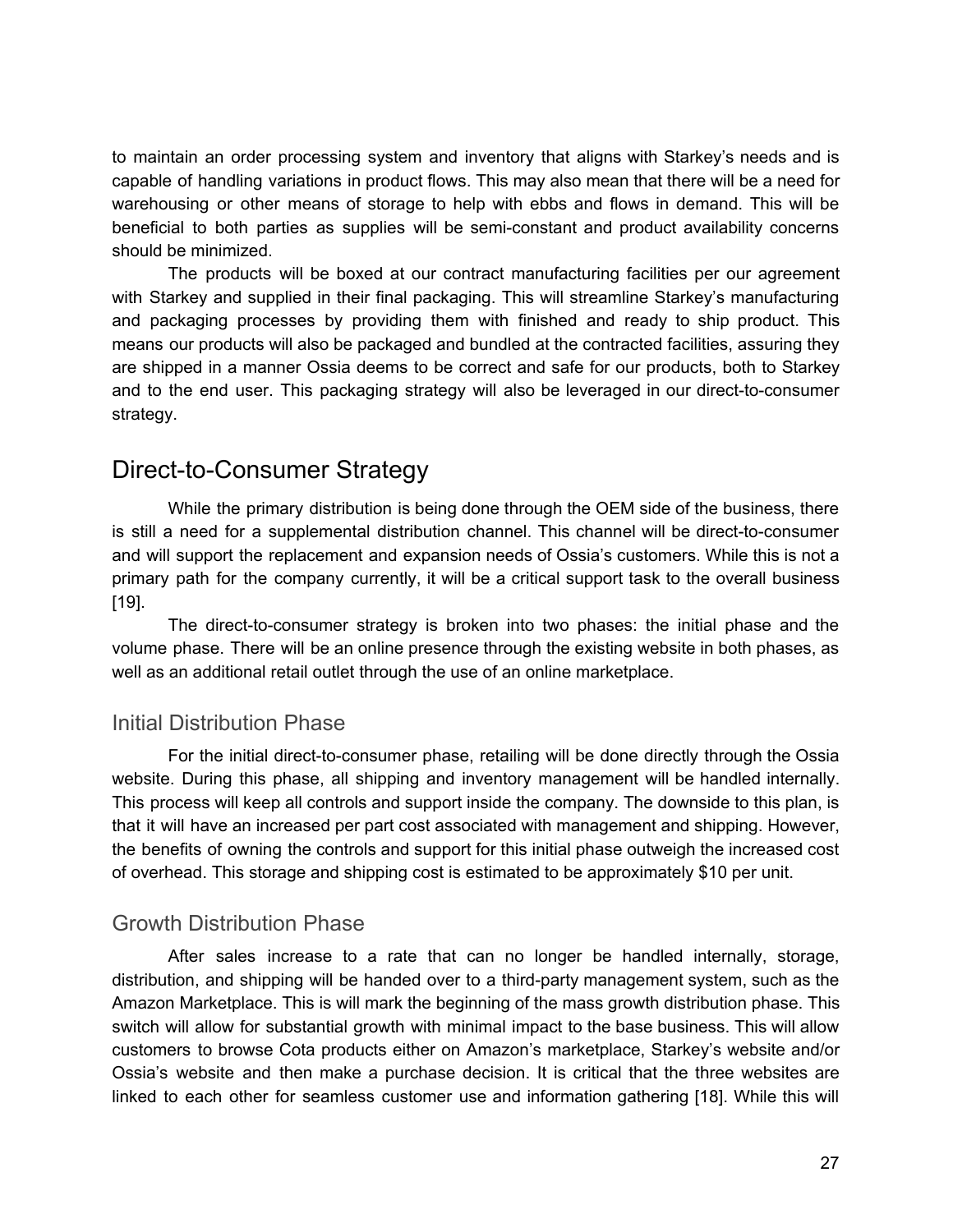provide the customer with a seamless, clean shopping experience, it will also allow in keeping costs low and large-scale investments to a minimum.

The use of the Amazon fulfilment ecosystem will allow for easy customer use and purchase activities as it supports warehousing, shipping, returns and customer service. While there will be a cost associated to the maintenance and shipping of the products distributed through this method [19], the customer experience is the paramount objective. Costs are estimated to be approximately \$2.60 per unit to use this service, as compared to an estimated cost of around \$10 per unit to manage and ship units ourselves during the initial phase.

#### Direct-to-Consumer Expansion

The use of the online distribution channel will allow Ossia to expand its footprint beyond the packages that will be sold with the Starkey hearing aids in Phase I. The hearing aid kit supplied by Starkey will come with a single antenna, capable of covering a large living room, one or two batteries and a single expansion antenna. If the customer wants to have charging functionality in more rooms, the online store will allow them to purchase additional antennas for their bedroom and/or other areas of their home or workplace. This will increase the overall footprint of the wireless coverage, enabling future product expansion, and introduction of an additional, supplemental revenue stream.

The use of the online store will also be for replacement and aftermarket retrofits. While the primary goal is to focus on distribution and integration through the OEM partnership with Starkey, Ossia will offer retrofit kits that will allow customers to "self-install" the batteries. The use of this channel will also allow for user data collection for use in future product expansions.

### Distribution Map

To help illustrate how the products will be shipped, Figure D is provided as a distribution map.



*Figure D: Ossia Product Distribution Map*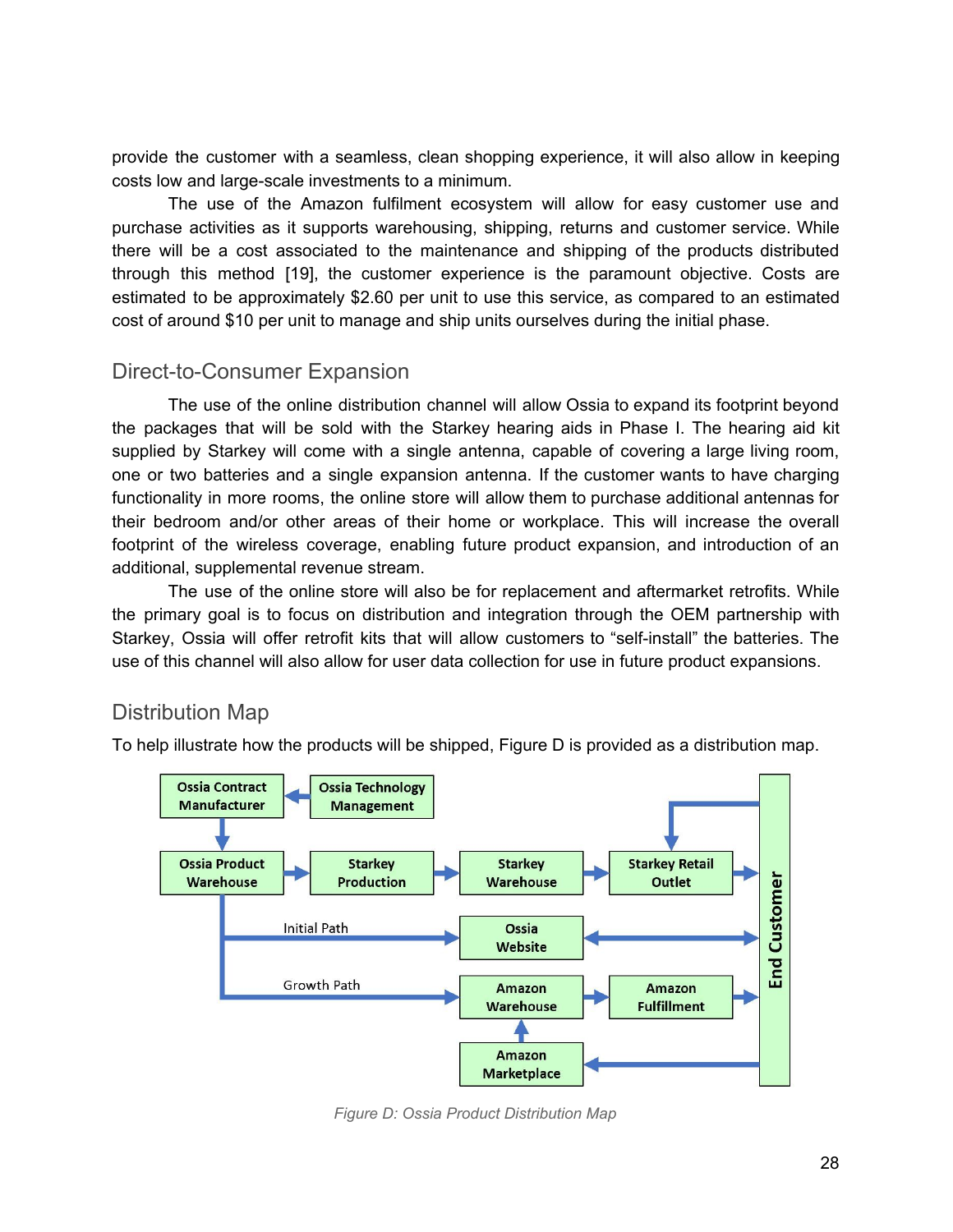## Communication Management

The communication management strategy is designed to be effective and cost efficient at the same time. The channels that will be focused on take into account the target audience, budget constraints, desired outreach, the short-term and long-term goals for growth. Table 8 shows a breakdown of the goals of this communication management strategy by year. Every channel will be used for a specific purpose, audience and impact in order to achieve these goals.

| <b>Year 1</b>                                                           | <b>Years 2 &amp; 3</b>        | <b>Years 4 &amp; 5</b>   |
|-------------------------------------------------------------------------|-------------------------------|--------------------------|
| <b>Brand Awareness</b>                                                  |                               |                          |
| <b>Promoting Technology</b>                                             | <b>Shaping Ossia Identity</b> | Growth of Ossia          |
| Create Positive Image                                                   | Taking steps towards building | Partnering with new OEMs |
| Visibility alongside Industry<br>Leader in Hearing Aid<br><b>Market</b> | new partnerships              |                          |

*Table 8: Communication Strategy - Focus By Year*

#### Public Relations

Public Relations activities are very important in years 1-3. The education campaigns focused on the prescribers and end-users are an integral part of the efforts to build a strong and positive image of the company. The emphasis on this portion is communicating the level of safety that can be expected when using Cota products. The PR efforts will be instrumental in shaping the overall image of Wireless Power Transfer technology, Cota technology and its game changing potential in the field of high-tech products.

#### Trade Shows

Trade shows will be an important medium to network and gain visibility in the high-tech products market. During the first three years, the platform of trade shows will be mainly used to network and create connections. In the following two years, the trade shows will have the additional benefit of being a medium to announce new products or new advancements in the technology. After building relationships and a strong image for three years within this network, announcements should have a more eager market that already has knowledge of the technology and is exciting to learn of advancements.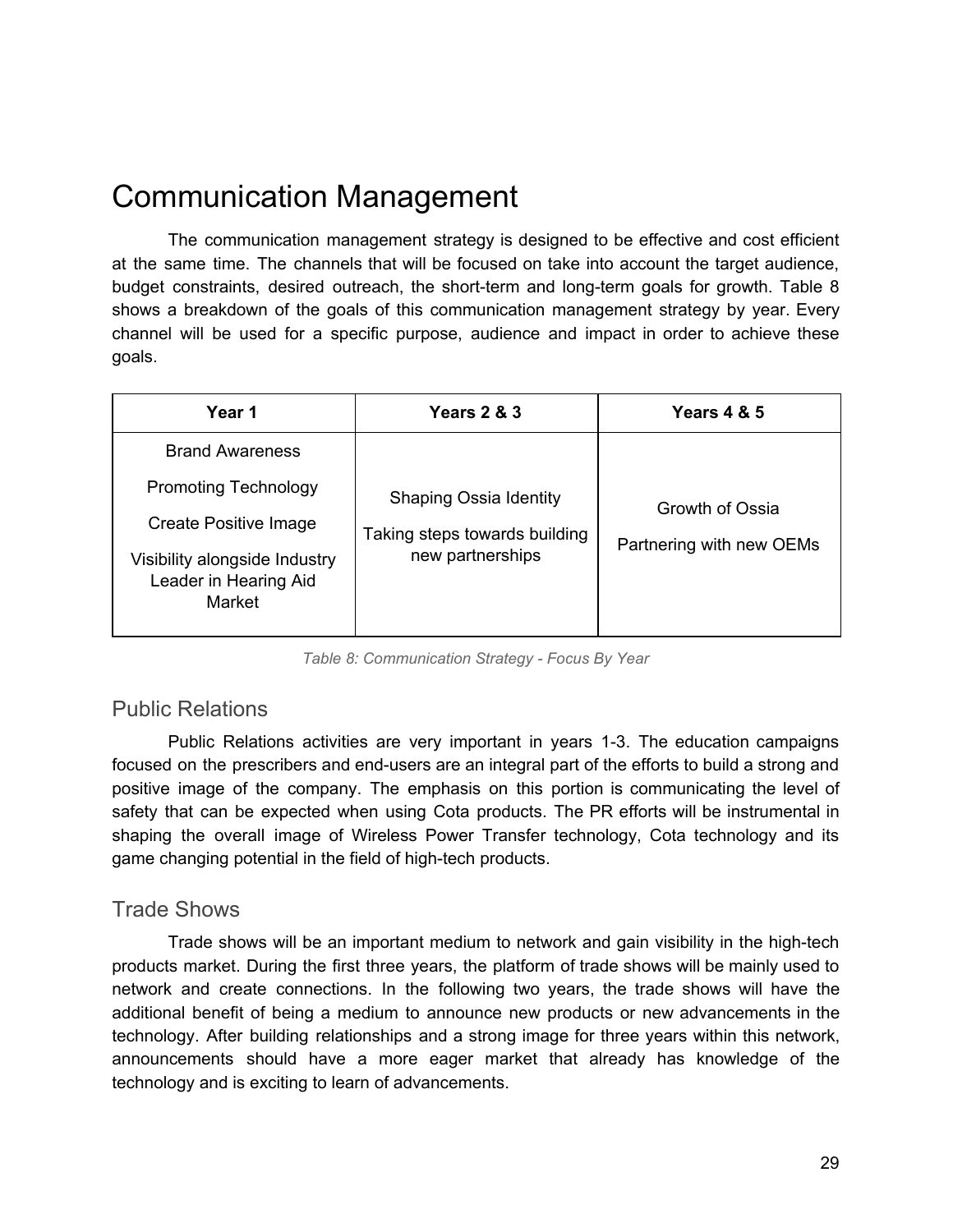#### Social Media

Social Media platforms like Facebook and YouTube will be used to interact with end-users and establish a direct communication medium for all five years. These platforms will be effective in engaging the users through content related to wireless power transfer technology put out by Ossia and super users or influencers within the market. This has the additional benefit of reaching out to a large number of users at once.

#### **Website**

Ossia's website will be a very fundamental source of all the information about the company, the Cota platform, and product news for all the five years. It will be designed to facilitate a meaningful interaction with the visitor and educate the visitor about the Cota technology. Case studies and white papers will also be available on website for anyone who wants to read about the research and testing that has been done on Cota technology. Beginning in year two, following the launch of the Ossia Online Store, the website will also be an integral part of facilitating a smooth purchase process.

#### Online Newsletter

Marketing efforts will focus on collecting information and emails from people who have interacted with the Cota products, whether through the website, the Cota Truck, or at trade shows. This information will be leveraged by creating an online newsletter, which will comprise of engaging content related to the Wireless Power Transfer technology and updates on Ossia's ongoing and upcoming interesting developments These online newsletters will encourage subscribers to build a relationship with our brand, which will ultimately drive sales and user growth. Having a base of people who receive product announcements will also aid in growth to adjacent markets.

#### Other Collateral Material

The deck of materials will also include brochures communicating the product benefits, whitepapers and case studies about the Cota technology and its uses. These will be an important medium to communicate and inform the prescribers*,* audiologists, doctors, new partners and everyone interested in the Cota technology. These materials will be available both in print and in digital form, so that there will be no barriers to accessing these documents.

#### Internet Advertising

Starting in year two, Google AdWords will be used as a medium for internet advertising. The main purpose of using this channel will be to reach out to the relevant audience that is interested in the technology and products offered. Using Google AdWords, with the PPC (Pay per Click) metrics that it is equipped with, it will be easier to measure the effectiveness of the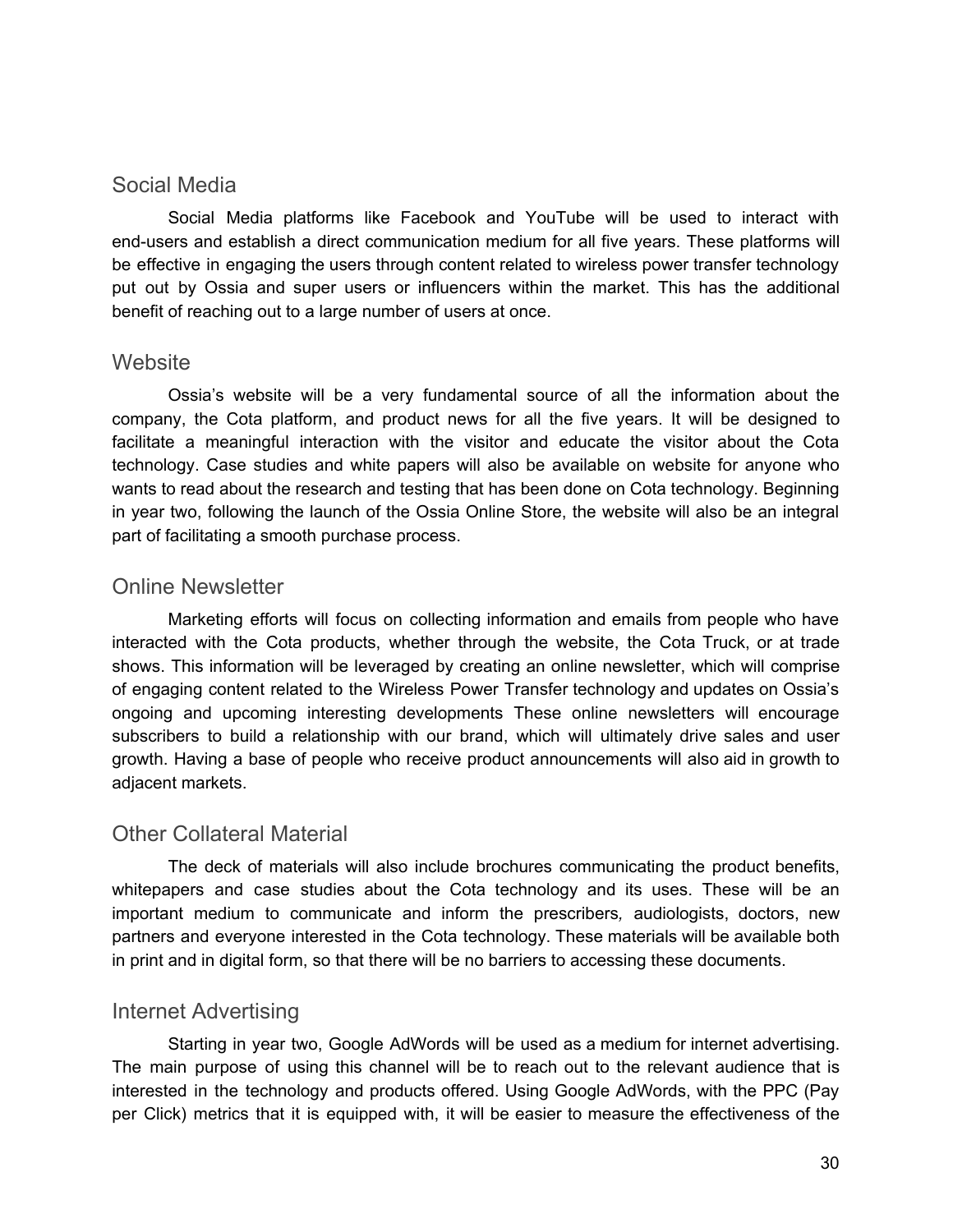advertising. Google AdWords also offers flexibility to design the campaign in a way that it suits the different needs at different points in time. An additional benefit is that A/B tests around the pricing, wording, and imaging can be done using data from these campaigns.

## Performance Measurement & Contingency Actions

Regular assessment of the feedback received from the different processes, key activities, stakeholders involved and improvement actions following it, are important ways to ensure that Ossia is on the right path towards being a successful venture.

### Metrics for Performance Measurement

#### Market Share

The assessment of market share at regular intervals, evaluated against the set goals will be an important measure of performance. If the performance fails to meet the expectations, an analysis will be done to identify the possible causes or mistakes. After identification, a necessary corrective action plan will be implemented.

#### Revenue Goals

The assessment of Annual Revenue and Net Business Income, evaluated against the set goals, will be another important measure of performance. If the performance fails to meet the expectations, an analysis will be done to identify the possible causes or mistakes. After identification, a necessary corrective action plan will be implemented.

#### Education Campaign Effectiveness

The end-user education campaign (using the Cota Power Truck), is expected to reach a significant number of potential customers. These campaigns will be tracked closely to monitor the number of people who have been reached, specifically how many people have gotten onto and interacted with the Cota Power Truck. While these campaigns will be focused on facilitating long term growth, the effectiveness of these campaigns can also be measured by evaluating whether the impact of the interactions is translating into sales by monitoring growth. If it is found that the campaigns are effective, steps should be taken to see that the effective implementation is continued or further enhanced. If it is found that these campaigns are failing to have the desired impact, a decision can be made on how to alter the education campaign strategy.

#### Customer Satisfaction

Ossia will routinely survey the end users in order to determine the Net Promoter Score (NPS), to gauge the overall satisfaction and the their loyalty to the brand. Although, during initial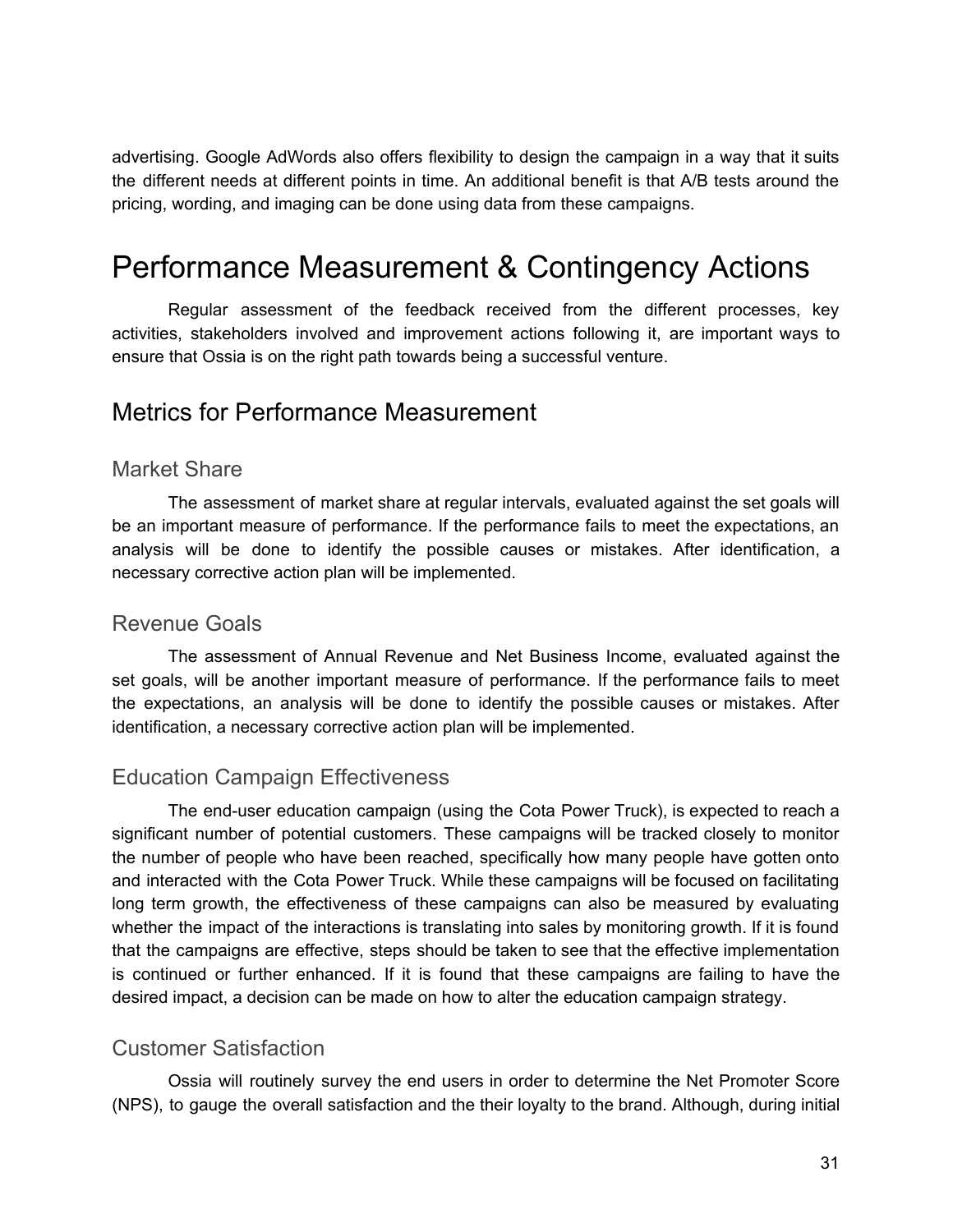phases, the first customers will come through partner OEMs, Ossia will have contact information due to the Cloud Management Portal. A framework will be created to ask for the ratings and to analyze these findings in order to identify places for improvement and any customers at risk of churning.

## Contingency Actions

#### Provision to Revise Incentive Plan

If the performance measurement metrics show that the Starkey Sales force is not achieving their targets, a provision will be activated that will allow Ossia to investigate and analyze the potential causes for the team not meeting their goals. If necessary, the Ossia team will revise the previously agreed incentive plan for Starkey Sales Force.

### Provision to Terminate Contract

If the partnership with Stakey doesn't meet the expectations and fails to achieve the set goals, there will be a provision that enables the Ossia team to terminate the exclusivity agreement with Starkey. Before terminating the partnership, there will be extensive efforts to diagnose the problems and improve the situation. If these efforts fail, however, Ossia will remove themselves from the partnership and enact the action plan described below.

### Action Plan for Early Launch of Store

If the Ossia/Starkey exclusivity contract gets terminated before year two, there will be a plan in place for the early launch of the Ossia store. This milestone is currently planned for year two, so an early launch will require focus to shift on setting up the website and operational foundation to launch as quickly as possible. Under this emergency action plan, the marketing, communication, branding strategies will all be aligned to fit the early launch.

## **Conclusion**

In conclusion, if Ossia can successfully partner with Starkey where both are providing value and competitive advantages for one another then it will give Ossia the capability to hit the revenue goals that have been set. It will be key for Ossia to help lead and/or develop the regulations going forward, addressing safety concerns and adoption of Over The Counter hearing aids. With Ossia's experience in this technology, sound manufacturing supplier relationships, and setting global standards there should be no reason to not have a step up on the competition. By executing the two step marketing strategy and creating focus around the Ossia brand image it is inevitable that Ossia will create returns for its investors and customers.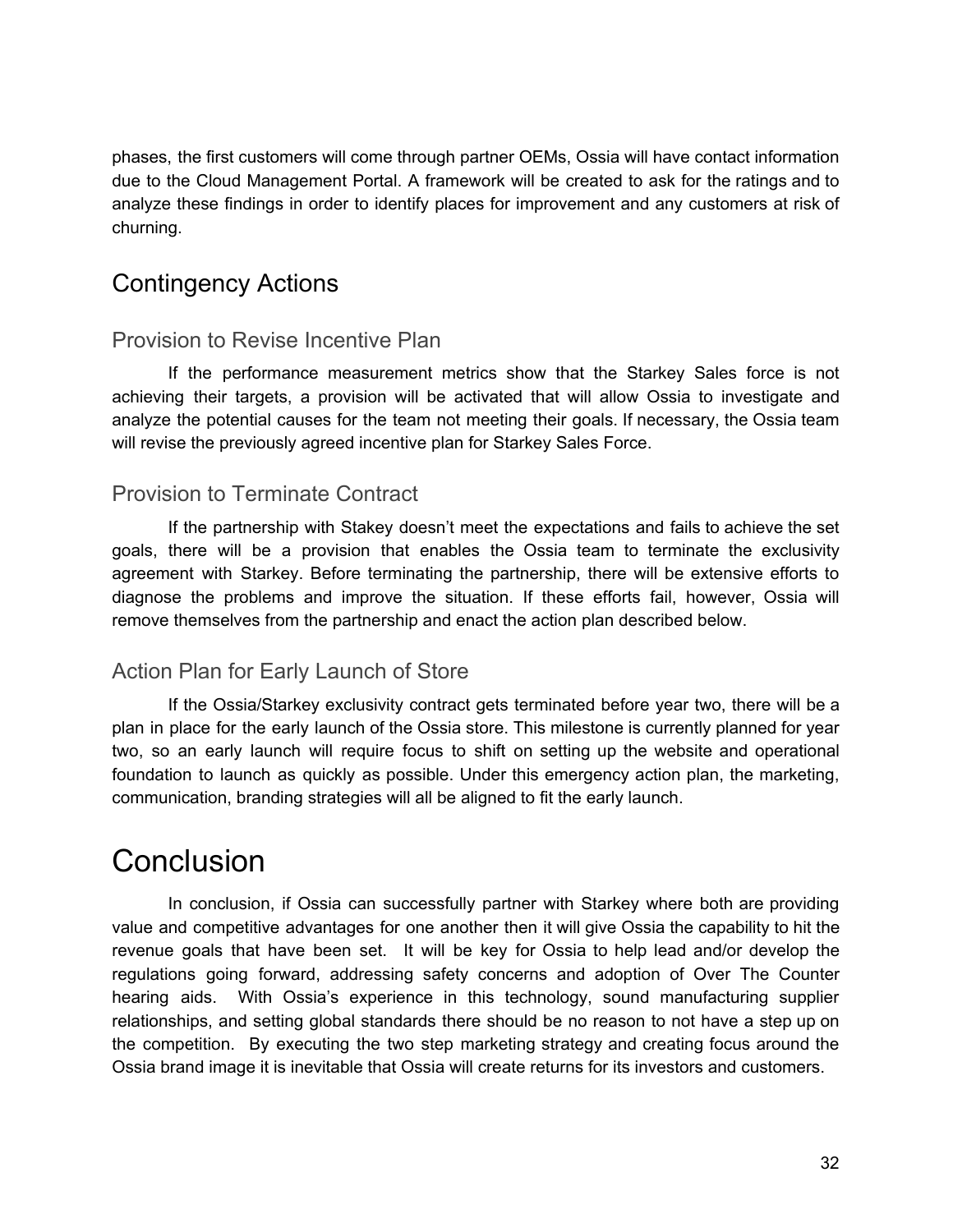## References

[1] "Ossia Competitors, Revenue and Employees - Owler Company Profile," Owler. [Online]. Available: https://www.owler.com/company/ossia. [Accessed: 04-Mar-2019].

[2] "Ossia: Proven Wireless Power Technology You Can Use Today," Ossia. [Online]. Available: https://www.ossia.com/. [Accessed: 18-Mar-2019].

[3] D. Clason, "Hearing loss statistics at a glance," Healthy Hearing, 07-Dec-2017. [Online]. Available: https://www.healthyhearing.com/report/52814-Hearing-loss-statistics-at-a-glance. [Accessed: 28-Feb-2019].

[4] Center for Devices and Radiological Health, "Hearing Aids - Types of Hearing Aids," U S Food and Drug Administration Home Page. [Online]. Available: https://www.fda.gov/MedicalDevices/ProductsandMedicalProcedures/HomeHealthandConsumer /ConsumerProducts/HearingAids/ucm181470.htm. [Accessed: 28-Feb-2019].

[5] "How Long do Hearing Aid Batteries Last?," ZipHearing Blog, 04-Oct-2018. [Online]. Available: https://www.ziphearing.com/blog/how-long-do-hearing-aid-batteries-last/. [Accessed: 27-Feb-2019].

[6] "NIH Fact Sheets - Hearing Aids," National Institutes of Health. [Online]. Available: https://report.nih.gov/nihfactsheets/viewfactsheet.aspx?csid=95. [Accessed: 28-Feb-2019].

[7] "The Cost of Hearing Aid Batteries," Everyday Hearing. [Online]. Available: https://www.everydayhearing.com/hearing-aids/the-cost-of-hearing-aid-batteries/. [Accessed: 27-Feb-2019].

[8] "35 million Americans suffering from hearing loss - hear-it.org." [Online]. Available: https://www.hear-it.org/35-million-Americans-suffering-from-hearing-loss. [Accessed: 25-Feb-2019].

[9] Starkey, S. Bricker, S. Bricker, C. Pinkerton, and C. Pinkerton, "About Us," Starkey Hearing Technologies. [Online]. Available: https://www.starkey.com/about-starkey-hearing. [Accessed: 05-Mar-2019].

[10] "The Big Six of Hearing Aid Manufacturers," UpState Hearing Instruments, 08-Aug-2018. [Online]. Available:

https://upstatehearing.com/2018/08/08/the-big-six-of-hearing-aid-manufacturers/. [Accessed: 19-Mar-2019].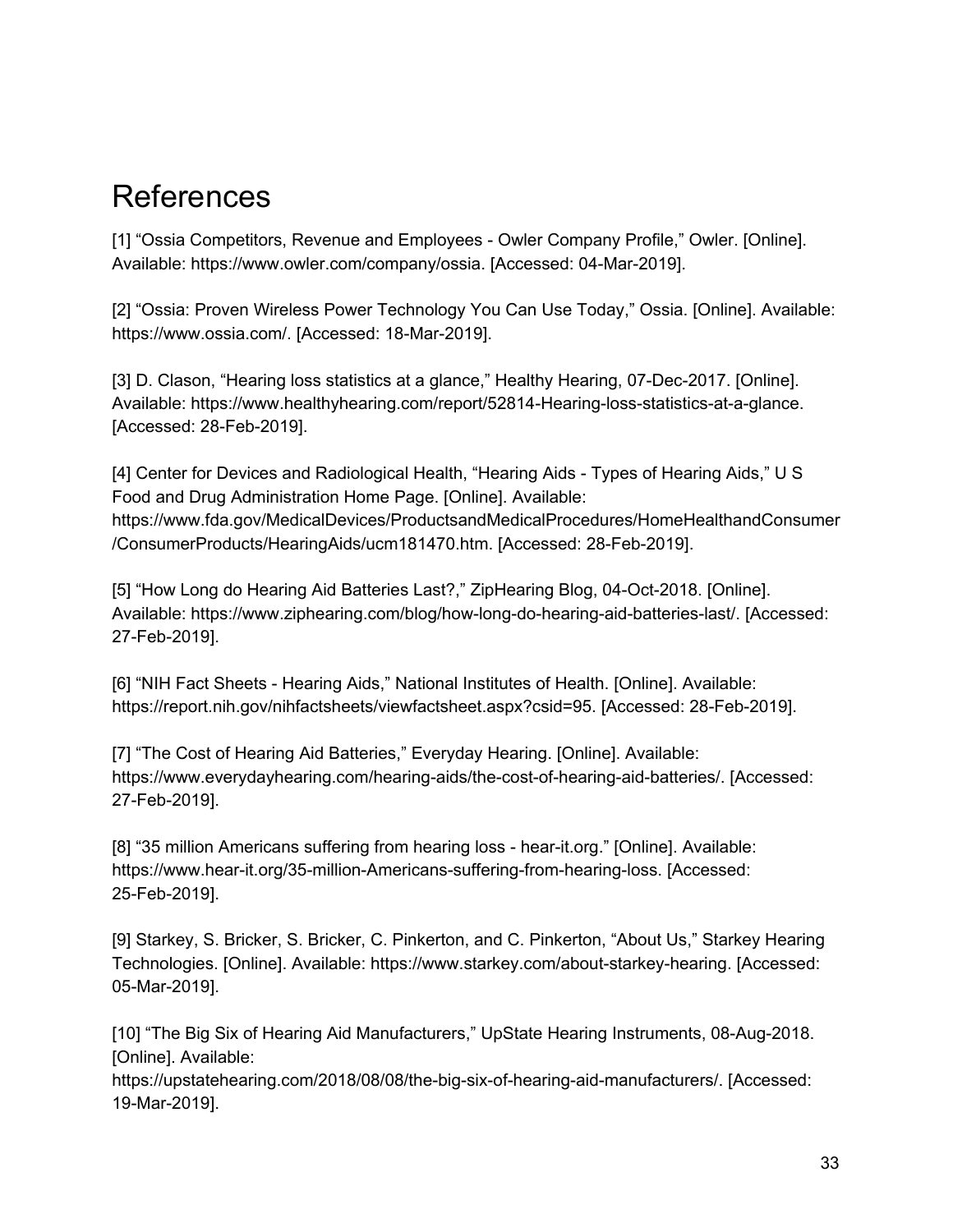[11] B. Taylor, "FDA Eliminates Hearing Aid Medical Clearance Regulation – Effective Immediately–Brian Taylor–Hearing News Watch," Hearing News Watch, 07-Dec-2016. [Online]. Available:

https://hearinghealthmatters.org/hearingnewswatch/2016/fda-hearing-aid-waiver-eliminated-120 7/. [Accessed: 09-Mar-2019].

[12] M. Andrews, "Senate Bill Aims to Broaden Access To Hearing Services," NPR, 11-Apr-2018. [Online]. Available:

https://www.npr.org/sections/health-shots/2018/04/11/600895543/can-you-hear-me-now-senate -bill-may-make-the-answer-yes. [Accessed: 09-Mar-2019].

[13] "President Trump Signs OTC Hearing Aid Legislation into Law," Hearing Review. [Online]. Available:

http://www.hearingreview.com/2017/08/president-trump-signs-otc-hearing-aid-legislation-law/. [Accessed: 09-Mar-2019].

[14] D. Lim, "FDA targets late 2019 for hearing aid proposed rule," MedTech Dive, 18-Oct-2018. [Online]. Available:

https://www.medtechdive.com/news/fda-targets-late-2019-for-hearing-aid-proposed-rule/540001 /. [Accessed: 10-Mar-2019].

[15] D. Copithorne, "The New Bose Hearing Aid Is A Game-Changer," Hearing Mojo, 03-Nov-2018. [Online]. Available: https://hearingmojo.com/bose-hearing-aid/. [Accessed: 10-Mar-2019].

[16] Office of the Commissioner, "Press Announcements - The FDA engages stakeholders on opportunities to improve hearing aid usage and innovation," U S Food and Drug Administration Home Page. [Online]. Available:

https://www.fda.gov/NewsEvents/Newsroom/PressAnnouncements/ucm480239.htm. [Accessed: 10-Mar-2019].

[17] R. L. Allen, "Hearing Aids: Reasonable Expectations for the Consumer Rose L. Allen," AudiologyOnline. [Online]. Available:

https://www.audiologyonline.com/articles/hearing-aids-reasonable-expectations-for-1176. [Accessed: 19-Mar-2019].

[18] D. V. D. Poel and J. Leunis, "Consumer Acceptance of the Internet as a Channel of Distribution," Journal of Business Research, vol. 45, no. 3, pp. 249–256, 1999.

[19] S. Chopra, "How omni-channel can be the future of retailing," Decision, vol. 43, no. 2, pp. 135–144, 2015.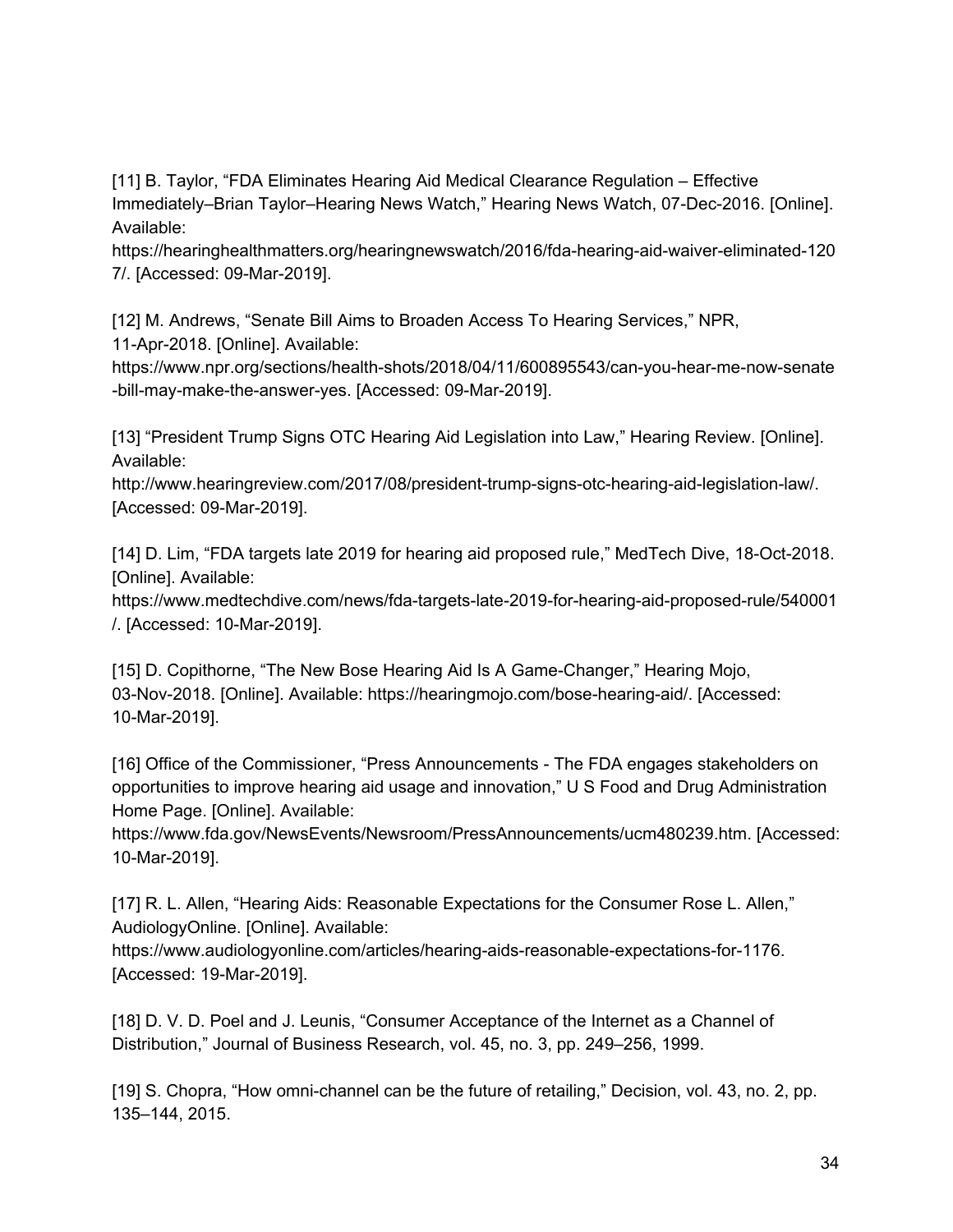[20] "Top 10 Best Hearing Aid Batteries in 2019 Reviews," HQ Text, 18-Jul-2017. [Online]. Available: https://www.hqtext.com/top-10-best-hearing-aid-batteries-reviews/. [Accessed: 16-Mar-2019].

[21] "Our Legacy," Energizer Holdings. [Online]. Available: https://www.energizerholdings.com/company/our-legacy. [Accessed: 08-Mar-2019].

[22] "Duracell International Inc.," Reference for Business. [Online]. Available: https://www.referenceforbusiness.com/history/De-En/Duracell-International-Inc.html. [Accessed: 08-Mar-2019].

[23] "Rechargeable Hearing Aids - A Look At The Options for 2018," Hearing Blog, 24-Apr-2018. [Online]. Available:

https://www.hearingtracker.com/blog/rechargeable-hearing-aids-a-look-at-the-options-for-2018/. [Accessed: 08-Mar-2019].

[24] K. Wiggers, "Energous' WattUp can charge hearing aids and other devices from 15 feet away," VentureBeat, 10-Jan-2019. [Online]. Available:

https://venturebeat.com/2019/01/09/energous-tech-can-charge-hearing-aids-from-up-to-15-feetaway/. [Accessed: 09-Mar-2019].

[25] "Powering life, wirelessly.," WiTricity. [Online]. Available: http://witricity.com/. [Accessed: 16-Mar-2019].

[26] "Wireless Power," ubeam. [Online]. Available: https://ubeam.com/. [Accessed: 16-Mar-2019].

[27] J. Moses, "Hearing Aid Manufacturing in the US," IBISWorld Services, Melbourne, Australia, IBISWorld Industry Report OD4068, Oct. 2018.

[28] H. H. Herbig Rebecca, "Hearing Aid Batteries: The Past, Present, and Future Heike Heuermann Rebecca Herbig," *AudiologyOnline*. [Online]. Available: https://www.audiologyonline.com/articles/hearing-aid-batteries-past-present-18305. [Accessed: 19-Mar-2019].

[29] "Energous WattUp® - Wireless Charging 2.0 Technology," *Energous*. [Online]. Available: https://energous.com/. [Accessed: 19-Mar-2019].

[30]"The Top 5 Rechargeable Hearing Aids - Updated For 2018 Models," *Hearing Choices*. [Online]. Available: https://www.hearingchoices.com.au/hearing-aids/rechargeable/. [Accessed: 19-Mar-2019].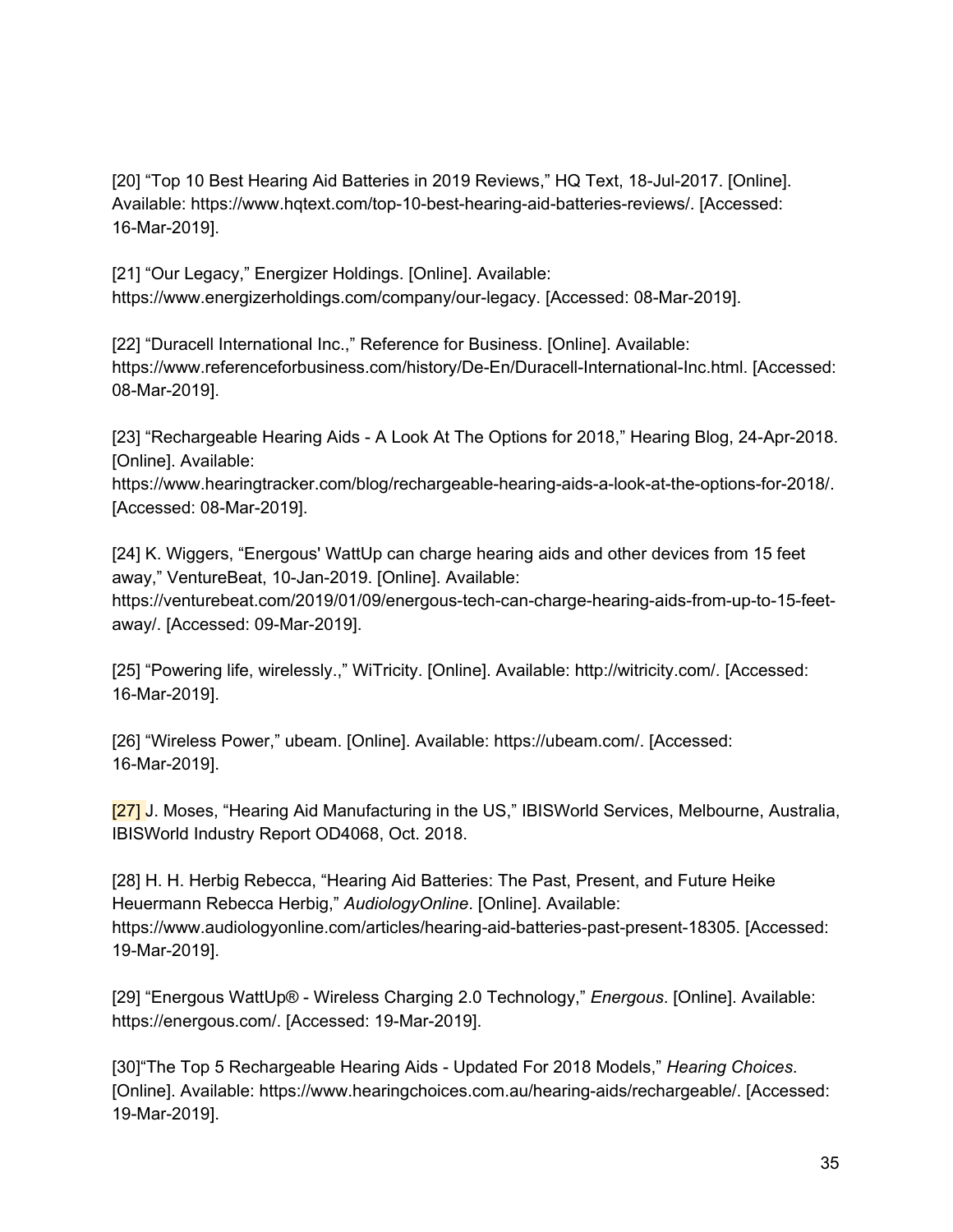

# Title: Ossia Marketing Log - Hearing Aid Batteries & Starkey Partnership

Course Title: Technology Marketing

Course Number: ETM-555

Instructor: Dr. Antonie Jetter

Term: Winter

Year: 2019

Author(s): Abdalilah Owaishiz, Bret Hunley, Caitlin Mohnike, Radha Shrikhande, Tyler Stahl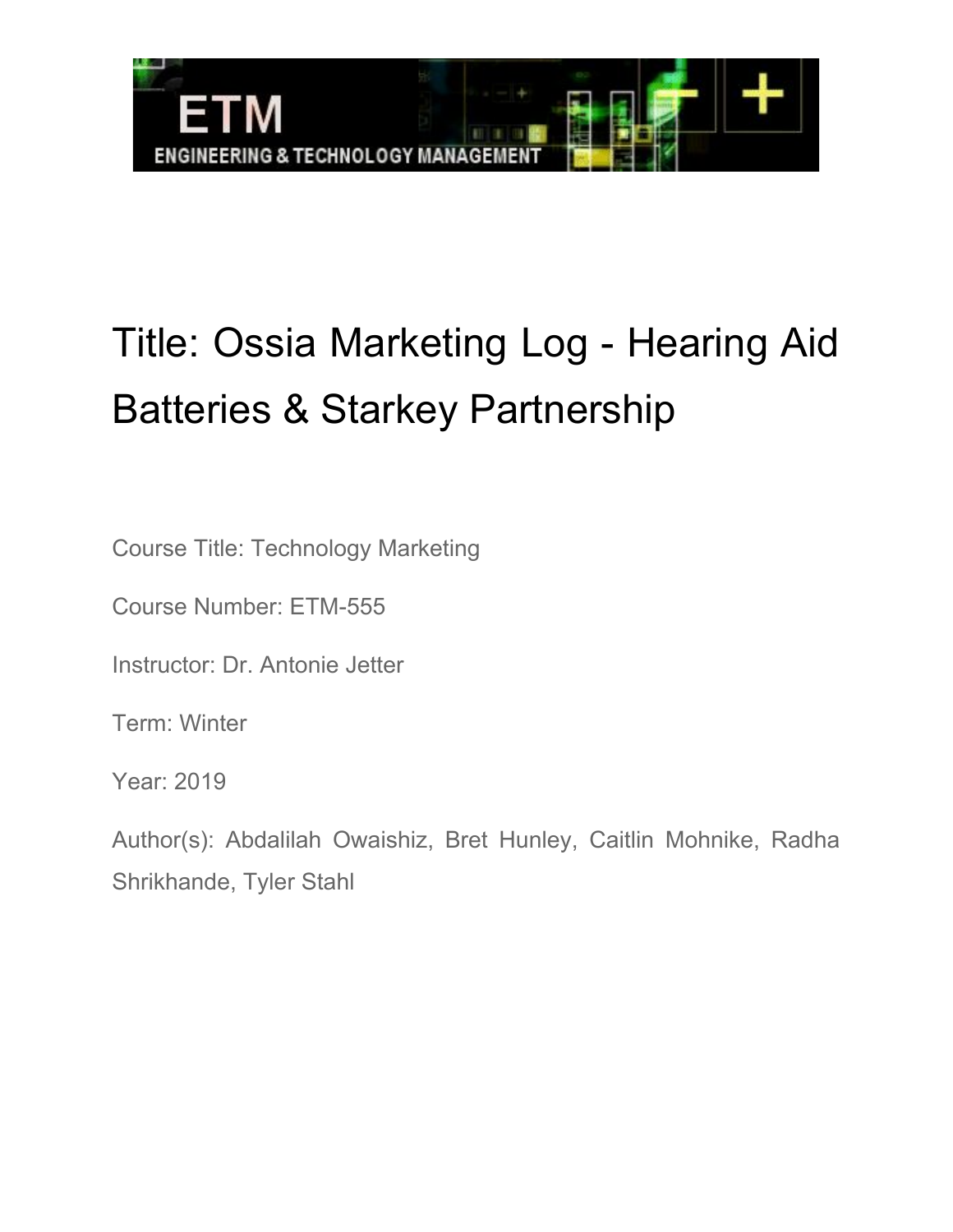## **Introduction**

This marketing log is intended to be used as a supplement to the "Ossia Marketing Plan - Hearing Aid Batteries & Starkey Partnership". This marketing log represents the teams assumptions and decision making processes and is intended to give insight into the group's thinking, overall planning, processes and decision making.

## Why Hearing Aids?

We chose "Wireless Power Transfer" technology in the high-technology space. Our next step was identifying Ossia and the Cota Technology. The Cota technology found its application into a vast array of applications. Before narrowing down on a particular market, we set a goal that we wanted our plan to achieve.

**Goal**: Find a user segment where not having continuously charged devices presents a legitimate hardship and would therefore benefit from Ossia's technology. Our team did a comprehensive research looking into 21 potential markets and eventually narrowed down to 5.

The 5 potential markets for our second round of shortlist were-

- **Home Users**
- Retailers
- Medical
- IoT
- **Automotive**

On further research we found that in the Medical Market, there was an opportunity space as there were several devices where, battery replacement was a regular affair and it wasn't easy. It was also in line with our goal, in the sense that not having continuously charged device could result into several hardships and potentially dangerous situations. Thus, choosing some segment in this market, would also enable us to solve a problem for the larger good.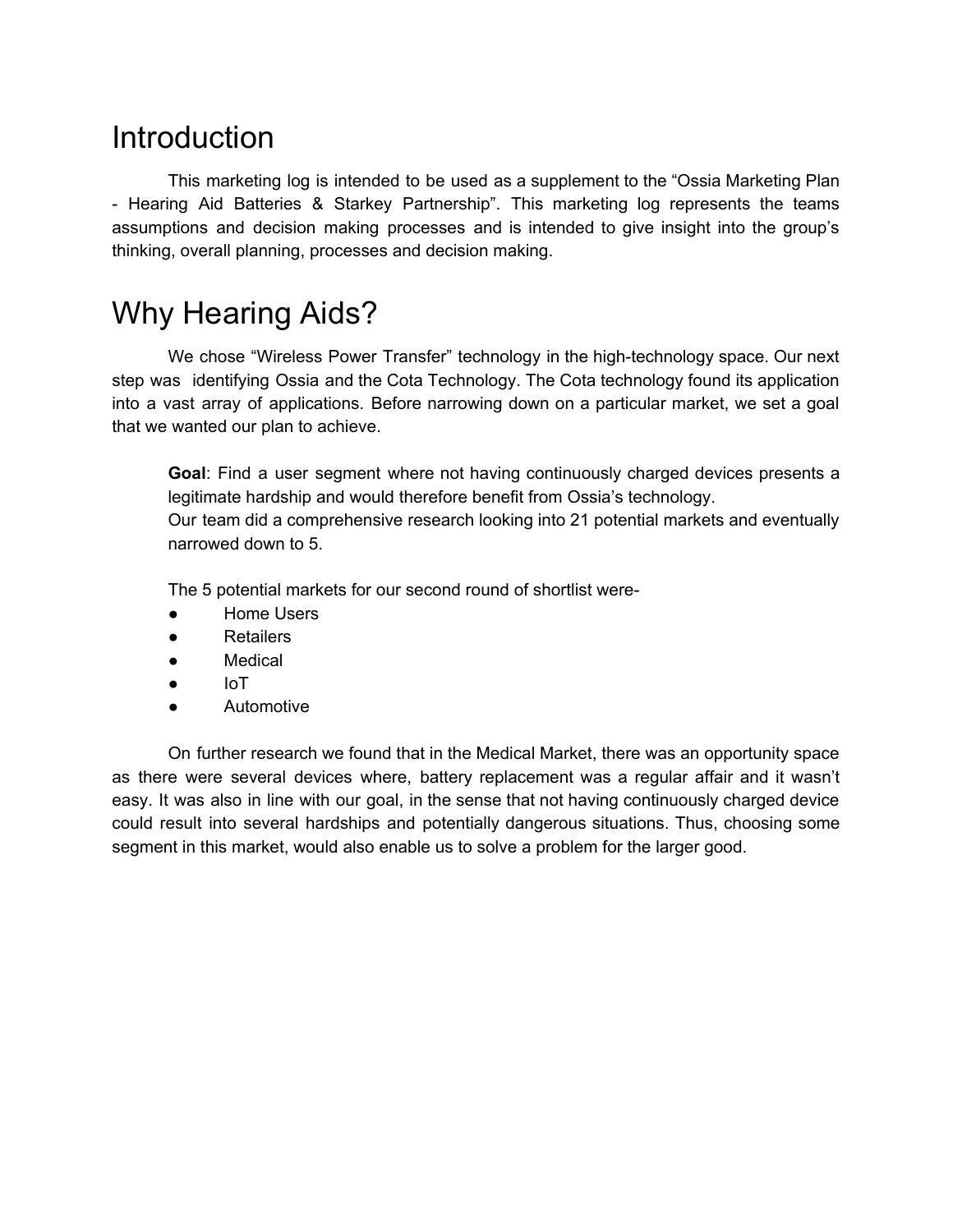|                            |                                                    | %                                                                                | $.0$ $.00$ $123 -$<br>Arial                                                    | 12<br>$\overline{\phantom{a}}$                                                                                   | A<br>I<br>음<br>в                                                    | è.                                                             |                                                                     | $\boxplus$ $\boxplus$ $\cdot$ $\parallel$ $\equiv$ $\cdot$ $\perp$ $\cdot$ $\parallel$ $\vee$ $\vee$ $\cdot$ $\parallel$ $\oplus$ $\parallel$ $\parallel$ $\parallel$ $\vee$ $\cdot$ $\searrow$ $\cdot$                                                   |                                                                                                                                                                      |                                                                                                                                                                                                                                         | $\wedge$                                                               |
|----------------------------|----------------------------------------------------|----------------------------------------------------------------------------------|--------------------------------------------------------------------------------|------------------------------------------------------------------------------------------------------------------|---------------------------------------------------------------------|----------------------------------------------------------------|---------------------------------------------------------------------|-----------------------------------------------------------------------------------------------------------------------------------------------------------------------------------------------------------------------------------------------------------|----------------------------------------------------------------------------------------------------------------------------------------------------------------------|-----------------------------------------------------------------------------------------------------------------------------------------------------------------------------------------------------------------------------------------|------------------------------------------------------------------------|
| Δ                          | $\overline{R}$                                     | $\mathbb{C}$                                                                     | D.                                                                             | E                                                                                                                |                                                                     | G                                                              | H.                                                                  |                                                                                                                                                                                                                                                           | $\cdot$                                                                                                                                                              | K.                                                                                                                                                                                                                                      |                                                                        |
|                            |                                                    |                                                                                  |                                                                                |                                                                                                                  |                                                                     |                                                                |                                                                     |                                                                                                                                                                                                                                                           |                                                                                                                                                                      |                                                                                                                                                                                                                                         |                                                                        |
| <b>Industry</b>            |                                                    | Home users                                                                       | Airplanes / Airports                                                           | Office Spaces and<br><b>Industrial Units</b>                                                                     |                                                                     | Retailers                                                      |                                                                     | Medical / Healthcare                                                                                                                                                                                                                                      | Schools                                                                                                                                                              | <b>Internet of Things</b>                                                                                                                                                                                                               |                                                                        |
| Segments Cell phones       |                                                    |                                                                                  |                                                                                |                                                                                                                  |                                                                     | RFID tags                                                      |                                                                     | <b>Hearing Aids</b>                                                                                                                                                                                                                                       |                                                                                                                                                                      | Security Bots                                                                                                                                                                                                                           |                                                                        |
|                            | Livingroom<br>Gadgets                              |                                                                                  |                                                                                |                                                                                                                  |                                                                     |                                                                |                                                                     | Pace Maker                                                                                                                                                                                                                                                |                                                                                                                                                                      | <b>Fulfilment Robots</b>                                                                                                                                                                                                                |                                                                        |
|                            | <b>TV</b>                                          |                                                                                  |                                                                                |                                                                                                                  |                                                                     |                                                                |                                                                     | Cochlear Implants                                                                                                                                                                                                                                         |                                                                                                                                                                      |                                                                                                                                                                                                                                         |                                                                        |
|                            | End User Homeowners                                | Developers                                                                       | <b>Travelers</b>                                                               | Employees, Workers,<br>Visitors                                                                                  | Shoppers                                                            | <b>Retailers</b>                                               | Diners                                                              | Medical Equipment<br>Manufacturers, Doctors,<br>Patients                                                                                                                                                                                                  | Students<br><b>Teachers</b><br>Staff                                                                                                                                 | Tech companies<br>Supply companies                                                                                                                                                                                                      | Car Drivers                                                            |
|                            |                                                    |                                                                                  |                                                                                |                                                                                                                  |                                                                     |                                                                |                                                                     |                                                                                                                                                                                                                                                           |                                                                                                                                                                      |                                                                                                                                                                                                                                         |                                                                        |
| Applicatio<br>$\mathbf{n}$ | Consumer<br>electronic<br>products.<br>appliances. | wiring needed in<br>housing                                                      | Reduce amount of Passengers and users<br>powered with no wires<br>at all times | Continuous charging of<br>devices, machinery<br>with no cluttered wires<br>and in highly volatile<br>environment | Charging of small<br>hand held devices<br>for customer<br>convience | Charging of price<br>tags and product<br>signage               | Charging of small<br>hand held devices<br>for customer<br>convience | Wireless Powering of Human<br>Implant Devices, Wearable<br>Diagnostic Devices, Wearable<br>Monitoring Devices                                                                                                                                             | Power small devices and<br>laptops, power school<br>provided computers and<br>equipment                                                                              | Allow IoT devices to<br>remain in use 24/7<br>without needing to be<br>docked. Security robots,<br>devices in warehouses<br>(amazon)                                                                                                    | Charging of<br>small hand held<br>devices for<br>customer<br>convience |
| <b>Benefits</b>            | Convenience.<br>constant power<br>source           | Reduction in<br>overall housing<br>cost/less<br>maintenance<br>easier to upgrade | Continuous access to<br>power, convenience,<br>productivity                    | Convenience.<br>improved efficiency of<br>manufacturing units.<br>increased safety                               | Customer<br>satisfaction and<br>access to store.<br>information     | Streamlined<br>operations: less<br>material and labor<br>waste | Customer<br>satisfaction and<br>access to store<br>information      | De-clutter hospitals,<br>convenience, improved<br>safety, improvement in quality of infrastructure that would need to run comstantly, but if<br>life greater freedom and<br>mobility, greater patient<br>acceptance, and reduction in<br><i>infection</i> | Reduce the amount of power to have double devices<br>to be provided. Allow<br>students to remain charged<br>throughout the day without<br>having to stay by outlets. | Allow company to run<br>their devices 24/7<br>without needing them to<br>be charged. Right now,<br>warehouses would have<br>they were powered<br>wirelessly, they could<br>cut back on the required satisfaction and<br>infrastructure. | Customer<br>comfort                                                    |

Figure 1. Research for Potential Markets and Segments

We further shortlisted three market segments under the medical market.

- Cochlear Implants
- Hearing Aids
- Implantables (Pacemakers)

In case of the Cochlear Implants segment, it was quite difficult to access users and thereby limiting our means to understand the customer and the market for our primary research. In case of the Implantables (Pacemakers) segment, the replacement window was too large (about 5-6 years) thereby limiting our growth prospects.

We finally zeroed in on the Hearing Aids segment in the medical market, considering the fact that the users replace battery often enough. This also justified existence of a need for an upgrade like that of a Wirelessly Powered Hearing Aid Device, which can eliminate the hassle of replacing the batteries often , and provide more convenient alternative.

## Market Validation

### Why Starkey

When looking at who would be the best partner in the hearing aid space, we looked at 3 criteria.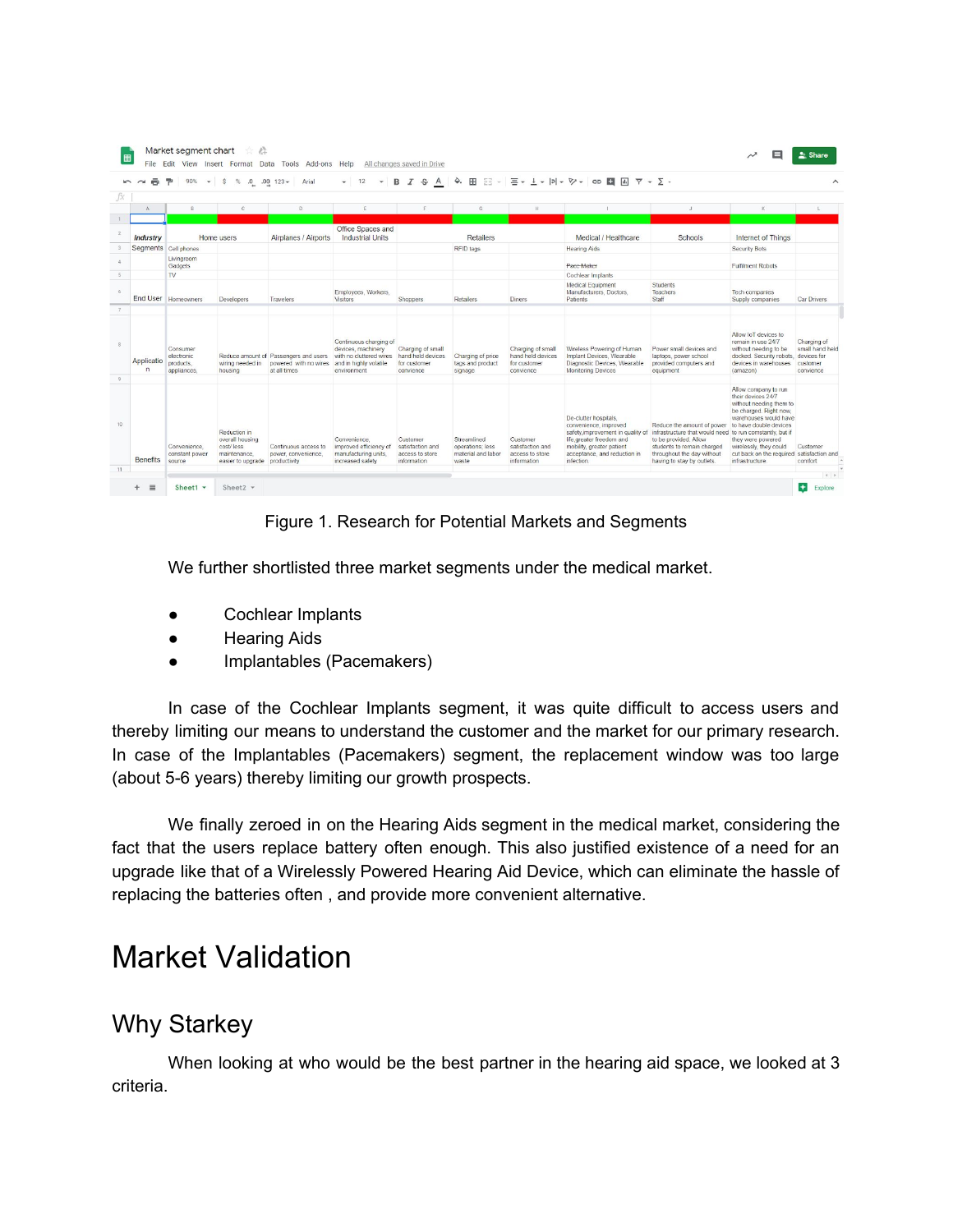- 1. Is the company domestic or international? There was an overall goal of focusing on the US market due to the supporting data that we were able to collect.
- 2. Does the company have a large enough footprint to allow for a meaningful partnership?
- 3. Is the company known for having a technology focus?

Based on our research, Starkey was determined to be in the top 5 hearing aid suppliers in the world, at approximately 19% of the overall market. They are also US based and distribute primarily in the US market. We then reviewed their overall technology footprint and found that they promote higher-end offerings and technology packages. While the other top 5 players in the space also meet the footprint and technology requirements, none of them are US based and have a primarily US distribution network and they are all major international players making Starkey the best choice. [1]

## **Technology**

The group initially looked at several different wireless technology companies. This list consisted of 8 potential candidates, with different approaches and different technology bases, including one that we came up with on our own:

- https://ubeam.com/
- https://www.powercastco.com/
	- Behaving like Wi-Fi where enabled devices automatically charge when within range of a transmitter, Powercast's contactless charging technology provides over-the-air power at a distance to multiple devices – no wires, charging mats or direct line of sight needed. A transmitter sends RF energy to Powercast's Powerharvester® receiver embedded in a device, which converts it to direct current (DC) to directly power that device or recharge its batteries. Operating across a wide RF power (as low as -17 dBm) and frequency (10MHz to 6GHz) range, the Powerharvester receivers are designed to convert RF to DC with up to 80 percent efficiency.
	- Primary focus is on RFID tags for retail
- https://energous.com/
	- $\circ$  In simple terms, a WattUp transmitter sends contained energy via radio waves to paired devices containing complementary WattUp receivers. The receivers convert those radio waves into DC power, which in turn charges the receiver's battery.
	- Just presented at CES so there should be data around that effort.
	- $\circ$  Publicly traded company so financial information is a little easier to get.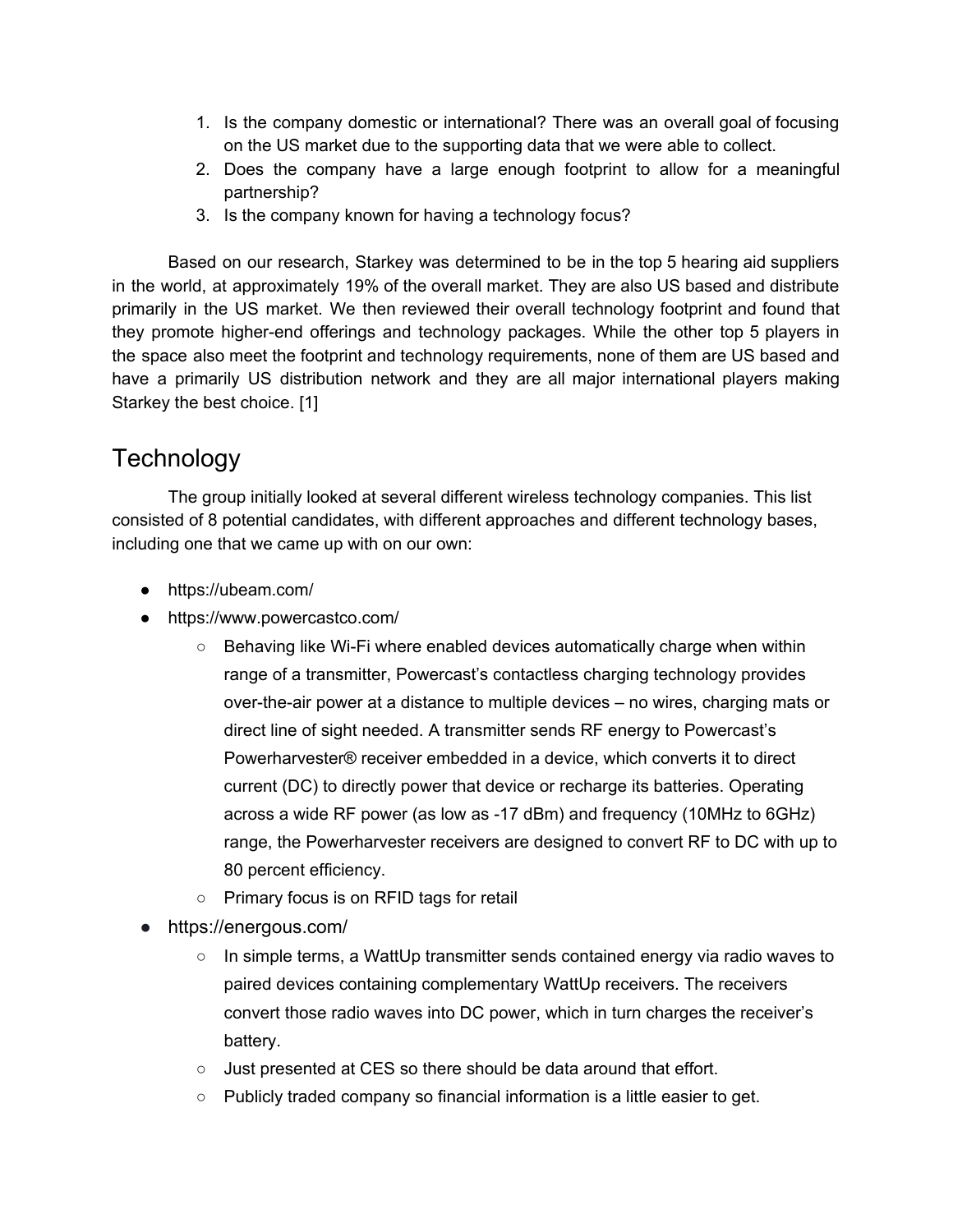- http://www.ossia.com/
	- Cota works very similarly to WiFi, except instead of sending data, we send power. The Cota Power Receiver, embedded into any device initiates the 'conversation' by sending a beacon signal (see diagram below) to find a Cota Power Transmitter. The transmitter then sends power back in the same exact paths. This 'conversation' between device and transmitter happens 100x/second, to send power safely to devices at a distance while in motion. All your Cota-enabled devices will receive power simultaneously. (Bret)
	- Focused on smaller, consumer products
- http://witricity.com/
	- Automotive charging pads with no hookups
	- Industrial power robots and electromechanical devices
	- Medical charging for implantable devices/equipment in the hospital
- Newly founded/created company
	- $\circ$  Installs this new wireless power transfer into houses replacing regular electricity wiring.
- http://www.humavox.com/
	- Start-up from Israel
	- Wireless charging solutions for wearable consumer & fitness electronic devices, healthcare electronic devices, enterprise/professional markets
- https://powerlighttech.com/
	- PowerLight optical power beaming technology converts kilowatts of electricity into high-intensity light. It then shapes, directs and beams this light to a specialized solar cell receiver that converts the light back to DC power.
	- http://powerlighttech.com/initial-applications/ explaining the possibilities of reach across applications. They also have some use case studies posted.

### Ossia's Cota

Ossia's Cota technology delivers wireless power without plugs and pads. It is safe, convenient and invisible just like Wifi providing data instead Cota will provide power. Cota technology can charge several devices within a 30-50 foot radius with a maximum of two transmitters. Currently, WiFi technology to access the internet allows non-line-of-sight signal transfer, this technology also allows non-line-of-sight charging**.**

The WiFi hub is placed in any location for charging as a you do not need to sit in front of a Wifi transmitter to receive a data signal. This technology allows the delivery of power to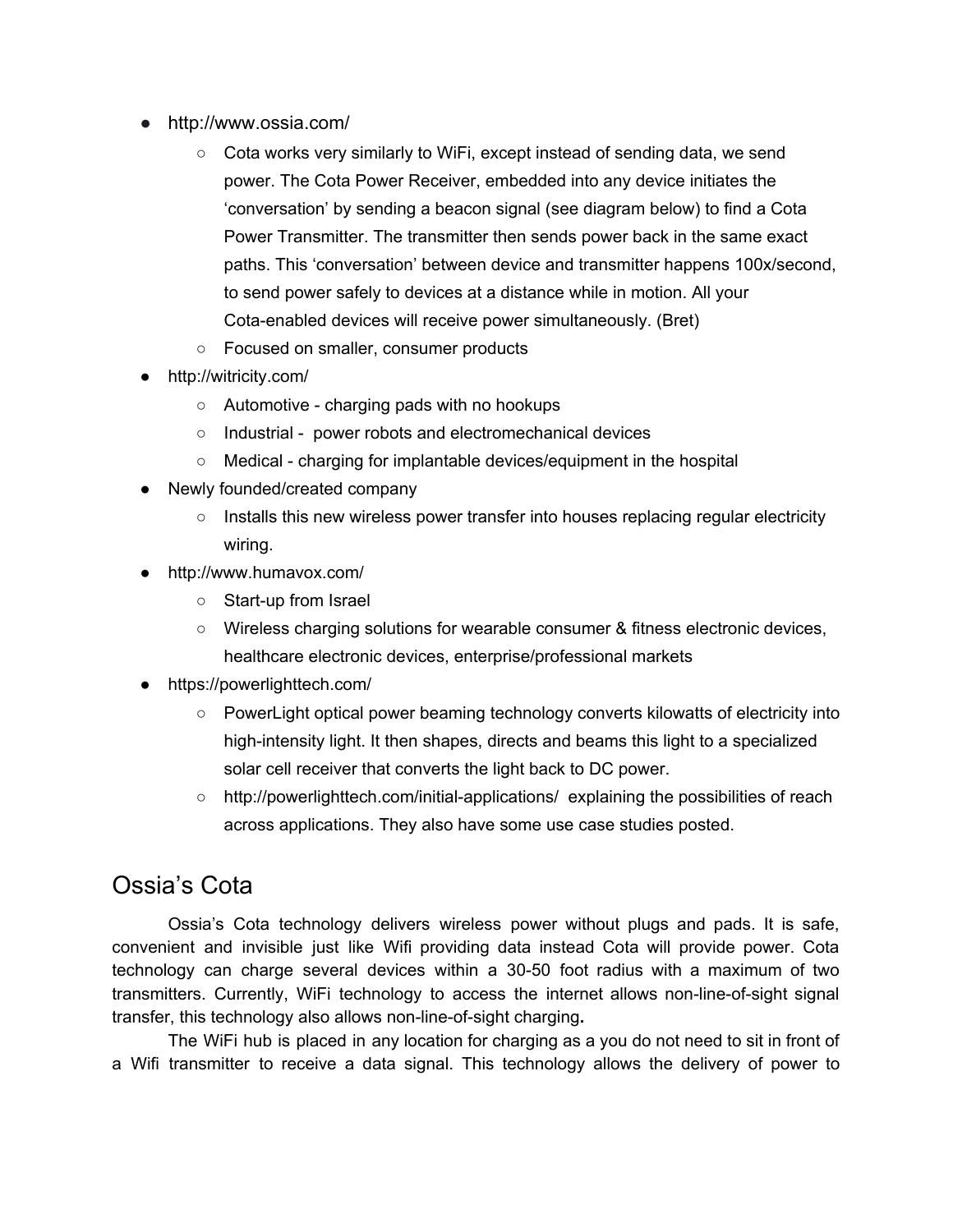several devices within the radius passing through objects like furniture providing power to devices in motion providing a significant advantage to consumers as shown below. [2]



Figure 2: Cota Transmission[2]

Ossia does not manufacture a separate portable expansion antenna. We assumed that our product offering will comprise a portable expansion antenna unit for travel or office use. As that fit well in agreement with our thought that, we are selling an entire ecosystem as a product.

### **Demographics**

The market size was chosen from several sources on hearing loss in the United States that all are closely related in numbers of the hearing loss, the use of hearing aids in the population, and the growing number of hearing loss. The starting point is 48 million Americans with hearing loss and 28% use hearing aids which accounts for over 70% of people with hearing loss that do not address this issue. [3] Our total addressable market (TAM) is 48 million people with hearing loss leading to our partnership with Starkey and their 19% market share. The introduction of our innovative product to our target age segment ages 40-69 defined our market at 57.4% reaching a market size of over 51K making our product an advantage to our targeted age segment.

## Global Expansion

We chose not to include global expansion in our analysis due to the lack of data and keeping the project within a manageable size of scope for the class. On top of existing marketing topics we would have had to include specifying specific countries, complex and specialized data collection, different sales channels, and a much more lengthy description of our logistics plan for handling sales out of the country [4]. For these reasons our marketing plan is only launching in the United States.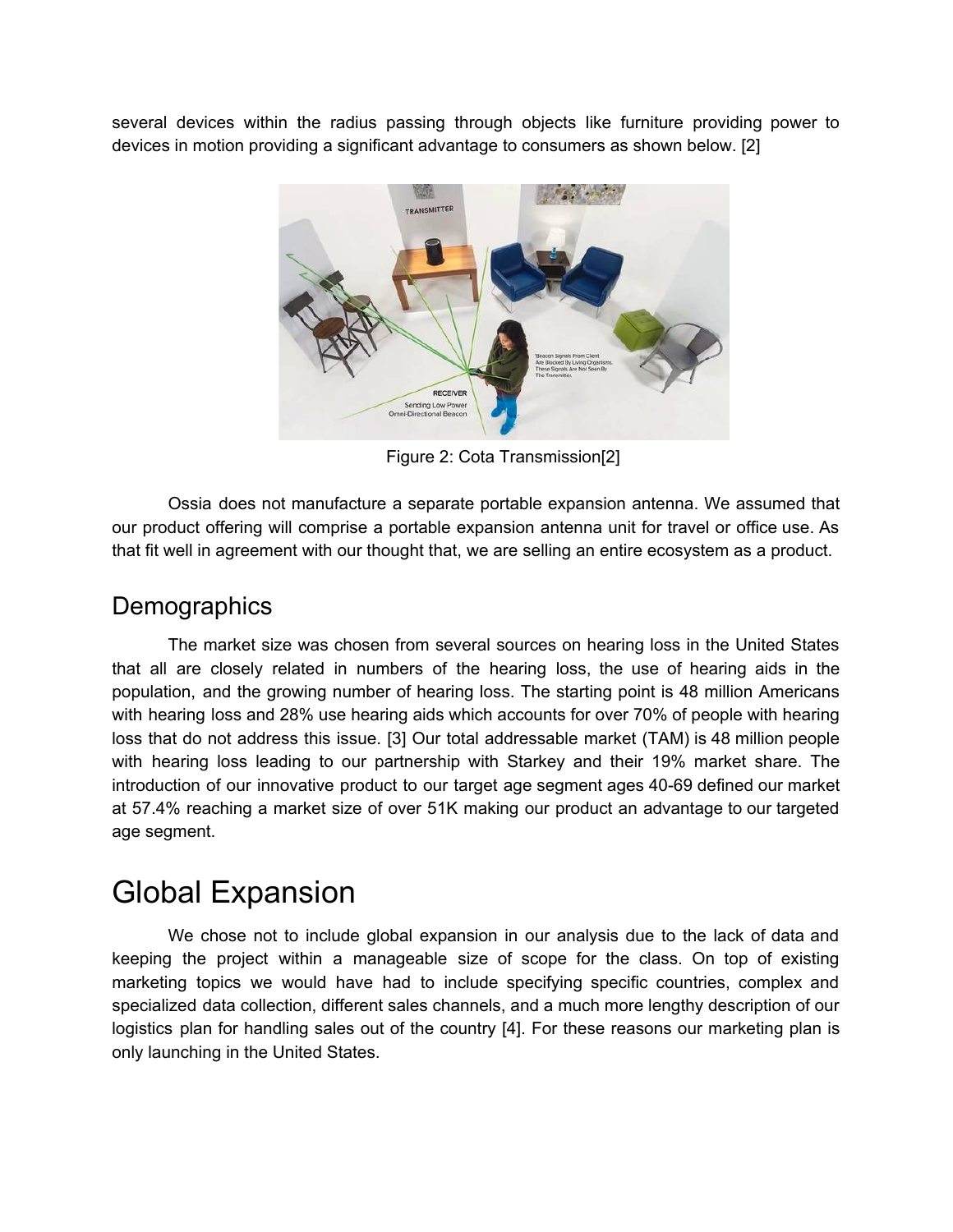## **Partnerships**

Ossia does not sell their products directly but licenses out their technology to partners such as Spigen a leading case maker that also provides mobile accessories, BOE is a world leader in semiconductors providing intelligent interface products and display/sensor products are widely used in many applications, Molex another partner providing electronic solutions in various industries, and SES-Imagotag a world leader in smart digital labels and pricing automation has developed a comprehensive IoT and digital platform that delivers a complete set of services to retailers.

Other partners are Displaydata a leader in electronic shelf labels enabling retailers to maximize revenues and margins by improving the customer experience at the shelf edge, Xirgo Technologies, LLC provides a comprehensive in-house development of innovative, full-featured, application-specific wireless IoT communication devices, and Motherson Innovations whose main objective is entering new and attractive market segments with innovative products providing the business with cutting edge technologies for their new products. Motherson-Ossia is a new joint venture of the companies established in 2018 to bring the patented Cota real wireless power to vehicles worldwide allowing market penetration in various industries.

## Company Adjustment

According to Ossia's website, they are a licensing and technology development company. The company currently does not have any manufacturing beyond simple prototyping and proof of concept modeling. For the purposes of our project, this company strategy would not have allowed us to complete our project in a meaningful way. Therefore, we adjusted the company's structure to include manufacturing and distribution. This change allowed our team to create an internal distribution structure and the ability to manage/produce its own products. By making this adjustments it allowed us to simplify the supply chain to a point that was manageable within the scope of the class time.

## Sizes

There are five main hearing aid sizes that are color coded for ease ranging from the smallest to the largest and they are: size 5 batteries-red label, size 10 batteries-yellow label, size 312 batteries-brown label, size 13 batteries-orange label, and size 675 batteries-blue label. [5]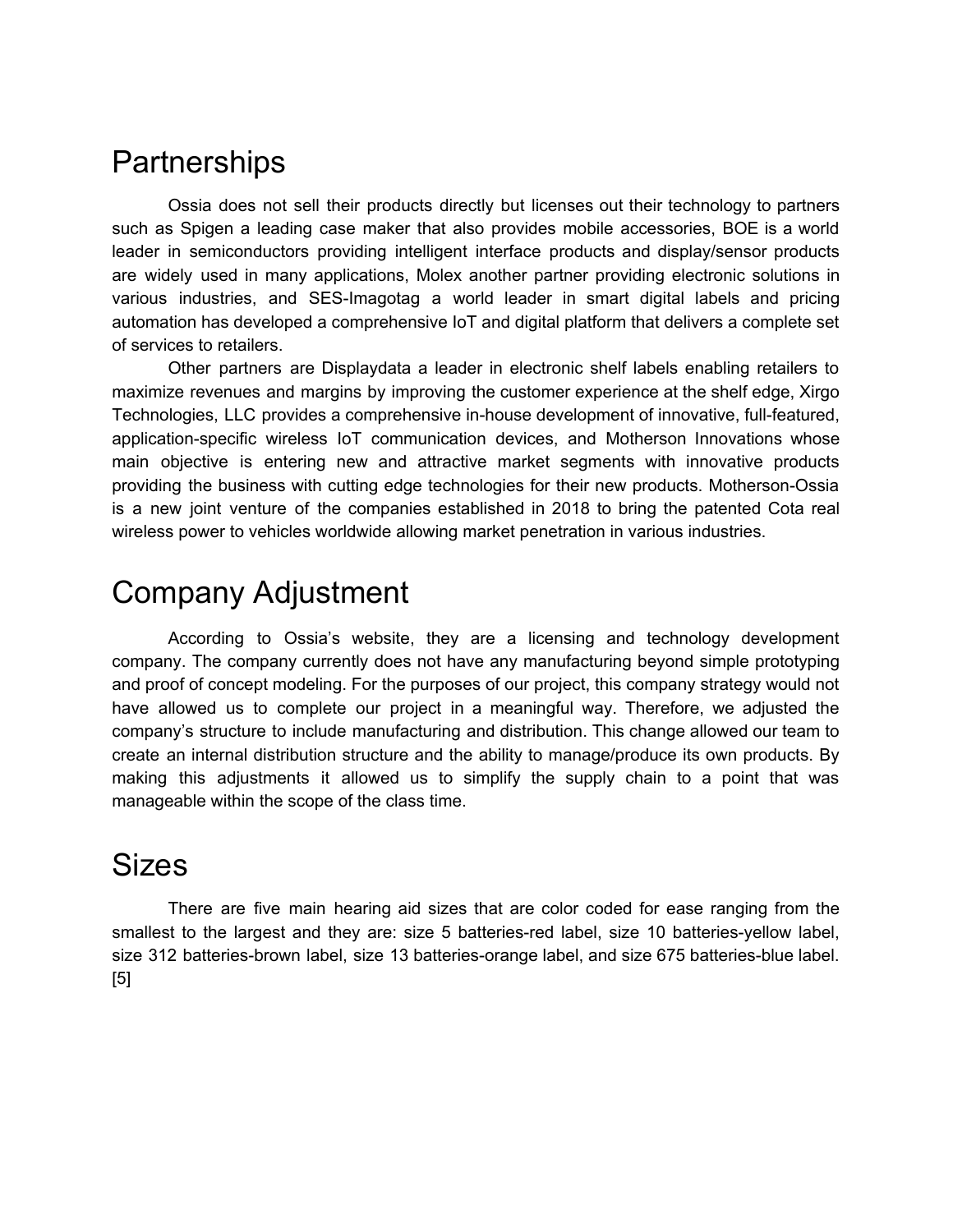## Pricing

Pricing was reviewed for each product individually products with a focus on overall cost as a target. After reviewing the cost of the hearing aids themselves and the cost of our closest comparison, rechargeable hearing aids, we came up with an overall price target of \$700-\$800. We used this number to frame the rest of the individual item reviews.

We then moved onto the batteries, as these are the main focus of our product. We decided to price the batteries individually based on the future expansion idea of replacements and individual product sales. We then discussed how much of the cost should be associated to the batteries themselves. Since these are a substantial part of the system, we started with close to half of the value, but had to leave room for the expansion antenna. Therefore, we took a 40/40/20 split to start with. Using a \$750 median target, this gave us a \$300/\$300/\$150 split. This number resulted in an individual battery cost of \$150 (2 per set). We then compared that cost back to the cost for the rechargeables and the standard high cost batteries, the \$150 per battery seemed to be a reasonable number.

This also gave us a \$300 price target for the base antenna. Using standard routers as a baseline for a similar product, a \$300 price point is about 3x the cost of a standard high-end WiFi router. While this might be expensive, we also view our technology as having a significant worth and decided that a \$300 price was still reasonable and should carry the same weight as our batteries as you can't have one without the other.

The last thing we reviewed was the expansion antenna. While this is also included in the standard kit we sell, it is also intended to be our proliferation medium into the household and user's everyday life. Therefore, a lower price point seemed to make more sense. Using the \$150 value from the previous breakdown for this component therefore made sense. While it is still more expensive than a standard router, our base comp, it still represents a component premium to give us a solid return on our investment.

We then took an overall look at our package with a \$750 total cost. We then weighed that against the overall cost of the high-end hearing aids themselves and the overall cost of the 5 year battery use of the high-end throw away batteries to see if we could build a value proposition based on cost, even though it is not our primary focus. Using the high-end hearing aids as a baseline, \$2500-\$3500 per ear, means the Cota platform would account for approximately 9.5% to 13% of the total purchase price of the product. While this is a large ingredient cost, it was deemed to be an acceptable cut of the profit based on what the system brings to the table. The second review was based on throw away batteries. With the most expensive batteries costing \$150 per year, the Cota system is a cost equivalent. Since our goal is to price with the high-end product, we deemed this to be the best comp. Therefore, while we are not cheaper than the throw away method, but we do offer a comparable cost profile.

After we reviewed the overall costs, we reviewed the impact to the business as well. The reason for this review was to make sure we could still make a profit at these price levels. Since we are only achieving a conservative (20-30%) margin, we wanted to make sure the values associated to the products would still meet our goal of being immediately profitable. We also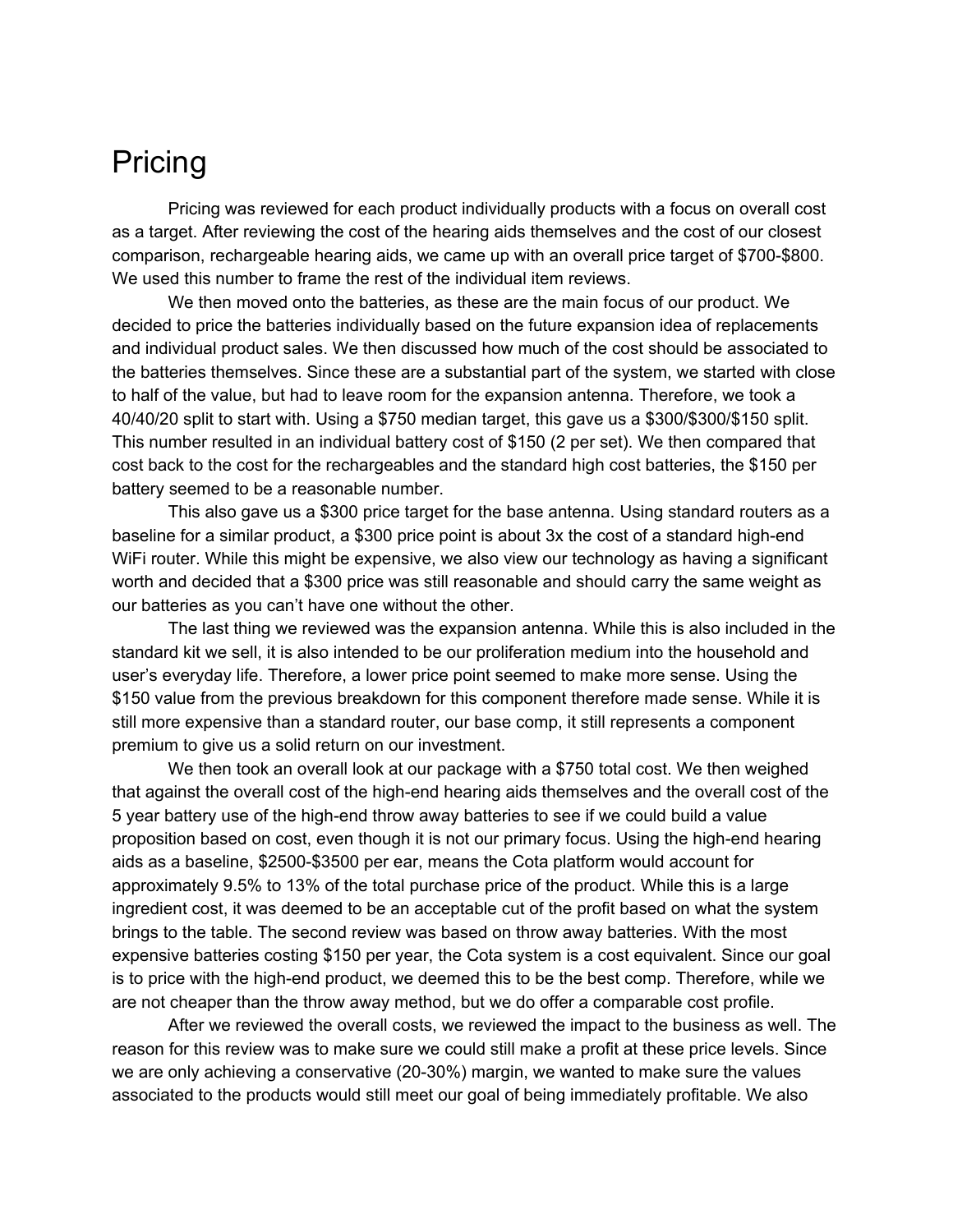had to make sure the prices were something that we could support on an individual basis as we would need to price them the same as our partner(s). By pricing the content the same we will eliminate the intra-product competition. This strategy will mean that we make less money on the Starkey sales, but will have a consistent message and price to the customer.

## Distribution Management

Distribution was broken into multiple sections to help balance out the impacts of each product strategy. Originally our plan was to only sell through Starkey and eliminate the direct-to-customer path. However, after several discussions with the team, it was determined that a multi-pronged approach would serve the business better.

Once the secondary distribution stream was created, it was optimized around using a third party such as Amazon Fulfillment. The use of Amazon Fulfillment, as a way to manage distribution, was used for simplicity of the project. However, after reviewing the service terms on the Amazon website, it was determined that we would need to break the process yet again into two paths. While the Amazon route has many perks like customer service, warehousing and shipping, it also added, what we felt to be, unnecessary costs for a fledgling company. Therefore, we went with an internal distribution strategy to start with. With that being said, if the actual company wanted to manage distribution, this choice would need to be reviewed in significantly more depth. The costs of the service and pros and cons of its use would need to be reviewed at the company level to review its overall impact to the company and its performance. The reason this is recommended is that the volume projections used for this project are fairly conservative. If a more aggressive strategy is used, it might make more sense to skip right to the third party system and skip the internal distribution step.

## Marketing Strategy

The marketing strategy assumes that Starkey is willing to allow us to leverage their sales force and incentivize them. While the team realizes the risk of this not being a realistic expectation, for the purposes of the class we assumed it was possible and agreed to. The 10% incentive was also agreed to by the team as something we thought to be a reasonable number based on what was being asked of the sales team. Since selling our product is over and above their normal jobs, we decided that 10% was a large enough number that most people would be enticed into wanting to sell the product. The cost of the templates and pamphlets was an estimate based on past personal work experience.

The mobile experience costs are estimated to be \$200,000 for the truck and is broken down into the following parts: \$100,000 for the base truck chassis, \$25,000 for the truck body and \$75,000 for products and branding efforts on the vehicle. We are then also planning to have 2 people work the truck and a driver. We estimated the cost of this to be about \$300,000 per year based on a \$30,000 operating cost for the truck and a \$90,000 fully burdened cost per employee.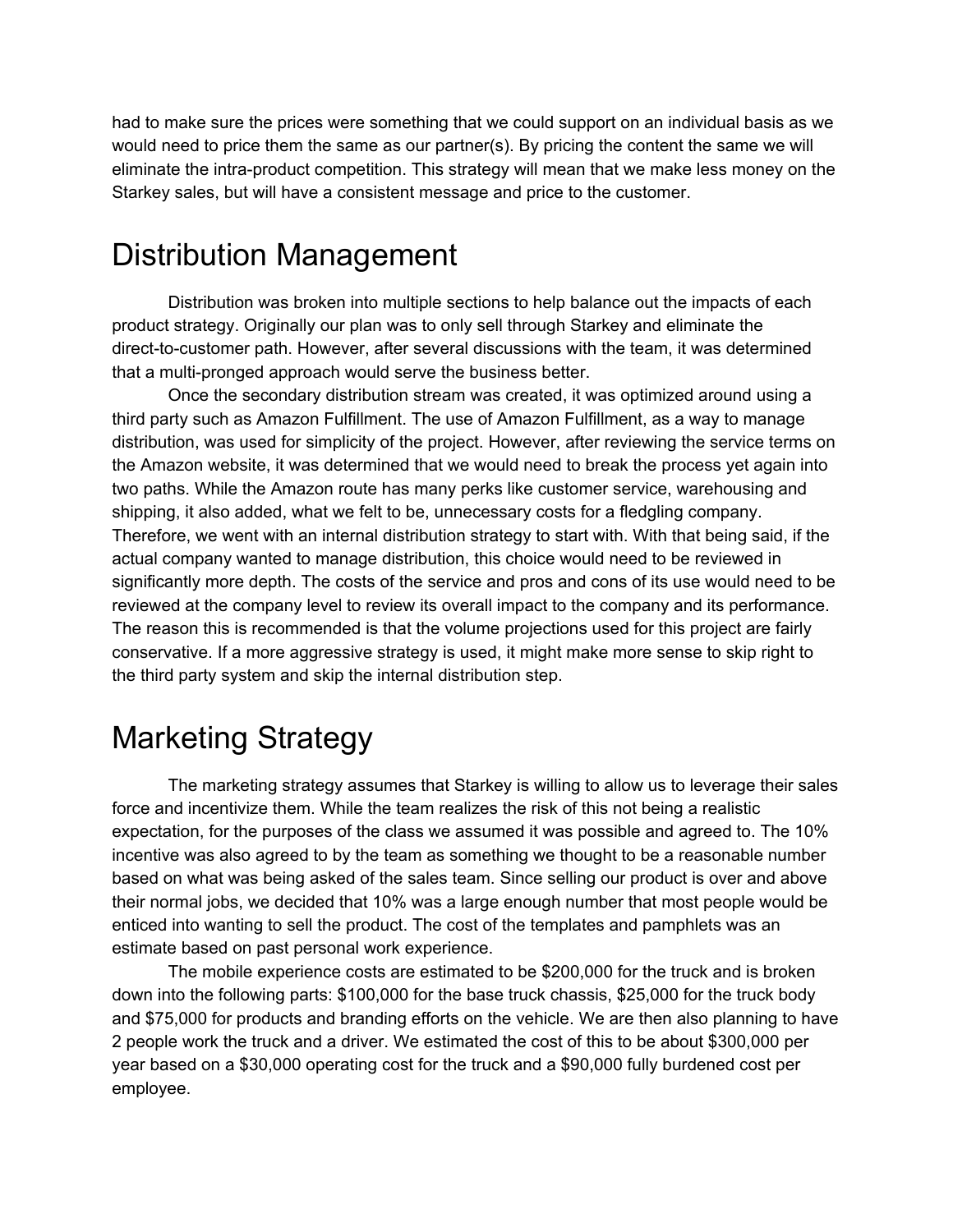## Profit Assumptions

The profit section has four base assumptions made in it:

- 1) The revenue value projections are correct. While the math is sound, we assumed certain volume take rates and growth rates. If any of those are off the values shown will change accordingly.
- 2) We assumed that all costs are fixed and will not increase with time. While we know this is unrealistic, we didn't know what growth factor to apply to wages, maintenance costs, etc.
- 3) The direct-to-consumer product volumes would be small and not require the use of the third-party distribution strategy. We did not set a cutoff point for when the switch would happen, but we did assume that anything less than 5 packages per day direct-to-customer was something that we could handle internally. The cost of this distribution was also assumed based on a 1ft cube shipped through standard mail.
- 4) The margins would expand from 20% to 30% over the first 3 years through efficiency gains and process improvements. We did not define what those improvements would be or how they would be achieved.

Overall, we do feel the projections are fairly conservative and well within the realm of possibility. These results also show that the the company will be profitable in year 1, which was a little surprising since we are working in a high tech field. With that being said, we did not account for any of the company's current costs, technology development costs or general overhead.

## Communication Management

We chose to exclude the traditional mass-media channels like newspapers, magazines, radio, television for communication in the Phase I of this Marketing plan. One of the reasons, to do this was the budget constraints and other reasons include, lack of precise targeting capabilities of these channels. Thus, even if we chose to spend a huge amount on these channels, it would still fail to translate that into market share growth by driving the sales. Also the target audience for the Phase-1 of this plan is well served by the other channels that we chose.

During Phase-2, we may likely consider the the mass-media channels, possibly newspapers &/ or Television.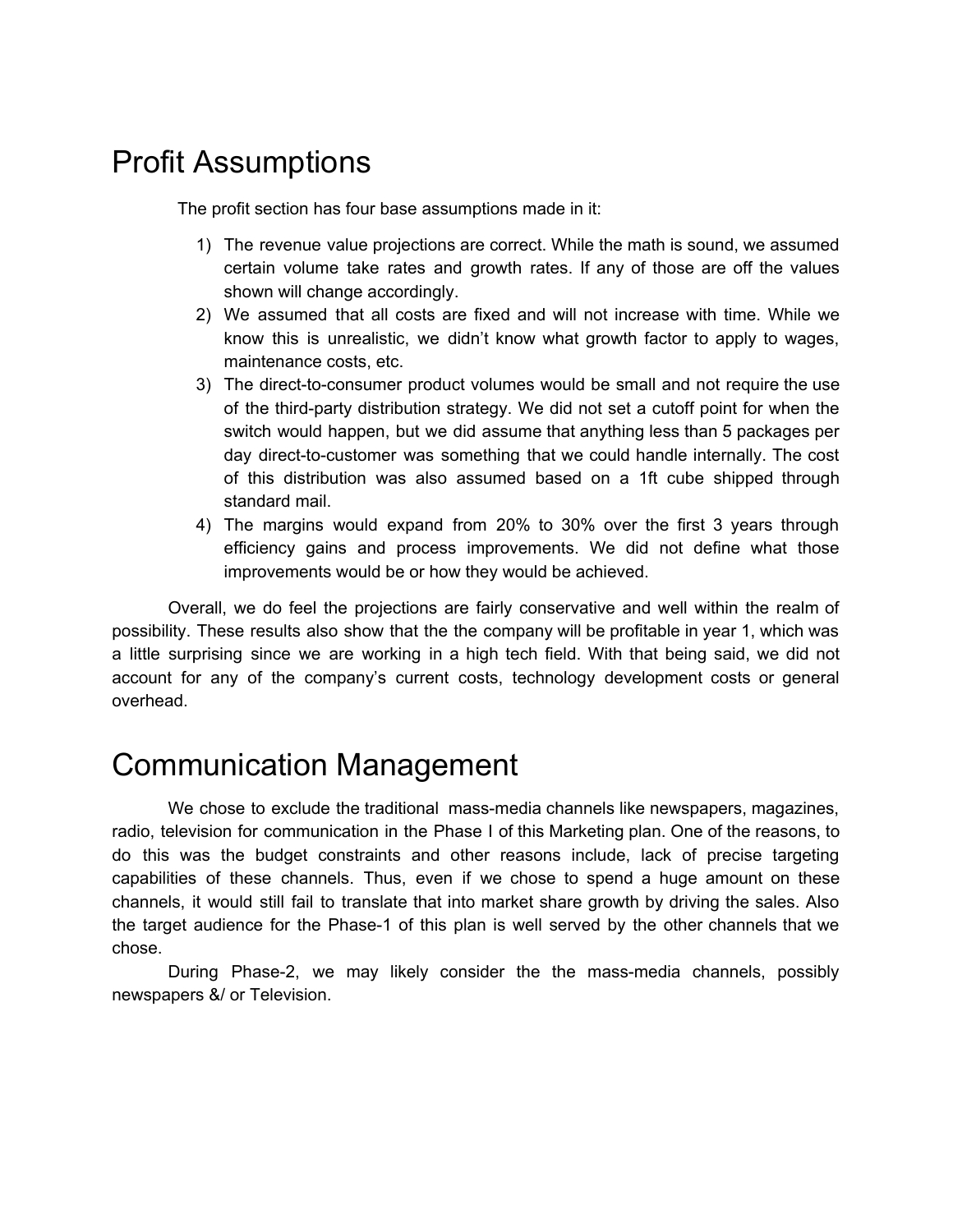## Ingredient Branding

### "Ossia-Starkey Market Development Program" (Year 1,2,3):

Under the " Payout Plan for Starkey" Starkey is entitled to the payout comprising 10% of overall sales every year. Since, we these are the initial years of getting into the market we assume that, for Year 1, 2, and 3 respectively, the figure of 10% would remain constant.

Under the " Incentive Plan " for Starkey Sales team, the Sales team is entitled to an incentive comprising 10% of overall sales every year. We assume this figure of 10% to remain constant for simplicity.

### "Integrate Cota" Membership program (For Year 4,5):

For reasons of simplicity, we assume that similar to previous 3 years, we will continue with the 10% payout plan to partner OEMs and 10% incentive plan to the sales team of the new partner OEMs.

## Competition Matrix

The competition matrix that is described in our paper summarizes the relationship that our competition has in terms of both costs and the level of technology that each of the companies products provide. For disposable batteries, the cost of \$1 per battery on the high end is relatively inexpensive compared to a rechargeable battery that costs approximately \$16 per battery [6]. Not taking into account the required charging case that comes along with having a rechargeable device. Prices on just the case was hard to find without consulting an audiologist. The hearing aids that can bought that are rechargeable capable range in prices from \$2400-\$3400 per ear [7]. Wireless power transfer products are too new to have any associated cost that could be found. With Energous being the only company actively in this market segment we were very limited in comparing products with this type of technology.

The technology aspect was separated into low, medium, and high groupings. Disposable batteries for the most part hasn't changed since it's perception. The major changes have come in the materials used to manufacture these batteries and working to consistently improve their efficiencies. Medium tech represents the rechargeable companies as improvement in being able store energy within a battery and control it in a fashion that disposable cannot. Then of course, high technology are those devices that can charge without contact such as over the air, wi-fi like, or using near field technology.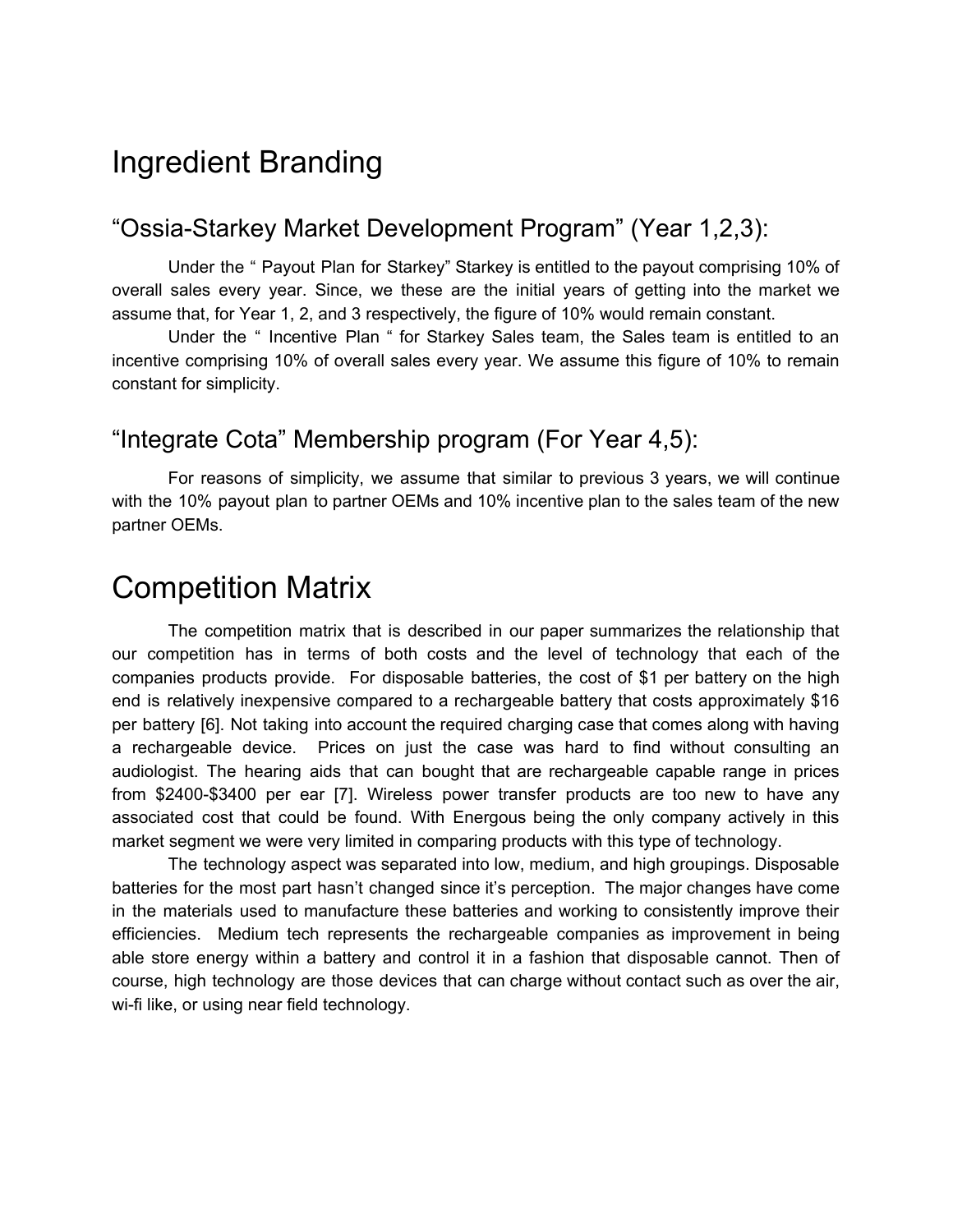|                    | <b>Low Cost</b>     | <b>High Cost</b>           |
|--------------------|---------------------|----------------------------|
| Low Tech           | Energizer, Duracell |                            |
| <b>Medium Tech</b> |                     | Sonova, Phonak             |
| <b>High Tech</b>   |                     | Energous, Witricity, Ubeam |

Table A: Competition Matrix

## **Interviews**

Our group interviewed some users of hearing aids to gain insight into what they liked, disliked, and other general information. From the interviews we were able to create two personas (the End User & the Caregiver) as shown in the image below.

| <b>End User</b>                                                                                                                                      | Goals<br>Values convenience over money.<br>Frustrations<br>The constant shopping and<br>basis. | changing of batteries on a weekly      | <b>Caregiver</b>                                                                                                                                  | Goals<br>Has more control over over<br>preventative maintenance.<br><b>Frustrations</b><br>Unpredicatble occurences where<br>the battery dies unexpectedly. |                                        |
|------------------------------------------------------------------------------------------------------------------------------------------------------|------------------------------------------------------------------------------------------------|----------------------------------------|---------------------------------------------------------------------------------------------------------------------------------------------------|-------------------------------------------------------------------------------------------------------------------------------------------------------------|----------------------------------------|
|                                                                                                                                                      | Affordable                                                                                     | <b>Shopping Preferences</b><br>Premium |                                                                                                                                                   | Affordable                                                                                                                                                  | <b>Shopping Preferences</b><br>Premium |
|                                                                                                                                                      | Delivery                                                                                       | In-Store                               |                                                                                                                                                   | Delivery                                                                                                                                                    | In-Store                               |
| Q "If your hearing protection never<br>required you to change the battery.<br>how much would that be worth to<br>you. A "Around half the cost of the | Standard                                                                                       | Personalized                           | "Last December, Deb Wiese bought<br>hearing aids for her parents, one for<br>each of them. She ordered them<br>online from a big-box retailer and | Standard                                                                                                                                                    | Personalized                           |
| aids themselves                                                                                                                                      | Channels                                                                                       |                                        | paid \$719 for the pair. But her                                                                                                                  | Channels                                                                                                                                                    |                                        |
| 35-70 years old                                                                                                                                      | Advertising                                                                                    |                                        | parents, in their 80s and retired<br>from farming in central Minnesota,<br>couldn't figure out how to adjust the                                  | Advertising                                                                                                                                                 |                                        |
| <b>Technologically Savvy</b>                                                                                                                         | <b>Inbound Content</b>                                                                         |                                        | volume or change the batteries.<br>They soon set them aside"                                                                                      | <b>Inbound Content</b>                                                                                                                                      |                                        |
| High degree of hearing loss                                                                                                                          | <b>Direct Sales</b>                                                                            |                                        | Child/Parent of End User                                                                                                                          | <b>Direct Sales</b>                                                                                                                                         |                                        |
| Educated                                                                                                                                             | Social Media                                                                                   |                                        | Annoved                                                                                                                                           | Social Media                                                                                                                                                |                                        |
|                                                                                                                                                      | Referrals                                                                                      |                                        | <b>Less Responsibility</b>                                                                                                                        | Referrals                                                                                                                                                   |                                        |

Figure 3: Personas

All of the interviewees mentioned the pain and attention that replacing batteries had on their everyday lives. Not only was the time it took to change the batteries a burden but financially through the life of the hearing aid the costs add up. Most of the people were consistent in purchasing their batteries while grocery shopping and only relying on over the internet in special occasions. These users used either Phonak or Oticon devices, each being manufactured by one of the top four hearing aid manufacturers in the world. It was also agreed upon that if they were to transition to a new technology like this that the battery lasting 16 hours would be a must. Everybody was open to trying a new device with this incorporated technology.